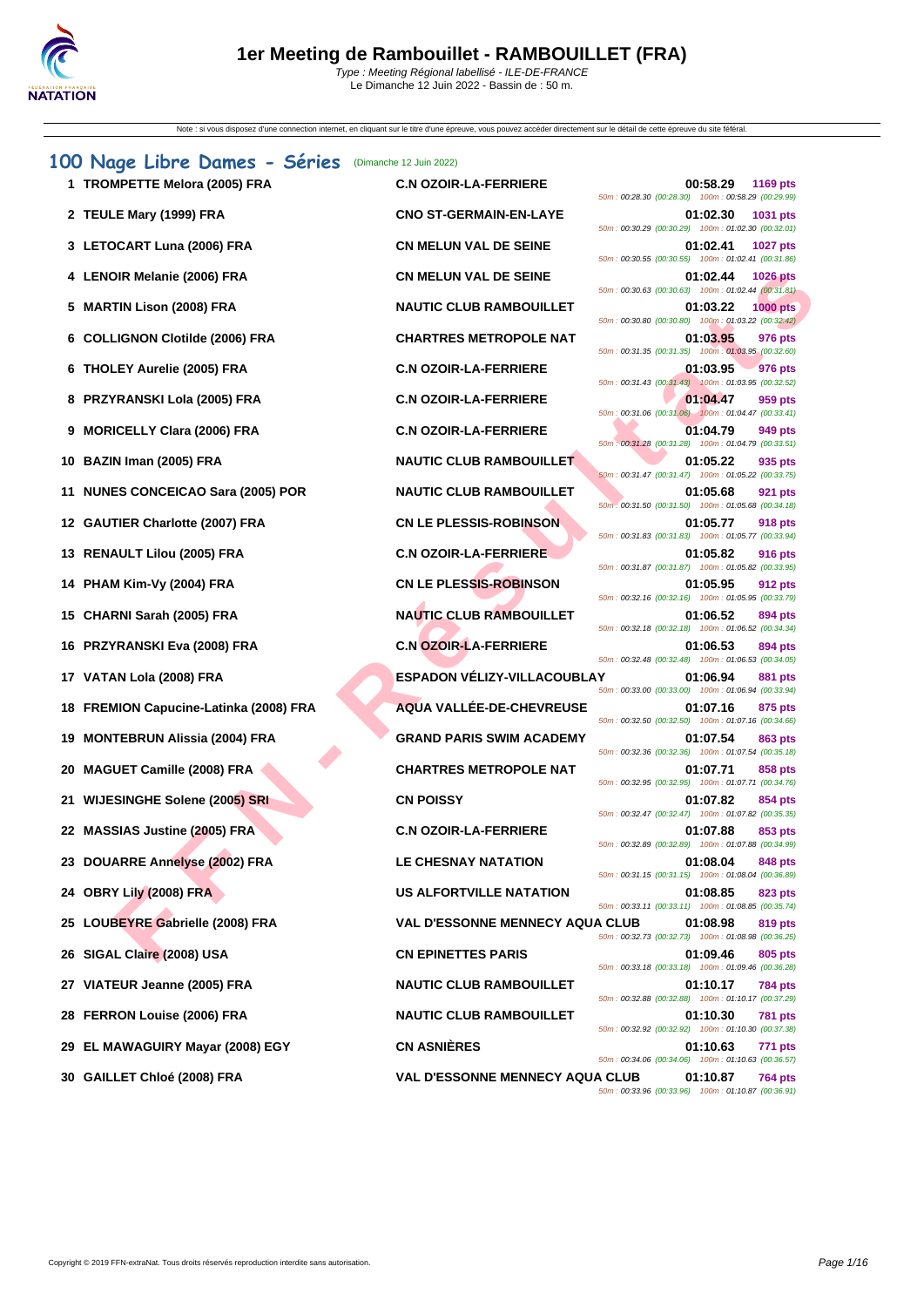|    | 100 Nage Libre Dames - Séries (suite) |                                                                                                                                            |                                                                                    |
|----|---------------------------------------|--------------------------------------------------------------------------------------------------------------------------------------------|------------------------------------------------------------------------------------|
|    | 31 PASCAL Elise (2008) FRA            | AQUA VALLÉE-DE-CHEVREUSE                                                                                                                   | 01:11.02<br><b>760 pts</b><br>50m: 00:35.40 (00:35.40) 100m: 01:11.02 (00:35.62)   |
|    | 32 IVANOV Veronika (2005) FRA         | AQUA VALLÉE-DE-CHEVREUSE                                                                                                                   | 01:11.13<br><b>757 pts</b><br>50m: 00:33.88 (00:33.88) 100m: 01:11.13 (00:37.25)   |
|    | 33 DEBRET-VERNEZY Andonia (2008) FRA  | ESPADON VÉLIZY-VILLACOUBLAY                                                                                                                | 01:11.32<br>751 pts<br>50m: 00:34.17 (00:34.17) 100m: 01:11.32 (00:37.15)          |
| 34 | <b>CHOTARD Morine (2006) FRA</b>      | AQUA VALLÉE-DE-CHEVREUSE                                                                                                                   | 01:11.69<br>741 pts                                                                |
| 35 | <b>AYBALEN Prune (2008) FRA</b>       | <b>LE CHESNAY NATATION</b>                                                                                                                 | 50m: 00:34.70 (00:34.70) 100m: 01:11.69 (00:36.99)<br>01:11.81<br><b>737 pts</b>   |
| 36 | ROULET Camille (2008) FRA             | <b>AS PORCHEVILLE</b>                                                                                                                      | 50m: 00:34.50 (00:34.50) 100m: 01:11.81 (00:37.31)<br>01:12.46<br><b>719 pts</b>   |
| 37 | <b>MORICI Cassandra (2007) FRA</b>    | <b>AS PORCHEVILLE</b>                                                                                                                      | 50m: 00:34.17 (00:34.17) 100m: 01:12.46 (00:38.29)<br>01:12.75<br><b>711 pts</b>   |
| 38 | DU CHAYLA Garance (2007) FRA          | <b>LE CHESNAY NATATION</b>                                                                                                                 | 50m: 00:34.66 (00:34.66) 100m: 01:12.75 (00:38.09)<br>01:12.76<br><b>711 pts</b>   |
| 39 | DEKHLI Jeanne (2007) FRA              | <b>US JEUNESSE MITRY-MORY</b>                                                                                                              | 50m: 00:34.87 (00:34.87) 100m: 01:12.76 (00:37.89)<br>01:14.04<br><b>676 pts</b>   |
|    | 40 LE LAY Margot (2008) FRA           | <b>VAL D'ESSONNE MENNECY AQUA CLUB</b>                                                                                                     | 50m: 00:34.33 (00:34.33) 100m: 01:14.04 (00:39.71)<br>01:14.31<br>668 pts          |
| 41 | <b>MALLéUS Estelle (2005) FRA</b>     | <b>USM VIROFLAY</b>                                                                                                                        | 50m: 00:36.12 (00:36.12) 100m: 01:14.31 (00:38.19)<br>01:16.60<br>608 pts          |
|    | 42 CUDELOU Lou-Ann (2003) FRA         | AQUA VALLÉE-DE-CHEVREUSE                                                                                                                   | 50m: 00:37.09 (00:37.09) 100m: 01:16.60 (00:39.51)<br>01:16.65<br>607 pts          |
|    | 43 BOUZIDANE Manel (2007) FRA         | <b>CN EPINETTES PARIS</b>                                                                                                                  | 50m: 00:36.94 (00:36.94) 100m: 01:16.65 (00:39.71)<br>01:16.80<br>603 pts          |
| 44 | <b>BERTRAND Rachel (2008) FRA</b>     | AQUA VALLÉE-DE-CHEVREUSE                                                                                                                   | 50m: 00:35.64 (00:35.64) 100m: 01:16.80 (00:41.16)<br>01:20.21<br>519 pts          |
|    |                                       | US CONFLANS-STE-HONORINE                                                                                                                   | 50m: 00:38.93 (00:38.93) 100m: 01:20.21 (00:41.28)                                 |
|    | 45 TRONIOU Gwenaëlle (1999) FRA       |                                                                                                                                            | 01:20.48<br>512 pts<br>50m: 00:38.92 (00:38.92) 100m: 01:20.48 (00:41.56)          |
|    | 46 MEDINA Armelle (2008) FRA          | <b>VAL D'ESSONNE MENNECY AQUA CLUB</b>                                                                                                     | 01:24.07<br>431 pts<br>50m: 00:38.89 (00:38.89) 100m: 01:24.07 (00:45.18)          |
|    | 200 Nage Libre Dames - Séries         | (Dimanche 12 Juin 2022)                                                                                                                    |                                                                                    |
|    | 1 TROMPETTE Melora (2005) FRA         | <b>C.N OZOIR-LA-FERRIERE</b><br>50m: 00:29.35 (00:29.35) 100m: 01:01.48 (00:32.13) 150m: 01:34.59 (00:33.11) 200m: 02:06.80 (00:32.21)     | 02:06.80<br>1179 pts                                                               |
|    | 2 MARTIN Lison (2008) FRA             | <b>NAUTIC CLUB RAMBOUILLET</b><br>50m: 00:31.12 (00:31.12) 100m: 01:05.98 (00:34.86) 150m: 01:41.40 (00:35.42) 200m: 02:15.62 (00:34.22)   | 02:15.62<br>1044 pts                                                               |
|    | 3 HUMBERT Juliette (2003) FRA         | <b>CNO ST-GERMAIN-EN-LAYE</b>                                                                                                              | 02:16.37<br>1033 pts                                                               |
|    | 4 BATTEUX Auréliane (2004) FRA        | 50m: 00:31.88 (00:31.88) 100m: 01:06.90 (00:35.02) 150m: 01:42.75 (00:35.85) 200m: 02:16.37 (00:33.62)<br><b>NAUTIC CLUB RAMBOUILLET</b>   | 02:17.34<br><b>1018 pts</b>                                                        |
|    | 5 COLLIGNON Clotilde (2006) FRA       | 50m: 00:32.68 (00:32.68) 100m: 01:07.07 (00:34.39)<br><b>CHARTRES METROPOLE NAT</b>                                                        | 150m: 01:42.40 (00:35.33) 200m: 02:17.34 (00:34.94)<br>02:17.37<br><b>1018 pts</b> |
|    | 6 MORICELLY Clara (2006) FRA          | 50m: 00:32.15 (00:32.15) 100m: 01:07.26 (00:35.11) 150m: 01:42.78 (00:35.52) 200m: 02:17.37 (00:34.59)<br><b>C.N OZOIR-LA-FERRIERE</b>     | 02:17.96<br>1009 pts                                                               |
|    | 7 MONTEBRUN Alissia (2004) FRA        | 50m: 00:31.81 (00:31.81) 100m: 01:06.77 (00:34.96) 150m: 01:42.53 (00:35.76) 200m: 02:17.96 (00:35.43)<br><b>GRAND PARIS SWIM ACADEMY</b>  | 02:18.36<br>1003 pts                                                               |
|    | 8 RENAULT Lilou (2005) FRA            | 50m: 00:32.43 (00:32.43) 100m: 01:07.94 (00:35.51) 150m: 01:43.62 (00:35.68) 200m: 02:18.36 (00:34.74)<br><b>C.N OZOIR-LA-FERRIERE</b>     | 02:18.83<br>997 pts                                                                |
|    |                                       | 50m : 00:32.62 (00:32.62) 100m : 01:08.25 (00:35.63) 150m : 01:43.91 (00:35.66) 200m : 02:18.83 (00:34.92)                                 |                                                                                    |
|    | 9 THOLEY Aurelie (2005) FRA           | <b>C.N OZOIR-LA-FERRIERE</b><br>50m : 00:32.12 (00:32.12) 100m : 01:07.88 (00:35.76) 150m : 01:44.65 (00:36.77) 200m : 02:19.80 (00:35.15) | 02:19.80<br>983 pts                                                                |

### **200 Nage Libre Dames - Séries** (Dimanche 12 Juin 2022)

- **1 TROMPETTE Melora (2005) FRA C.N OZOIR-LA-FERRIERE**
- 
- **3 HUMBERT Juliette (2003) FRA CNO ST-GERMAIN-EN-LAYE 02:16.37 1033 pts**
- **4 BATTEUX Auréliane (2004) FRA NAUTIC CLUB RAMBOUILLET 02:17.34 1018 pts**
- **5 COLLIGNON Clotilde (2006) FRA CHARTRES METROPOLE NAT**
- **6 MORICELLY Clara (2006) FRA C.N OZOIR-LA-FERRIERE**
- 
- 8 **RENAULT Lilou (2005) FRA C.N OZOIR-LA-FERRIERE**
- 
- 
- 
- 
- 
- 

50m : 00:29.35 (00:29.35) 100m : 01:01.48 (00:32.13) **2 MARTIN Lison (2008) FRA NAUTIC CLUB RAMBOUILLET** 50m : 00:31.12 (00:31.12) 100m : 01:05.98 (00:34.86) 50m : 00:31.88 (00:31.88) 100m : 01:06.90 (00:35.02) 50m : 00:32.68 (00:32.68) 100m : 01:07.07 (00:34.39)  $50m$  : 00:32.15 (00:32.15) 100m : 01:07.26 (00:35.11) 50m : 00:31.81 (00:31.81) 100m : 01:06.77 (00:34.96) **7 MONTEBRUN Alissia (2004) FRA GRAND PARIS SWIM ACADEMY 02:18.36 1003 pts**  $50m : 00:32.43$  (00:32.43) 100m : 01:07.94 (00:35.51) 50m : 00:32.62 (00:32.62) 100m : 01:08.25 (00:35.63) **9 THOLEY Aurelie (2005) FRA C.N OZOIR-LA-FERRIERE 02:19.80 983 pts** 50m : 00:32.12 (00:32.12) 100m : 01:07.88 (00:35.76) 150m : 01:44.65 (00:36.77) 200m : 02:19.80 (00:35.15) **10 PRZYRANSKI Lola (2005) FRA C.N OZOIR-LA-FERRIERE 02:20.33 975 pts** 50m : 00:32.45 (00:32.45) 100m : 01:07.77 (00:35.32) 150m : 01:44.23 (00:36.46) 200m : 02:20.33 (00:36.10) **11 BRIGUI Ines (2008) FRA VAL D'ESSONNE MENNECY AQUA CLUB 02:20.35 975 pts** 50m : 00:32.66 (00:32.66) 100m : 01:08.64 (00:35.98) 150m : 01:45.03 (00:36.39) 200m : 02:20.35 (00:35.32) **12 BAZIN Iman (2005) FRA NAUTIC CLUB RAMBOUILLET 02:21.14 963 pts** 50m : 00:33.14 (00:33.14) 100m : 01:09.00 (00:35.86) 150m : 01:45.21 (00:36.21) 200m : 02:21.14 (00:35.93)

| $0.0011.00.00.94$ (00.00.94) TOUTH UT.10.00 (00.09.11) |                    |  |
|--------------------------------------------------------|--------------------|--|
| 50m: 00:35.64 (00:35.64) 100m: 01:16.80 (00:41.16)     | $01:16.80$ 603 pts |  |
|                                                        | 01:20.21 519 pts   |  |
| 50m: 00:38.93 (00:38.93) 100m: 01:20.21 (00:41.28)     |                    |  |
| 50m: 00:38.92 (00:38.92) 100m: 01:20.48 (00:41.56)     | 01:20.48 512 pts   |  |
| JA CLUB 01:24.07 431 pts                               |                    |  |
| 50m: 00:38.89 (00:38.89) 100m: 01:24.07 (00:45.18)     |                    |  |
|                                                        |                    |  |
|                                                        | 02:06.80 1179 pts  |  |
| 150m: 01:34.59 (00:33.11) 200m: 02:06.80 (00:32.21)    |                    |  |
| 150m: 01:41.40 (00:35.42) 200m: 02:15.62 (00:34.22)    | 02:15.62 1044 pts  |  |
|                                                        | 02:16.37 1033 pts  |  |
| 150m: 01:42.75 (00:35.85) 200m: 02:16.37 (00:33.62)    |                    |  |
|                                                        | 02:17.34 1018 pts  |  |
| 150m: 01:42.40 (00:35.33) 200m: 02:17.34 (00:34.94)    |                    |  |
| 150m: 01:42.78 (00:35.52) 200m: 02:17.37 (00:34.59)    | 02:17.37 1018 pts  |  |
|                                                        |                    |  |
| 150m: 01:42.53 (00:35.76) 200m: 02:17.96 (00:35.43)    | 02:17.96 1009 pts  |  |
| 150m: 01:43.62 (00:35.68) 200m: 02:18.36 (00:34.74)    | 02:18.36 1003 pts  |  |
|                                                        |                    |  |
| 150m: 01:43.91 (00:35.66) 200m: 02:18.83 (00:34.92)    | 02:18.83 997 pts   |  |
|                                                        | 0.340, 0.0         |  |

**13 PODEVIN Doriane (2005) FRA CN POISSY 02:21.67 956 pts** 50m : 00:33.92 (00:33.92) 100m : 01:10.09 (00:36.17) 150m : 01:46.50 (00:36.41) 200m : 02:21.67 (00:35.17) **14 CHARNI Sarah (2005) FRA NAUTIC CLUB RAMBOUILLET 02:21.85 953 pts** 50m : 00:33.50 (00:33.50) 100m : 01:10.11 (00:36.61) 150m : 01:46.47 (00:36.36) 200m : 02:21.85 (00:35.38)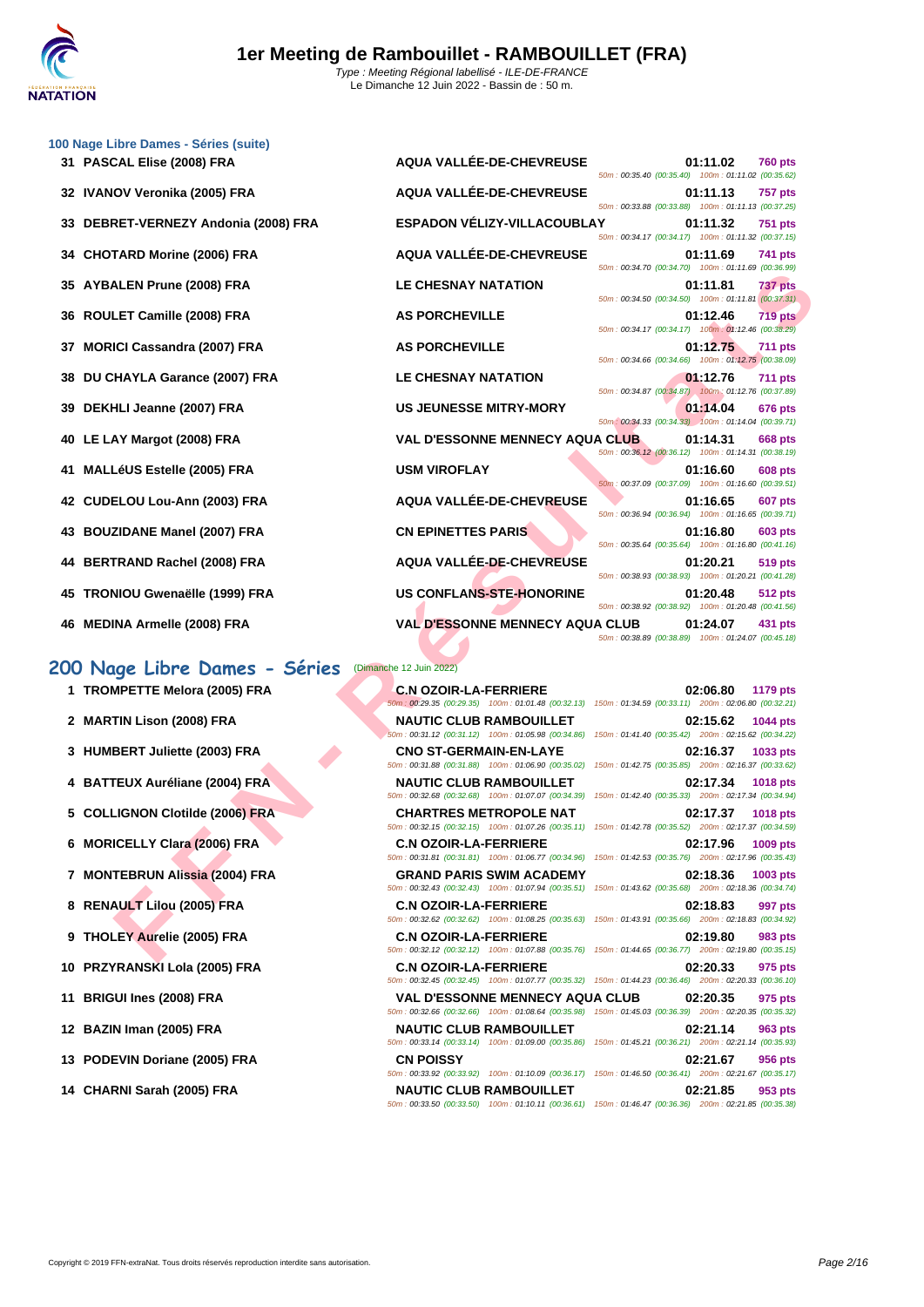50m : 00:32.87 (00:32.87) 100m : 01:09.43 (00:36.56) 150m : 01:46.88 (00:37.45) 200m : 02:22.80 (00:35.92)

50m : 00:33.11 (00:33.11) 100m : 01:10.19 (00:37.08) 150m : 01:47.47 (00:37.28) 200m : 02:24.30 (00:36.83)

50m : 00:33.42 (00:33.42) 100m : 01:10.42 (00:37.00) 150m : 01:48.81 (00:38.39) 200m : 02:26.19 (00:37.38)

50m : 00:33.18 (00:33.18) 100m : 01:10.73 (00:37.55) 150m : 01:49.21 (00:38.48) 200m : 02:26.67 (00:37.46)

## **[200 Nage](http://www.ffnatation.fr/webffn/index.php) Libre Dames - Séries (suite) 15 FREMION Capucine-Latinka (2008) FRA AQUA VALLÉE-DE-CHEVREUSE 02:22.80 940 pts 16 PRZYRANSKI Eva (2008) FRA C.N OZOIR-LA-FERRIERE 02:24.30 919 pts**

- **17 GUILLERM Enola (2008) FRA CN VIRY-CHÂTILLON 02:26.19 893 pts**
- **18 NUNES CONCEICAO Sara (2005) POR NAUTIC CLUB RAMBOUILLET 02:26.67 886 pts**
- **19 VATAN Lola (2008) FRA ESPADON VÉLIZY-VILLACOUBLAY 02:27.13 880 pts**
- **20 MASSIAS Justine (2005) FRA C.N OZOIR-LA-FERRIERE 02:28.14 866 pts**
- **21 FIALEYRE Cerise (2006) FRA ESPADON VÉLIZY-VILLACOUBLAY 02:28.28 864 pts**
- **22 LOUBEYRE Gabrielle (2008) FRA VAL D'ESSONNE MENNECY AQUA CLUB 02:28.31 864 pts**
- **23 DURIS Eléna (2005) FRA USM VIROFLAY 02:28.56 860 pts**
- **24 MAGUET Camille (2008) FRA CHARTRES METROPOLE NAT 02:29.47 848 pts**
- **25 OBRY Lily (2008) FRA US ALFORTVILLE NATATION 02:30.04 840 pts**
- **26 EL MAWAGUIRY Mayar (2008) EGY CN ASNIÈRES 02:31.57 820 pts**
- **27 SACCASAN Elorri (2007) FRA CN ASNIÈRES 02:32.74 805 pts**
- **28 SOUPIZON Maeva (2004) FRA NAUTIC CLUB RAMBOUILLET 02:34.36 784 pts**
- **29 DEBRET-VERNEZY Andonia (2008) FRA ESPADON VÉLIZY-VILLACOUBLAY 02:35.53 769 pts**
- **30 VIATEUR Jeanne (2005) FRA NAUTIC CLUB RAMBOUILLET 02:35.64 767 pts**
- **31 FERRON Louise (2006) FRA NAUTIC CLUB RAMBOUILLET 02:37.01 750 pts**
- **32 GAILLET Chloé (2008) FRA VAL D'ESSONNE MENNECY AQUA CLUB 02:39.02 725 pts**
- **33 MORICI Cassandra (2007) FRA AS PORCHEVILLE 02:39.19 723 pts**
- **34 ROULET Camille (2008) FRA AS PORCHEVILLE 02:48.30 614 pts**
- **35 JUILLET Manon (2007) FRA USM VIROFLAY 02:56.06 529 pts**
- **36 MEDINA Armelle (2008) FRA VAL D'ESSONNE MENNECY AQUA CLUB 03:01.62 472 pts**

**100 Dos Dames - Séries** (Dimanche 12 Juin 2022)

|                                      | $10011.0110.13$ $100.31.30$ $10011.01.43.21$ $100.30.40$ $20011.02.20.01$ $100.31.40$                                                                            |                 |
|--------------------------------------|------------------------------------------------------------------------------------------------------------------------------------------------------------------|-----------------|
| 19 VATAN Lola (2008) FRA             | <b>ESPADON VELIZY-VILLACOUBLAY</b><br>02:27.13<br>50m: 00:34.02 (00:34.02) 100m: 01:11.33 (00:37.31) 150m: 01:49.42 (00:38.09) 200m: 02:27.13 (00:37.71)         | 880 pts         |
| 20 MASSIAS Justine (2005) FRA        | <b>C.N OZOIR-LA-FERRIERE</b><br>02:28.14<br>50m : 00:33.88 (00:33.88) 100m : 01:11.41 (00:37.53) 150m : 01:50.08 (00:38.67) 200m : 02:28.14 (00:38.06)           | <b>866 pts</b>  |
| 21 FIALEYRE Cerise (2006) FRA        | <b>ESPADON VÉLIZY-VILLACOUBLAY</b><br>02:28.28<br>50m : 00:35.07 (00:35.07) 100m : 01:11.79 (00:36.72) 150m : 01:49.96 (00:38.17) 200m : 02:28.28 (00:38.32)     | 864 pts         |
| 22 LOUBEYRE Gabrielle (2008) FRA     | <b>VAL D'ESSONNE MENNECY AQUA CLUB</b><br>02:28.31                                                                                                               | 864 pts         |
| 23 DURIS Eléna (2005) FRA            | 50m: 00:33.63 (00:33.63) 100m: 01:11.58 (00:37.95) 150m: 01:50.73 (00:39.15) 200m: 02:28.31 (00:37.58)<br><b>USM VIROFLAY</b><br>02:28.56                        | 860 pts         |
| 24 MAGUET Camille (2008) FRA         | 50m: 00:34.78 (00:34.78) 100m: 01:12.78 (00:38.00) 150m: 01:50.97 (00:38.19) 200m: 02:28.56 (00:37.59)<br><b>CHARTRES METROPOLE NAT</b><br>02:29.47              | 848 pts         |
| 25 OBRY Lily (2008) FRA              | 50m: 00:33.75 (00:33.75) 100m: 01:11.37 (00:37.62) 150m: 01:50.23 (00:38.86) 200m: 02:29.47 (00:39.24)<br>US ALFORTVILLE NATATION<br>02:30.04                    | 840 pts         |
| 26 EL MAWAGUIRY Mayar (2008) EGY     | 50m: 00:33.77 (00:33.77) 100m: 01:11.07 (00:37.30)<br>150m: 01:50.71 (00:39.64) 200m: 02:30.04 (00:39.33)<br><b>CN ASNIERES</b><br>02:31.57                      | 820 pts         |
| 27 SACCASAN Elorri (2007) FRA        | 50m: 00:35.52 (00:35.52) 100m: 01:14.34 (00:38.82) 150m: 01:52.27 (00:37.93) 200m: 02:31.57 (00:39.30)<br><b>CN ASNIERES</b><br>02:32.74                         | 805 pts         |
| 28 SOUPIZON Maeva (2004) FRA         | 50m : 00:33.75 (00:33.75) 100m : 01:12.39 (00:38.64) 150m : 01:52.27 (00:39.88) 200m : 02:32.74 (00:40.47)<br><b>NAUTIC CLUB RAMBOUILLET</b><br>02:34.36         | 784 pts         |
| 29 DEBRET-VERNEZY Andonia (2008) FRA | 50m : 00:36.19 (00:36.19) 100m : 01:15.85 (00:39.66) 150m : 01:56.05 (00:40.20) 200m : 02:34.36 (00:38.31)<br><b>ESPADON VELIZY-VILLACOUBLAY</b><br>02:35.53     | 769 pts         |
| 30 VIATEUR Jeanne (2005) FRA         | 50m: 00:36.83 (00:36.83) 100m: 01:16.96 (00:40.13) 150m: 01:57.35 (00:40.39) 200m: 02:35.53 (00:38.18)<br><b>NAUTIC CLUB RAMBOUILLET</b><br>02:35.64             | 767 pts         |
| 31 FERRON Louise (2006) FRA          | 50m: 00:35.63 (00:35.63) 100m: 01:14.47 (00:38.84) 150m: 01:54.66 (00:40.19) 200m: 02:35.64 (00:40.98)<br><b>NAUTIC CLUB RAMBOUILLET</b><br>02:37.01             | 750 pts         |
| 32 GAILLET Chloé (2008) FRA          | 50m: 00:36.19 (00:36.19) 100m: 01:16.31 (00:40.12) 150m: 01:57.40 (00:41.09) 200m: 02:37.01 (00:39.61)<br><b>VAL D'ESSONNE MENNECY AQUA CLUB</b><br>02:39.02     | <b>725 pts</b>  |
| 33 MORICI Cassandra (2007) FRA       | 50m : 00:36.58 (00:36.58) 100m : 01:18.27 (00:41.69) 150m : 01:59.62 (00:41.35) 200m : 02:39.02 (00:39.40)<br><b>AS PORCHEVILLE</b><br>02:39.19                  | <b>723 pts</b>  |
| 34 ROULET Camille (2008) FRA         | 60m : 00:36.65 (00:36.65) 100m : 01:17.39 (00:40.74) 150m : 01:59.64 (00:42.25) 200m : 02:39.19 (00:39.55)<br><b>AS PORCHEVILLE</b><br>02:48.30                  | 614 pts         |
| 35 JUILLET Manon (2007) FRA          | 50m : 00:37.46 (00:37.46) 100m : 01:20.36 (00:42.90) 150m : 02:04.66 (00:44.30) 200m : 02:48.30 (00:43.64)<br><b>USM VIROFLAY</b><br>02:56.06                    | 529 pts         |
|                                      | 50m: 00:39.37 (00:39.37) 100m: 01:22.23 (00:42.86) 150m: 02:09.84 (00:47.61) 200m: 02:56.06 (00:46.22)                                                           |                 |
| 36 MEDINA Armelle (2008) FRA         | <b>VAL D'ESSONNE MENNECY AQUA CLUB</b><br>03:01.62<br>50m : 00:40.35 (00:40.35) 100m : 01:26.54 (00:46.19) 150m : 02:14.82 (00:48.28) 200m : 03:01.62 (00:46.80) | 472 pts         |
| 00 Dos Dames - Séries                | (Dimanche 12 Juin 2022)                                                                                                                                          |                 |
| 1 TROMPETTE Melora (2005) FRA        | <b>C.N OZOIR-LA-FERRIERE</b><br>01:04.30<br>50m: 00:31.46 (00:31.46) 100m: 01:04.30 (00:32.84)                                                                   | 1179 pts        |
| 2 BATTEUX Auréliane (2004) FRA       | <b>NAUTIC CLUB RAMBOUILLET</b><br>01:09.26<br>50m: 00:33.22 (00:33.22) 100m: 01:09.26 (00:36.04)                                                                 | <b>1047 pts</b> |
| 3 TEULE Mary (1999) FRA              | <b>CNO ST-GERMAIN-EN-LAYE</b><br>01:09.39<br>50m: 00:34.04 (00:34.04) 100m: 01:09.39 (00:35.35)                                                                  | 1043 pts        |
| 4 LENOIR Melanie (2006) FRA          | CN MELUN VAL DE SEINE<br>01:10.17<br>1023 pts<br>50m: 00:34.57 (00:34.57) 100m: 01:10.17 (00:35.60)                                                              |                 |
| 5 BAKAYOKO Betty (2008) FRA          | <b>VAL D'ESSONNE MENNECY AQUA CLUB</b><br>01:10.84<br>50m: 00:34.38 (00:34.38) 100m: 01:10.84 (00:36.46)                                                         | <b>1006 pts</b> |
| 6 BENBAKKAR Sherine (2008) FRA       | <b>CNO ST-GERMAIN-EN-LAYE</b><br>01:11.56<br>50m: 00:34.63 (00:34.63) 100m: 01:11.56 (00:36.93)                                                                  | 988 pts         |
| 7 GAUTIER Charlotte (2007) FRA       | <b>CN LE PLESSIS-ROBINSON</b><br>01:11.64<br>50m: 00:34.57 (00:34.57) 100m: 01:11.64 (00:37.07)                                                                  | <b>986 pts</b>  |
| 8 LETOCART Luna (2006) FRA           | <b>CN MELUN VAL DE SEINE</b><br>01:12.22<br>50m: 00:35.12 (00:35.12) 100m: 01:12.22 (00:37.10)                                                                   | 971 pts         |
|                                      |                                                                                                                                                                  |                 |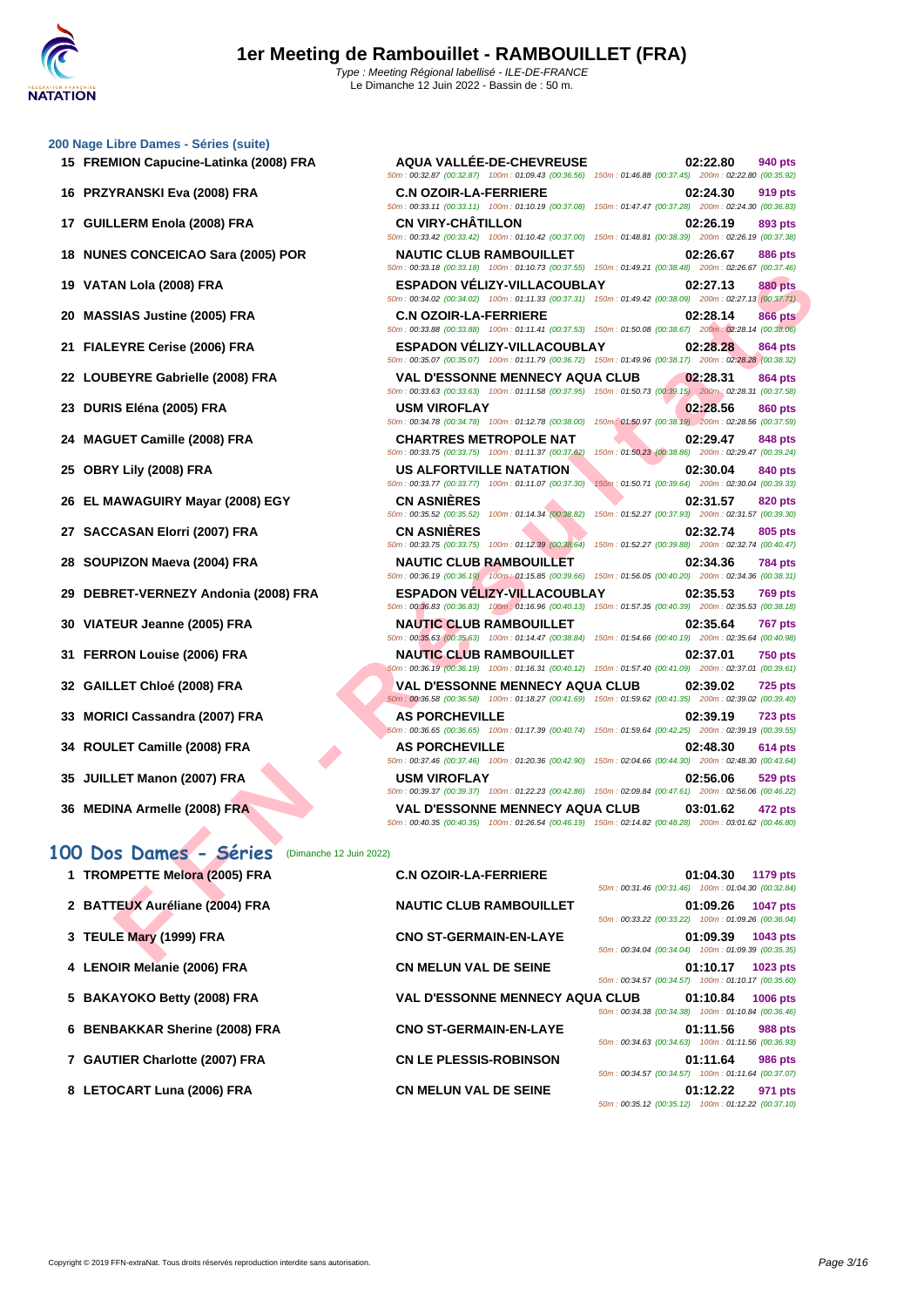

|    | 100 Dos Dames - Séries (suite)                    |                                                                                                                                                  |                                                                                    |
|----|---------------------------------------------------|--------------------------------------------------------------------------------------------------------------------------------------------------|------------------------------------------------------------------------------------|
|    | 9 CHARNI Sarah (2005) FRA                         | <b>NAUTIC CLUB RAMBOUILLET</b>                                                                                                                   | 01:12.44<br><b>966 pts</b><br>50m: 00:34.97 (00:34.97) 100m: 01:12.44 (00:37.47)   |
| 10 | <b>PRZYRANSKI Eva (2008) FRA</b>                  | <b>C.N OZOIR-LA-FERRIERE</b>                                                                                                                     | 01:12.69<br><b>960 pts</b><br>50m: 00:35.47 (00:35.47) 100m: 01:12.69 (00:37.22)   |
|    | 11 WIJESINGHE Solene (2005) SRI                   | <b>CN POISSY</b>                                                                                                                                 | 01:13.49<br>940 pts<br>50m: 00:35.67 (00:35.67) 100m: 01:13.49 (00:37.82)          |
|    | 12 RENAULT Lilou (2005) FRA                       | <b>C.N OZOIR-LA-FERRIERE</b>                                                                                                                     | 01:16.34<br>871 pts                                                                |
| 13 | <b>BERTE Maud (2007) FRA</b>                      | <b>CSN GUYANCOURT</b>                                                                                                                            | 50m: 00:37.12 (00:37.12) 100m: 01:16.34 (00:39.22)<br>01:16.85<br>859 pts          |
|    | <b>MASSIAS Justine (2005) FRA</b>                 | <b>C.N OZOIR-LA-FERRIERE</b>                                                                                                                     | 50m: 00:37.09 (00:37.09) 100m: 01:16.85 (00:39.76)<br>01:16.89<br>858 pts          |
| 15 | <b>NUNES CONCEICAO Sara (2005) POR</b>            | <b>NAUTIC CLUB RAMBOUILLET</b>                                                                                                                   | 50m: 00:37.39 (00:37.39) 100m: 01:16.89 (00:39.50)<br>01:17.83<br>836 pts          |
| 16 | DEKHLI Jeanne (2007) FRA                          | <b>US JEUNESSE MITRY-MORY</b>                                                                                                                    | 50m: 00:37.87 (00:37.87) 100m: 01:17.83 (00:39.96)<br>01:18.85<br>813 pts          |
|    | 17 PASCAL Elise (2008) FRA                        | AQUA VALLÉE-DE-CHEVREUSE                                                                                                                         | 50m: 00:38.40 (00:38.40) 100m: 01:18.85 (00:40.45)<br>01:20.16<br><b>783 pts</b>   |
|    | 18 LOUBEYRE Gabrielle (2008) FRA                  | <b>VAL D'ESSONNE MENNECY AQUA CLUB</b>                                                                                                           | 50m : 00:39.04 (00:39.04) 100m : 01:20.16 (00:41.12)<br>01:20.17<br><b>783 pts</b> |
| 19 | DU CHAYLA Garance (2007) FRA                      | <b>LE CHESNAY NATATION</b>                                                                                                                       | 50m: 00:41.76 (00:41.76) 100m: 01:20.17 (00:38.41)<br>01:20.33<br>779 pts          |
| 20 | <b>SACCASAN Elorri (2007) FRA</b>                 | <b>CN ASNIÈRES</b>                                                                                                                               | 50m: 00:38.86 (00:38.86) 100m: 01:20.33 (00:41.47)<br>01:20.97<br>765 pts          |
| 21 | <b>MORICI Cassandra (2007) FRA</b>                | <b>AS PORCHEVILLE</b>                                                                                                                            | 50m: 00:38.72 (00:38.72) 100m: 01:20.97 (00:42.25)<br>01:21.46<br><b>754 pts</b>   |
| 22 | DEBRET-VERNEZY Andonia (2008) FRA                 | <b>ESPADON VÉLIZY-VILLACOUBLAY</b>                                                                                                               | 50m: 00:39.67 (00:39.67) 100m: 01:21.46 (00:41.79)<br>01:21.91<br>744 pts          |
| 23 | SIGAL Claire (2008) USA                           | <b>CN EPINETTES PARIS</b>                                                                                                                        | 50m: 00:40.36 (00:40.36) 100m: 01:21.91 (00:41.55)<br>01:22.62<br><b>729 pts</b>   |
| 24 | <b>CHOTARD Morine (2006) FRA</b>                  | AQUA VALLÉE-DE-CHEVREUSE                                                                                                                         | 50m: 00:38.61 (00:38.61) 100m: 01:22.62 (00:44.01)<br>01:22.91<br><b>723 pts</b>   |
|    |                                                   |                                                                                                                                                  | 50m: 00:39.94 (00:39.94) 100m: 01:22.91 (00:42.97)                                 |
| 25 | <b>MAGUET Camille (2008) FRA</b>                  | <b>CHARTRES METROPOLE NAT</b>                                                                                                                    | 01:22.93<br><b>722 pts</b><br>50m: 00:41.60 (00:41.60) 100m: 01:22.93 (00:41.33)   |
| 26 | CUDELOU Lou-Ann (2003) FRA                        | AQUA VALLÉE-DE-CHEVREUSE                                                                                                                         | 01:24.00<br>699 pts<br>50m: 00:40.48 (00:40.48) 100m: 01:24.00 (00:43.52)          |
|    | IVANOV Veronika (2005) FRA                        | AQUA VALLÉE-DE-CHEVREUSE                                                                                                                         | 01:25.29<br>672 pts<br>50m: 00:40.47 (00:40.47) 100m: 01:25.29 (00:44.82)          |
| 28 | <b>BOUZIDANE Manel (2007) FRA</b>                 | <b>CN EPINETTES PARIS</b>                                                                                                                        | 01:27.60<br>625 pts<br>50m: 00:42.67 (00:42.67) 100m: 01:27.60 (00:44.93)          |
| 29 | <b>KERVELLA Victoria (2007) FRA</b>               | <b>LE CHESNAY NATATION</b>                                                                                                                       | 01:28.44<br>608 pts<br>50m: 00:43.77 (00:43.77) 100m: 01:28.44 (00:44.67)          |
|    | 200 Dos Dames - Séries<br>(Dimanche 12 Juin 2022) |                                                                                                                                                  |                                                                                    |
|    | 1 BATTEUX Auréliane (2004) FRA                    | <b>NAUTIC CLUB RAMBOUILLET</b><br>50m: 00:34.48 (00:34.48) 100m: 01:11.52 (00:37.04) 150m: 01:50.06 (00:38.54) 200m: 02:27.42 (00:37.36)         | 02:27.42<br>1049 pts                                                               |
|    | 2 BAKAYOKO Betty (2008) FRA                       | <b>VAL D'ESSONNE MENNECY AQUA CLUB</b><br>50m: 00:35.90 (00:35.90) 100m: 01:14.14 (00:38.24) 150m: 01:52.61 (00:38.47) 200m: 02:30.58 (00:37.97) | 02:30.58<br>1008 pts                                                               |
|    | 3 GAUTIER Charlotte (2007) FRA                    | <b>CN LE PLESSIS-ROBINSON</b><br>50m: 00:35.51 (00:35.51) 100m: 01:14.68 (00:39.17) 150m: 01:54.31 (00:39.63) 200m: 02:32.55 (00:38.24)          | 02:32.55<br>983 pts                                                                |
|    | 4 TEULE Mary (1999) FRA                           | <b>CNO ST-GERMAIN-EN-LAYE</b><br>50m : 00:36.14 (00:36.14) 100m : 01:15.40 (00:39.26) 150m : 01:56.14 (00:40.74) 200m : 02:35.22 (00:39.08)      | 02:35.22<br>949 pts                                                                |
|    |                                                   |                                                                                                                                                  |                                                                                    |

|                                      |                                        | 50m: 00:34.97 (00:34.97) 100m: 01:12.44 (00:37.47) |          |                |
|--------------------------------------|----------------------------------------|----------------------------------------------------|----------|----------------|
| 10 PRZYRANSKI Eva (2008) FRA         | <b>C.N OZOIR-LA-FERRIERE</b>           | 50m: 00:35.47 (00:35.47) 100m: 01:12.69 (00:37.22) | 01:12.69 | 960 pts        |
| 11 WIJESINGHE Solene (2005) SRI      | <b>CN POISSY</b>                       | 50m: 00:35.67 (00:35.67) 100m: 01:13.49 (00:37.82) | 01:13.49 | 940 pts        |
| 12 RENAULT Lilou (2005) FRA          | <b>C.N OZOIR-LA-FERRIERE</b>           |                                                    | 01:16.34 | <b>871 pts</b> |
| 13 BERTE Maud (2007) FRA             | <b>CSN GUYANCOURT</b>                  | 50m: 00:37.12 (00:37.12) 100m: 01:16.34 (00:39.22) | 01:16.85 | 859 pts        |
| 14 MASSIAS Justine (2005) FRA        | <b>C.N OZOIR-LA-FERRIERE</b>           | 50m: 00:37.09 (00:37.09) 100m: 01:16.85 (00:39.76) | 01:16.89 | <b>858 pts</b> |
| 15 NUNES CONCEICAO Sara (2005) POR   | <b>NAUTIC CLUB RAMBOUILLET</b>         | 50m: 00:37.39 (00:37.39) 100m: 01:16.89 (00:39.50) | 01:17.83 | 836 pts        |
| 16 DEKHLI Jeanne (2007) FRA          | <b>US JEUNESSE MITRY-MORY</b>          | 50m: 00:37.87 (00:37.87) 100m: 01:17.83 (00:39.96) | 01:18.85 | 813 pts        |
| 17 PASCAL Elise (2008) FRA           | AQUA VALLÉE-DE-CHEVREUSE               | 50m: 00:38.40 (00:38.40) 100m: 01:18.85 (00:40.45) | 01:20.16 | <b>783 pts</b> |
| 18 LOUBEYRE Gabrielle (2008) FRA     | <b>VAL D'ESSONNE MENNECY AQUA CLUB</b> | 50m: 00:39.04 (00:39.04) 100m: 01:20.16 (00:41.12) | 01:20.17 | <b>783 pts</b> |
| 19 DU CHAYLA Garance (2007) FRA      | <b>LE CHESNAY NATATION</b>             | 50m: 00:41.76 (00:41.76) 100m: 01:20.17 (00:38.41) | 01:20.33 | 779 pts        |
| 20 SACCASAN Elorri (2007) FRA        | <b>CN ASNIÈRES</b>                     | 50m: 00:38.86 (00:38.86) 100m: 01:20.33 (00:41.47) | 01:20.97 | <b>765 pts</b> |
| 21 MORICI Cassandra (2007) FRA       | <b>AS PORCHEVILLE</b>                  | 50m: 00:38.72 (00:38.72) 100m: 01:20.97 (00:42.25) | 01:21.46 | 754 pts        |
| 22 DEBRET-VERNEZY Andonia (2008) FRA | <b>ESPADON VÉLIZY-VILLACOUBLAY</b>     | 50m: 00:39.67 (00:39.67) 100m: 01:21.46 (00:41.79) | 01:21.91 | 744 pts        |
| 23 SIGAL Claire (2008) USA           | <b>CN EPINETTES PARIS</b>              | 50m: 00:40.36 (00:40.36) 100m: 01:21.91 (00:41.55) | 01:22.62 | <b>729 pts</b> |
| 24 CHOTARD Morine (2006) FRA         | AQUA VALLÉE-DE-CHEVREUSE               | 50m: 00:38.61 (00:38.61) 100m: 01:22.62 (00:44.01) | 01:22.91 | <b>723 pts</b> |
| 25 MAGUET Camille (2008) FRA         | <b>CHARTRES METROPOLE NAT</b>          | 50m: 00:39.94 (00:39.94) 100m: 01:22.91 (00:42.97) | 01:22.93 | <b>722 pts</b> |
| 26 CUDELOU Lou-Ann (2003) FRA        | AQUA VALLÉE-DE-CHEVREUSE               | 50m: 00:41.60 (00:41.60) 100m: 01:22.93 (00:41.33) | 01:24.00 | 699 pts        |
| 27 IVANOV Veronika (2005) FRA        | AQUA VALLÉE-DE-CHEVREUSE               | 50m: 00:40.48 (00:40.48) 100m: 01:24.00 (00:43.52) | 01:25.29 | 672 pts        |
| 28 BOUZIDANE Manel (2007) FRA        | <b>CN EPINETTES PARIS</b>              | 50m: 00:40.47 (00:40.47) 100m: 01:25.29 (00:44.82) | 01:27.60 | <b>625 pts</b> |
| 29 KERVELLA Victoria (2007) FRA      | <b>LE CHESNAY NATATION</b>             | 50m: 00:42.67 (00:42.67) 100m: 01:27.60 (00:44.93) | 01:28.44 | <b>608 pts</b> |
|                                      |                                        | 50m: 00:43.77 (00:43.77) 100m: 01:28.44 (00:44.67) |          |                |

#### **200 Dos Dames - Séries** (Dimanche 12 Juin 2022)

- **1 BATTEUX Auréliane (2004) FRA**
- **2 BAKAYOKO Betty (2008) FRA**
- **3 GAUTIER Charlotte (2007) FRA**
- **4 TEULE Mary (1999) FRA**
- **5 PRZYRANSKI Eva (2008) FRA**
- **6 BENBAKKAR Sherine (2008) FRA**
- $7$  **CABIOCLeonie (2008) FRA**
- **8 WIJESINGHE Solene (2005) SRI**
- **9 DEBRET-VERNEZY Andonia (2008) FRA**

|                               | <b>NAUTIC CLUB RAMBOUILLET</b>                                                                         | 02:27.42 1049 pts |  |
|-------------------------------|--------------------------------------------------------------------------------------------------------|-------------------|--|
|                               | 50m: 00:34.48 (00:34.48) 100m: 01:11.52 (00:37.04) 150m: 01:50.06 (00:38.54) 200m: 02:27.42 (00:37.36) |                   |  |
|                               | VAL D'ESSONNE MENNECY AQUA CLUB 02:30.58 1008 pts                                                      |                   |  |
|                               | 50m: 00:35.90 (00:35.90) 100m: 01:14.14 (00:38.24) 150m: 01:52.61 (00:38.47) 200m: 02:30.58 (00:37.97) |                   |  |
| <b>CN LE PLESSIS-ROBINSON</b> |                                                                                                        | 02:32.55 983 pts  |  |
|                               | 50m: 00:35.51 (00:35.51) 100m: 01:14.68 (00:39.17) 150m: 01:54.31 (00:39.63) 200m: 02:32.55 (00:38.24) |                   |  |
| <b>CNO ST-GERMAIN-EN-LAYE</b> |                                                                                                        | 02:35.22 949 pts  |  |
|                               | 50m: 00:36.14 (00:36.14) 100m: 01:15.40 (00:39.26) 150m: 01:56.14 (00:40.74) 200m: 02:35.22 (00:39.08) |                   |  |
| <b>C.N OZOIR-LA-FERRIERE</b>  |                                                                                                        | 02:36.43 934 pts  |  |
|                               | 50m: 00:36.96 (00:36.96) 100m: 01:16.74 (00:39.78) 150m: 01:57.02 (00:40.28) 200m: 02:36.43 (00:39.41) |                   |  |
| <b>CNO ST-GERMAIN-EN-LAYE</b> |                                                                                                        | 02:39.57 896 pts  |  |
|                               | 50m: 00:36.87 (00:36.87) 100m: 01:17.23 (00:40.36) 150m: 01:58.33 (00:41.10) 200m: 02:39.57 (00:41.24) |                   |  |
| <b>CSN GUYANCOURT</b>         |                                                                                                        | 02:39.88 892 pts  |  |
|                               | 50m: 00:36.93 (00:36.93) 100m: 01:17.21 (00:40.28) 150m: 01:59.05 (00:41.84) 200m: 02:39.88 (00:40.83) |                   |  |
| <b>CN POISSY</b>              |                                                                                                        | 02:40.89 880 pts  |  |
|                               | 50m: 00:37.56 (00:37.56) 100m: 01:18.25 (00:40.69) 150m: 02:00.10 (00:41.85) 200m: 02:40.89 (00:40.79) |                   |  |
|                               | ESPADON VÉLIZY-VILLACOUBLAY                                                                            | 02:49.40 781 pts  |  |
|                               | 50m: 00:41.12 (00:41.12) 100m: 01:23.83 (00:42.71) 150m: 02:07.63 (00:43.80) 200m: 02:49.40 (00:41.77) |                   |  |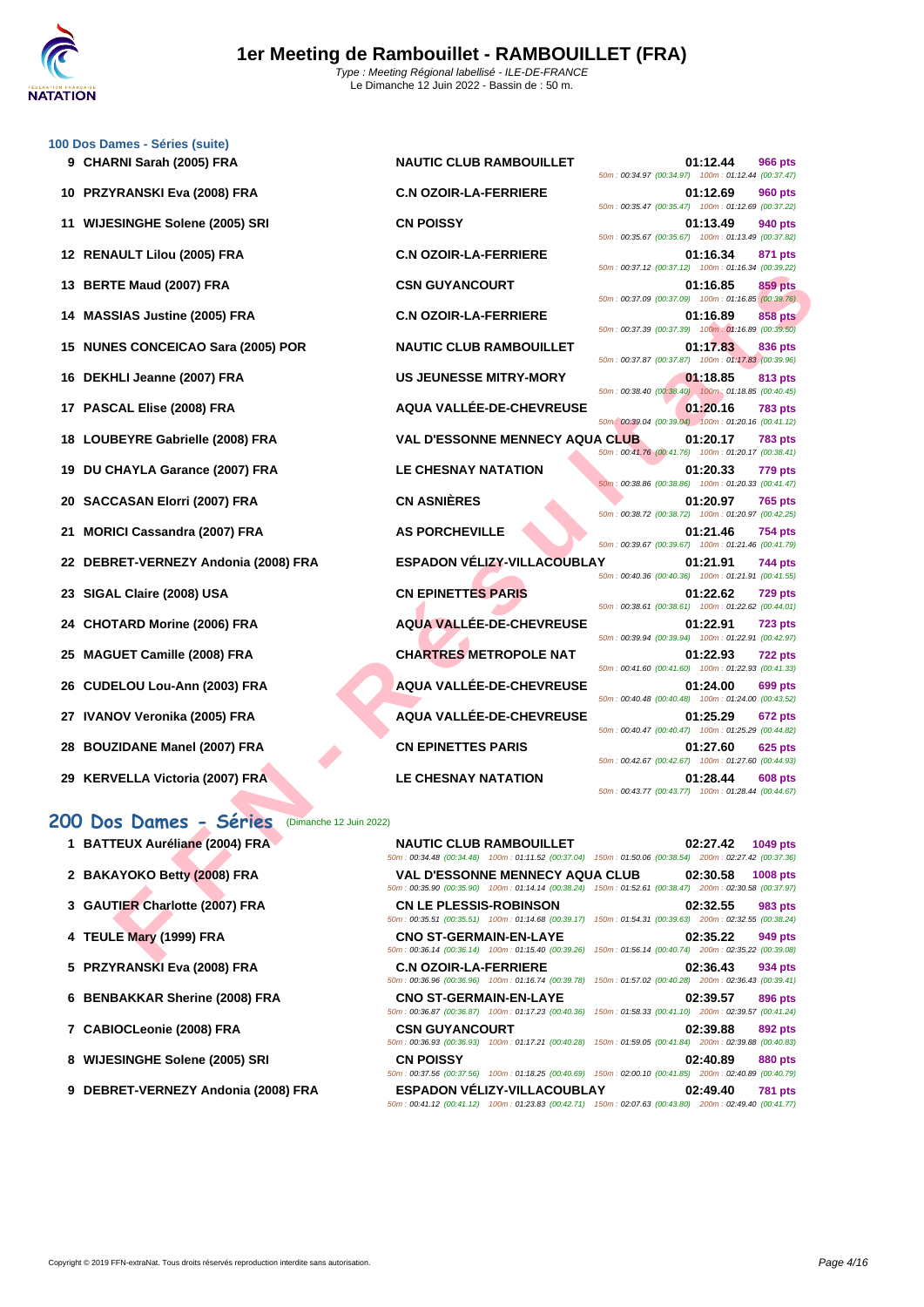50m : 00:40.91 (00:40.91) 100m : 01:24.15 (00:43.24) 150m : 02:08.21 (00:44.06) 200m : 02:51.03 (00:42.82)

50m : 00:41.58 (00:41.58) 100m : 01:24.55 (00:42.97) 150m : 02:08.27 (00:43.72) 200m : 02:51.43 (00:43.16)

50m : 00:41.11 (00:41.11) 100m : 01:23.96 (00:42.85) 150m : 02:09.22 (00:45.26) 200m : 02:52.73 (00:43.51)

50m : 00:39.84 (00:39.84) 100m : 01:23.88 (00:44.04) 150m : 02:09.52 (00:45.64) 200m : 02:53.81 (00:44.29)

50m : 00:39.92 (00:39.92) 100m : 01:25.06 (00:45.14) 150m : 02:10.45 (00:45.39) 200m : 02:55.20 (00:44.75)

#### **[200 Dos D](http://www.ffnatation.fr/webffn/index.php)ames - Séries (suite)**

- **10 MORICI Cassandra (2007) FRA AS PORCHEVILLE 02:51.03 763 pts**
- **11 MONTEBRUN Alissia (2004) FRA GRAND PARIS SWIM ACADEMY 02:51.43 759 pts**
- **12 DEKHLI Jeanne (2007) FRA US JEUNESSE MITRY-MORY 02:52.73 744 pts**
- **13 DU CHAYLA Garance (2007) FRA LE CHESNAY NATATION 02:53.81 732 pts**
- **14 SIGAL Claire (2008) USA CN EPINETTES PARIS 02:55.20 717 pts**
- **15 MAGUET Camille (2008) FRA CHARTRES METROPOLE NAT 02:57.30 695 pts**
- 

#### **100 Brasse Dames - Séries** (Dimanche 12 Juin 2022)

- 
- 
- 
- 
- 
- 
- 
- 
- 
- 
- 
- **13 BENBAKKAR Sherine (2008) FRA CNO ST-GERMAIN-EN-LAYE 01:26.15 887 pts**
- 
- 
- 
- 
- 
- 
- 
- **21 VETTORETTO Lucie (2005) FRA US CONFLANS-STE-HONORINE 01:31.03 789 pts**
- **22 DAUGE-DUJARDIN Héléna (2005) FRA A.O. TRAPPES NATATION 01:31.48 781 pts**
- 

Let Mesia (2006) FRA CHEPATES PARTS PARTS PARTS PARTS PARTS PARTS PARTS PARTS PARTS PARTS PARTS AND A CHEAR FRAMEONILLET SAME CONDITA<br>
TEL MESIA (2006) FRA CHEAR FRAMEONIC LET MANUSCRIP SAME CONDITABLE CONDITABLE CONDITAB 50m : 00:42.71 (00:42.71) 100m : 01:27.53 (00:44.82) 150m : 02:12.81 (00:45.28) 200m : 02:57.30 (00:44.49) **16 CARTER Ellie (2005) GBR US CONFLANS-STE-HONORINE 03:10.87 558 pts** 50m : 00:44.24 (00:44.24) 100m : 01:33.38 (00:49.14) 150m : 02:24.10 (00:50.72) 200m : 03:10.87 (00:46.77) **1 LENOIR Melanie (2006) FRA CN MELUN VAL DE SEINE 01:16.39 1101 pts** 50m : 00:36.35 (00:36.35) 100m : 01:16.39 (00:40.04) **2 MAUPOUX Nina (2004) FRA CN VIRY-CHÂTILLON 01:20.06 1018 pts** 50m : 00:37.11 (00:37.11) 100m : 01:20.06 (00:42.95) **3 PASTRE Ornella (2006) FRA CN VIRY-CHÂTILLON 01:20.97 998 pts** 50m : 00:38.00 (00:38.00) 100m : 01:20.97 (00:42.97) **4 DUPUIS Lise (2006) FRA CN LE PLESSIS-ROBINSON 01:21.90 977 pts** 50m : 00:39.32 (00:39.32) 100m : 01:21.90 (00:42.58) **5 BALSSA Ambre (2006) FRA CHARTRES METROPOLE NAT 01:21.91 977 pts** 50m : 00:38.87 (00:38.87) 100m : 01:21.91 (00:43.04) **6 SIELLET Alexia (2007) FRA CSN GUYANCOURT 01:22.04 974 pts** 50m : 00:39.10 (00:39.10) 100m : 01:22.04 (00:42.94) **7 BAKAYOKO Betty (2008) FRA VAL D'ESSONNE MENNECY AQUA CLUB 01:23.36 946 pts** 50m : 00:39.83 (00:39.83) 100m : 01:23.36 (00:43.53) **8 GUILLERM Enola (2008) FRA CN VIRY-CHÂTILLON 01:23.61 941 pts** 50m : 00:39.53 (00:39.53) 100m : 01:23.61 (00:44.08) **9 MARTIN Lison (2008) FRA NAUTIC CLUB RAMBOUILLET 01:23.95 933 pts** 50m : 00:39.00 (00:39.00) 100m : 01:23.95 (00:44.95) **10 LETOCART Luna (2006) FRA CN MELUN VAL DE SEINE 01:24.07 931 pts** 50m : 00:40.55 (00:40.55) 100m : 01:24.07 (00:43.52) **11 DIMITRI Lise (2008) FRA CSN GUYANCOURT 01:25.06 910 pts** 50m : 00:39.65 (00:39.65) 100m : 01:25.06 (00:45.41) **12 PRZYRANSKI Lola (2005) FRA C.N OZOIR-LA-FERRIERE 01:26.04 890 pts** 50m : 00:40.63 (00:40.63) 100m : 01:26.04 (00:45.41) 50m : 00:39.85 (00:39.85) 100m : 01:26.15 (00:46.30) **14 MICHAUD Angélique (2006) FRA CN FONTAINEBLEAU-AVON 01:26.95 871 pts** 50m : 00:40.64 (00:40.64) 100m : 01:26.95 (00:46.31) **15 MALLéUS Estelle (2005) FRA USM VIROFLAY 01:28.07 848 pts** 50m : 00:41.98 (00:41.98) 100m : 01:28.07 (00:46.09) **16 DURIS Eléna (2005) FRA USM VIROFLAY 01:28.63 837 pts** 50m : 00:41.98 (00:41.98) 100m : 01:28.63 (00:46.65) **17 FERRON Louise (2006) FRA NAUTIC CLUB RAMBOUILLET 01:29.36 822 pts** 50m : 00:42.12 (00:42.12) 100m : 01:29.36 (00:47.24) **18 SOUPIZON Maeva (2004) FRA NAUTIC CLUB RAMBOUILLET 01:29.49 820 pts** 50m : 00:41.50 (00:41.50) 100m : 01:29.49 (00:47.99) **19 FREBOURG Clara (2008) FRA CN LE PLESSIS-ROBINSON 01:29.69 816 pts** 50m : 00:41.46 (00:41.46) 100m : 01:29.69 (00:48.23) **20 LE LAY Margot (2008) FRA VAL D'ESSONNE MENNECY AQUA CLUB 01:30.67 796 pts** 50m : 00:42.75 (00:42.75) 100m : 01:30.67 (00:47.92) 50m : 00:40.93 (00:40.93) 100m : 01:31.03 (00:50.10) 50m : 00:42.28 (00:42.28) 100m : 01:31.48 (00:49.20) **23 SACCASAN Elorri (2007) FRA CN ASNIÈRES 01:33.82 736 pts** 50m : 00:44.04 (00:44.04) 100m : 01:33.82 (00:49.78)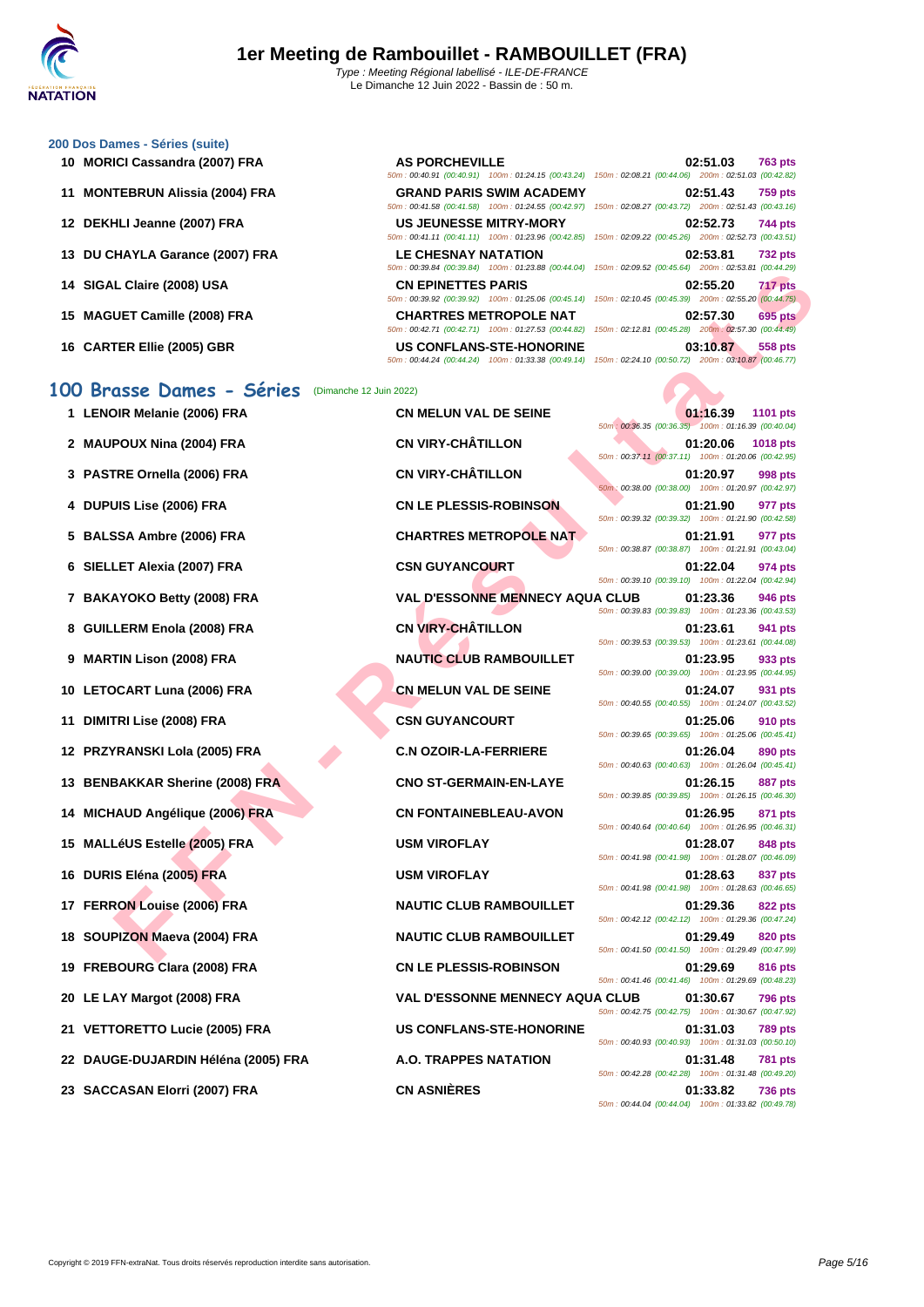| 24 CHAUVEAU Eline (2006) FRA      | <b>A.O. TRAPPES NATATION</b>                                                                                                                 | 01:33.88<br><b>735 pts</b><br>50m: 00:44.34 (00:44.34) 100m: 01:33.88 (00:49.54)                                                         |
|-----------------------------------|----------------------------------------------------------------------------------------------------------------------------------------------|------------------------------------------------------------------------------------------------------------------------------------------|
| 25 BERTRAND Rachel (2008) FRA     | AQUA VALLÉE-DE-CHEVREUSE                                                                                                                     | 01:33.91<br><b>734 pts</b><br>50m: 00:44.91 (00:44.91) 100m: 01:33.91 (00:49.00)                                                         |
| 26 AYBALEN Prune (2008) FRA       | <b>LE CHESNAY NATATION</b>                                                                                                                   | 01:36.19<br><b>692 pts</b><br>50m: 00:45.71 (00:45.71) 100m: 01:36.19 (00:50.48)                                                         |
| 27 FLENDER-EMERY Elena (2008) FRA | AQUA VALLÉE-DE-CHEVREUSE                                                                                                                     | 01:36.67<br>683 pts<br>50m: 00:44.95 (00:44.95) 100m: 01:36.67 (00:51.72)                                                                |
| 28 BRIGUI Ines (2008) FRA         | <b>VAL D'ESSONNE MENNECY AQUA CLUB</b>                                                                                                       | 675 pts<br>01:37.14<br>50m: 00:46.29 (00:46.29) 100m: 01:37.14 (00:50.85)                                                                |
| 29 CARTER Ellie (2005) GBR        | <b>US CONFLANS-STE-HONORINE</b>                                                                                                              | 01:39.91<br><b>626 pts</b><br>50m : 00:46.98 (00:46.98) 100m : 01:39.91 (00:52.93)                                                       |
| 30 ENJOLRAS Sarah (2008) FRA      | AQUA VALLÉE-DE-CHEVREUSE                                                                                                                     | 01:42.34<br>584 pts<br>50m: 00:48.64 (00:48.64) 100m: 01:42.34 (00:53.70)                                                                |
| JENVRIN Malia (2004) FRA          | <b>CSN GUYANCOURT</b>                                                                                                                        | <b>DNS</b> dec                                                                                                                           |
| 200 Brasse Dames - Séries         | (Dimanche 12 Juin 2022)                                                                                                                      |                                                                                                                                          |
|                                   |                                                                                                                                              |                                                                                                                                          |
| 1 HUMBERT Juliette (2003) FRA     | <b>CNO ST-GERMAIN-EN-LAYE</b><br>50m: 00:37.93 (00:37.93) 100m: 01:19.38 (00:41.45)                                                          | 02:43.01<br>1098 pts<br>150m: 02:01.01 (00:41.63) 200m: 02:43.01 (00:42.00)                                                              |
| 2 PASTRE Ornella (2006) FRA       | <b>CN VIRY-CHATILLON</b><br>50m: 00:39.11 (00:39.11) 100m: 01:21.73 (00:42.62)                                                               | 02:49.01<br>1029 pts<br>150m: 02:04.89 (00:43.16) 200m: 02:49.01 (00:44.12)                                                              |
| 3 BALSSA Ambre (2006) FRA         | <b>CHARTRES METROPOLE NAT</b>                                                                                                                | 02:54.06<br>973 pts<br>50m : 00:40.34 (00:40.34) 100m : 01:24.82 (00:44.48) 150m : 02:10.02 (00:45.20) 200m : 02:54.06 (00:44.04)        |
| 4 SIELLET Alexia (2007) FRA       | <b>CSN GUYANCOURT</b>                                                                                                                        | 02:54.16<br>972 pts<br>50m : 00:39.66 (00:39.66) 100m : 01:23.70 (00:44.04) 150m : 02:08.56 (00:44.86) 200m : 02:54.16 (00:45.60)        |
| 5 DIMITRI Lise (2008) FRA         | <b>CSN GUYANCOURT</b>                                                                                                                        | 02:59.29<br>917 pts<br>50m : 00:40.51 (00:40.51) 100m : 01:25.93 (00:45.42) 150m : 02:12.40 (00:46.47) 200m : 02:59.29 (00:46.89)        |
| 6 FERRON Louise (2006) FRA        | <b>NAUTIC CLUB RAMBOUILLET</b><br>50m : 00:42.36 (00:42.36) 100m : 01:29.80 (00:47.44) 150m : 02:18.10 (00:48.30) 200m : 03:05.49 (00:47.39) | 03:05.49<br>852 pts                                                                                                                      |
| 7 MALLéUS Estelle (2005) FRA      | <b>USM VIROFLAY</b>                                                                                                                          | 03:08.94<br>817 pts<br>50m: 00:43.63 (00:43.63) 100m: 01:32.49 (00:48.86) 150m: 02:21.53 (00:49.04) 200m: 03:08.94 (00:47.41)            |
| 8 LE LAY Margot (2008) FRA        | <b>VAL D'ESSONNE MENNECY AQUA CLUB</b>                                                                                                       | 03:09.43<br>812 pts<br>50m: 00:43.18 (00:43.18) 100m: 01:31.35 (00:48.17) 150m: 02:20.81 (00:49.46) 200m: 03:09.43 (00:48.62)            |
| 9 FREBOURG Clara (2008) FRA       | <b>CN LE PLESSIS-ROBINSON</b>                                                                                                                | 03:11.81<br><b>789 pts</b><br>50m : 00:44.39 (00:44.39) 100m : 01:33.13 (00:48.74) 150m : 02:22.39 (00:49.26) 200m : 03:11.81 (00:49.42) |
| 10 SOUPIZON Maeva (2004) FRA      | <b>NAUTIC CLUB RAMBOUILLET</b>                                                                                                               | 03:13.25<br>775 pts<br>60m: 00:42.78 (00:42.78) 100m: 01:32.05 (00:49.27) 150m: 02:21.95 (00:49.90) 200m: 03:13.25 (00:51.30)            |
| 11 CHAUVEAU Eline (2006) FRA      | A.O. TRAPPES NATATION                                                                                                                        | 03:17.74<br><b>731 pts</b>                                                                                                               |
| 12 VETTORETTO Lucie (2005) FRA    | 50m: 00:44.13 (00:44.13) 100m: 01:34.16 (00:50.03) 150m: 02:26.01 (00:51.85) 200m: 03:17.74 (00:51.73)<br><b>US CONFLANS-STE-HONORINE</b>    | 03:21.87<br><b>693 pts</b>                                                                                                               |
| 13 ENJOLRAS Sarah (2008) FRA      | 50m: 00:45.73 (00:45.73) 100m: 01:37.96 (00:52.23)<br><b>AQUA VALLÉE-DE-CHEVREUSE</b>                                                        | 150m: 02:31.48 (00:53.52) 200m: 03:21.87 (00:50.39)<br>03:35.00<br>577 pts                                                               |
| --- JENVRIN Malia (2004) FRA      | <b>CSN GUYANCOURT</b>                                                                                                                        | 50m : 00:49.52 (00:49.52) 100m : 01:44.76 (00:55.24) 150m : 02:41.18 (00:56.42) 200m : 03:35.00 (00:53.82)<br><b>DNS</b> dec             |
| 00 Papillon Dames - Séries        | (Dimanche 12 Juin 2022)                                                                                                                      |                                                                                                                                          |
| 1 LENOIR Melanie (2006) FRA       | <b>CN MELUN VAL DE SEINE</b>                                                                                                                 | 01:08.05<br><b>1056 pts</b><br>50m: 00:31.74 (00:31.74) 100m: 01:08.05 (00:36.31)                                                        |
| 2 FAGES Elsa (2008) FRA           | <b>CN POISSY</b>                                                                                                                             | 01:08.49<br><b>1044 pts</b>                                                                                                              |
| $0.1$ FTOOADT $1$ (0000) FDA      | ON MELIIN VAL BE OFINE                                                                                                                       | 50m: 00:32.25 (00:32.25) 100m: 01:08.49 (00:36.24)<br>04.00.00<br>$1000 - 1$                                                             |

#### **200 Brasse Dames - Séries** (Dimanche 12 Juin 2022)

|  |  | 1 HUMBERT Juliette (2003) FRA |  |  |  |
|--|--|-------------------------------|--|--|--|
|--|--|-------------------------------|--|--|--|

**[100 Brass](http://www.ffnatation.fr/webffn/index.php)e Dames - Séries (suite)**

- **2 PASTRE Ornella (2006) FRA CN VIRY-CHÂTILLON 02:49.01 02:49.01 1029 pts**<br> **100m**: 02:24.62 **150m**: 02:04.89 **(00:43.16) 200m**: 02:49.01 **(00:43.12)**
- **3 BALSSA Ambre (2006) FRA CHARTRES METROPOLE NAT 02:54.06 973 pts**
- **4 SIELLET Alexia (2007) FRA CSN GUYANCOURT 02:54.16 972 pts**
- **5 DIMITRI Lise (2008) FRA CSN GUYANCOURT 02:59.29 917 pts**
- **6 FERRON Louise (2006) FRA NAUTIC CLUB RAMBOUILLET 03:05.49 852 pts**
- **7 MALLéUS Estelle (2005) FRA USM VIROFLAY 03:08.94 817 pts**
- **8 LE LAY Margot (2008) FRA VAL D'ESSONNE MENNECY AQUA CLUB 03:09.43 812 pts**
- **9 FREBOURG Clara (2008) FRA CN LE PLESSIS-ROBINSON 03:11.81 789 pts**
- **10 SOUPIZON Maeva (2004) FRA NAUTIC CLUB RAMBOUILLET 03:13.25 775 pts**
- **11 CHAUVEAU Eline (2006) FRA A.O. TRAPPES NATATION 03:17.74 731 pts**
- **12 VETTORETTO Lucie (2005) FRA US CONFLANS-STE-HONORINE 03:21.87 693 pts**
- **13 ENJOLRAS Sarah (2008) FRA AQUA VALLÉE-DE-CHEVREUSE 03:35.00 577 pts**
- **--- JENVRIN Malia (2004) FRA CSN GUYANCOURT DNS dec**

### **100 Papillon Dames - Séries** (Dimanche 12 Juin 2022)

| 1 LENOIR Melanie (2006) FRA  | <b>CN MELUN VAL DE SEINE</b><br>01:08.05<br><b>1056 pts</b>                                                         |
|------------------------------|---------------------------------------------------------------------------------------------------------------------|
| 2 FAGES Elsa (2008) FRA      | 50m: 00:31.74 (00:31.74) 100m: 01:08.05 (00:36.31)<br><b>CN POISSY</b><br>01:08.49<br>1044 pts                      |
| 3 LETOCART Luna (2006) FRA   | 50m: 00:32.25 (00:32.25) 100m: 01:08.49 (00:36.24)<br><b>CN MELUN VAL DE SEINE</b><br>01:09.92<br><b>1006 pts</b>   |
|                              | 50m: 00:32.73 (00:32.73) 100m: 01:09.92 (00:37.19)                                                                  |
| 4 CABIOCLeonie (2008) FRA    | <b>CSN GUYANCOURT</b><br>01:10.44<br>992 pts<br>50m: 00:33.25 (00:33.25) 100m: 01:10.44 (00:37.19)                  |
| 5 BRIGUI Ines (2008) FRA     | <b>VAL D'ESSONNE MENNECY AQUA CLUB</b><br>01:10.45<br>992 pts<br>50m: 00:33.07 (00:33.07) 100m: 01:10.45 (00:37.38) |
| 6 DUPUIS Lise (2006) FRA     | <b>CN LE PLESSIS-ROBINSON</b><br>01:10.85<br>981 pts<br>50m: 00:33.50 (00:33.50) 100m: 01:10.85 (00:37.35)          |
| 7 PODEVIN Doriane (2005) FRA | <b>CN POISSY</b><br>01:11.07<br>976 pts<br>50m: 00:32.36 (00:32.36) 100m: 01:11.07 (00:38.71)                       |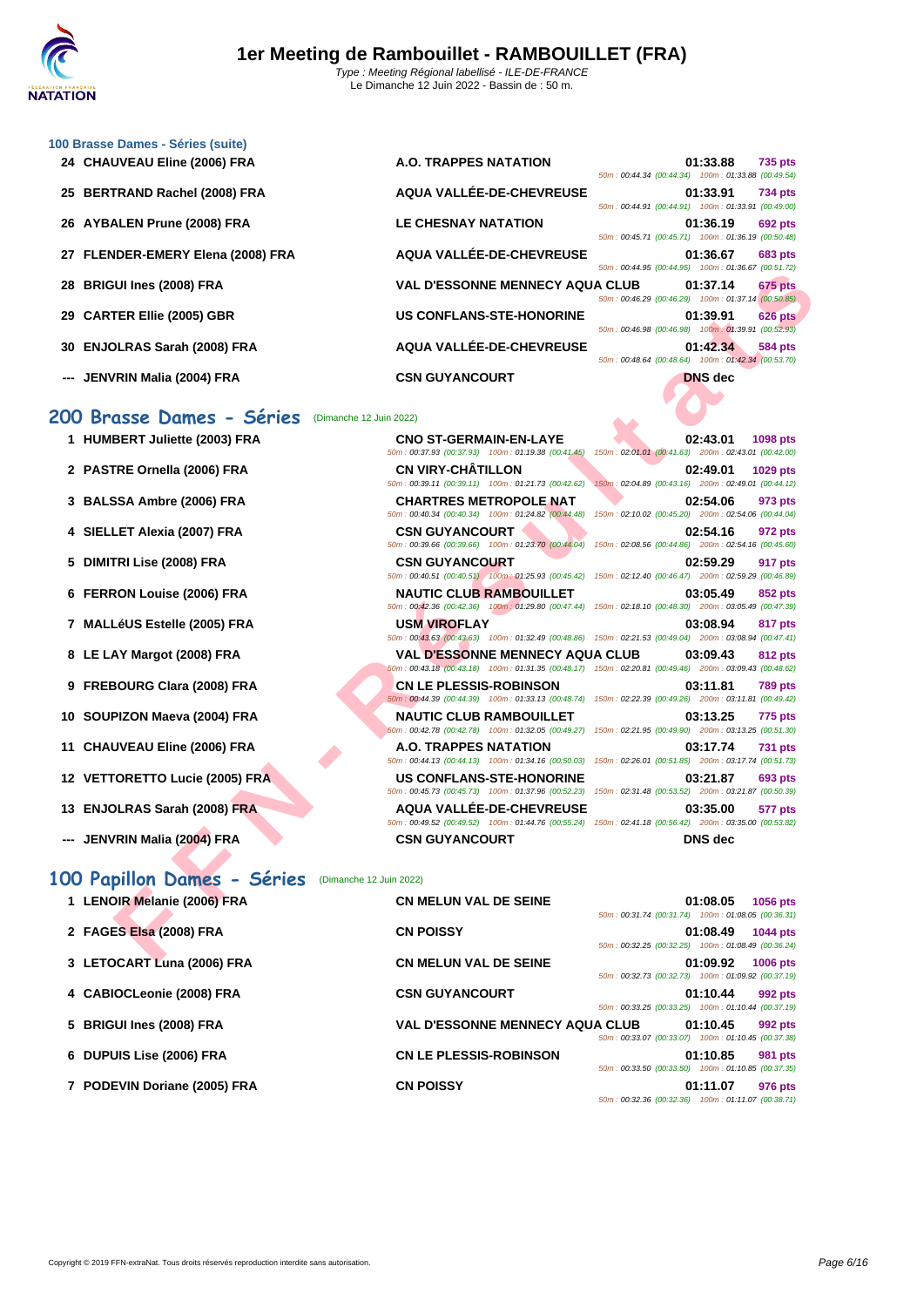

|    | 100 Papillon Dames - Séries (suite)<br>8 DURIS Eléna (2005) FRA | <b>USM VIROFLAY</b>                    | 01:12.51<br>939 pts                                                                                                            |
|----|-----------------------------------------------------------------|----------------------------------------|--------------------------------------------------------------------------------------------------------------------------------|
|    | 9 FREMION Capucine-Latinka (2008) FRA                           | AQUA VALLÉE-DE-CHEVREUSE               | 50m: 00:33.47 (00:33.47) 100m: 01:12.51 (00:39.04)<br>01:12.83<br>930 pts                                                      |
| 10 | POBEL-CRAPPE Laura (2008) FRA                                   | <b>CSN GUYANCOURT</b>                  | 50m: 00:34.92 (00:34.92) 100m: 01:12.83 (00:37.91)<br>01:13.70<br><b>908 pts</b>                                               |
| 11 | PHAM Kim-Vy (2004) FRA                                          | <b>CN LE PLESSIS-ROBINSON</b>          | 50m: 00:34.98 (00:34.98) 100m: 01:13.70 (00:38.72)<br>01:13.73<br>908 pts                                                      |
| 12 | BAZIN Iman (2005) FRA                                           | <b>NAUTIC CLUB RAMBOUILLET</b>         | 50m: 00:33.91 (00:33.91) 100m: 01:13.73 (00:39.82)<br>01:14.59<br>886 pts                                                      |
| 13 | <b>THOLEY Aurelie (2005) FRA</b>                                | <b>C.N OZOIR-LA-FERRIERE</b>           | 50m: 00:34.36 (00:34.36) 100m: 01:14.59 (00:40.23)<br>01:14.63<br>885 pts                                                      |
| 14 | <b>MORICELLY Clara (2006) FRA</b>                               | <b>C.N OZOIR-LA-FERRIERE</b>           | 50m: 00:34.46 (00:34.46) 100m: 01:14.63 (00:40.17)<br>01:16.86<br>831 pts                                                      |
|    | 15 MONTEBRUN Alissia (2004) FRA                                 | <b>GRAND PARIS SWIM ACADEMY</b>        | 50m: 00:34.39 (00:34.39) 100m: 01:16.86 (00:42.47)<br>01:18.39<br>794 pts                                                      |
| 16 | <b>FIALEYRE Cerise (2006) FRA</b>                               | <b>ESPADON VÉLIZY-VILLACOUBLAY</b>     | 50m: 00:35.93 (00:35.93) 100m: 01:18.39 (00:42.46)<br>01:19.01<br><b>780 pts</b>                                               |
|    | 17 VIATEUR Jeanne (2005) FRA                                    | <b>NAUTIC CLUB RAMBOUILLET</b>         | 50m: 00:34.85 (00:34.85) 100m: 01:19.01 (00:44.16)<br>01:19.18<br>776 pts                                                      |
|    | 18 EL MAWAGUIRY Mayar (2008) EGY                                | <b>CN ASNIÈRES</b>                     | 50m: 00:36.16 (00:36.16) 100m: 01:19.18 (00:43.02)<br>01:22.07<br>710 pts                                                      |
| 19 | <b>GAILLET Chloé (2008) FRA</b>                                 | <b>VAL D'ESSONNE MENNECY AQUA CLUB</b> | 50m: 00:37.45 (00:37.45) 100m: 01:22.07 (00:44.62)<br>01:23.62<br>676 pts                                                      |
| 20 | <b>KERVELLA Victoria (2007) FRA</b>                             | <b>LE CHESNAY NATATION</b>             | 50m: 00:37.80 (00:37.80) 100m: 01:23.62 (00:45.82)<br>01:27.41<br><b>597 pts</b>                                               |
| 21 | <b>MAGNAVAL Violette (2008) FRA</b>                             | <b>LE CHESNAY NATATION</b>             | 50m: 00:38.34 (00:38.34) 100m: 01:27.41 (00:49.07)<br>01:27.72<br>590 pts                                                      |
|    | 22 ROULET Camille (2008) FRA                                    | <b>AS PORCHEVILLE</b>                  | 50m: 00:40.51 (00:40.51) 100m: 01:27.72 (00:47.21)<br>01:30.07<br>544 pts                                                      |
| 23 | TRONIOU Gwenaëlle (1999) FRA                                    | <b>US CONFLANS-STE-HONORINE</b>        | 50m: 00:39.04 (00:39.04) 100m: 01:30.07 (00:51.03)<br>01:38.04<br>400 pts                                                      |
|    | 24 MEDINA Armelle (2008) FRA                                    | <b>VAL D'ESSONNE MENNECY AQUA CLUB</b> | 50m: 00:43.58 (00:43.58) 100m: 01:38.04 (00:54.46)<br>01:43.86<br>309 pts                                                      |
|    |                                                                 |                                        | 50m: 00:45.01 (00:45.01) 100m: 01:43.86 (00:58.85)                                                                             |
|    | 200 Papillon Dames - Séries                                     | (Dimanche 12 Juin 2022)                |                                                                                                                                |
|    | 1 MAUPOUX Nina (2004) FRA<br>$50m: -$                           | <b>CN VIRY-CHÂTILLON</b>               | 02:31.57<br>996 pts<br>100m: 01:12.13 (01:12.13) 150m: 01:51.92 (00:39.79) 200m: 02:31.57 (00:39.65)                           |
|    | 2 PODEVIN Doriane (2005) FRA<br>$50m: -$                        | <b>CN POISSY</b>                       | 02:35.16<br>949 pts<br>100m: 01:15.16 (01:15.16) 150m: 01:54.93 (00:39.77) 200m: 02:35.16 (00:40.23)                           |
|    | 3 FAGES Elsa (2008) FRA                                         | <b>CN POISSY</b>                       | 02:36.12<br>936 pts                                                                                                            |
|    | $50m: -$<br>4 POBEL-CRAPPE Laura (2008) FRA                     | <b>CSN GUYANCOURT</b>                  | 100m: 01:12.95 (01:12.95) 150m: 01:55.22 (00:42.27) 200m: 02:36.12 (00:40.90)<br>02:38.40<br>907 pts                           |
|    | $50m: -$<br>5 MONTEBRUN Alissia (2004) FRA                      | <b>GRAND PARIS SWIM ACADEMY</b>        | 100m: 01:15.82 (01:15.82) 150m: 01:56.85 (00:41.03) 200m: 02:38.40 (00:41.55)<br>02:53.11<br>728 pts                           |
|    | $50m: -$<br>6 VIATEUR Jeanne (2005) FRA                         | <b>NAUTIC CLUB RAMBOUILLET</b>         | 100m: 01:21.58 (01:21.58) 150m: 02:06.88 (00:45.30) 200m: 02:53.11 (00:46.23)<br>02:58.12<br>672 pts                           |
|    | $50m: -$                                                        |                                        | 100m: 01:20.97 (01:20.97) 150m: 02:09.15 (00:48.18) 200m: 02:58.12 (00:48.97)                                                  |
|    | 200 4 Nages Dames - Séries                                      | (Dimanche 12 Juin 2022)                |                                                                                                                                |
|    | 1 TROMPETTE Melora (2005) FRA                                   | <b>C.N OZOIR-LA-FERRIERE</b>           | 02:28.58<br>1062 pts<br>50m: 00:33.48 (00:33.48) 100m: 01:11.21 (00:37.73) 150m: 01:56.02 (00:44.81) 200m: 02:28.58 (00:32.56) |

- 
- 

#### 200 Papillon Dames - Séries (Dimanche 12 Jui

- 
- 
- 
- 

- 
- 

|                                 |                         |                            |                                                                               | 50m: 00:37.45 (00:37.45) 100m: 01:22.07 (00:44.62) |          |                |
|---------------------------------|-------------------------|----------------------------|-------------------------------------------------------------------------------|----------------------------------------------------|----------|----------------|
| 19 GAILLET Chloé (2008) FRA     |                         |                            | <b>VAL D'ESSONNE MENNECY AQUA CLUB</b>                                        | 50m: 00:37.80 (00:37.80) 100m: 01:23.62 (00:45.82) | 01:23.62 | <b>676 pts</b> |
| 20 KERVELLA Victoria (2007) FRA |                         | <b>LE CHESNAY NATATION</b> |                                                                               | 50m: 00:38.34 (00:38.34) 100m: 01:27.41 (00:49.07) | 01:27.41 | <b>597 pts</b> |
| 21 MAGNAVAL Violette (2008) FRA |                         | <b>LE CHESNAY NATATION</b> |                                                                               | 50m: 00:40.51 (00:40.51) 100m: 01:27.72 (00:47.21) | 01:27.72 | <b>590 pts</b> |
| 22 ROULET Camille (2008) FRA    |                         | <b>AS PORCHEVILLE</b>      |                                                                               | 50m: 00:39.04 (00:39.04) 100m: 01:30.07 (00:51.03) | 01:30.07 | 544 pts        |
| 23 TRONIOU Gwenaëlle (1999) FRA |                         |                            | US CONFLANS-STE-HONORINE                                                      | 50m: 00:43.58 (00:43.58) 100m: 01:38.04 (00:54.46) | 01:38.04 | 400 pts        |
| 24 MEDINA Armelle (2008) FRA    |                         |                            | <b>VAL D'ESSONNE MENNECY AQUA CLUB</b>                                        | 50m: 00:45.01 (00:45.01) 100m: 01:43.86 (00:58.85) | 01:43.86 | 309 pts        |
| 00 Papillon Dames - Séries      | (Dimanche 12 Juin 2022) |                            |                                                                               |                                                    |          |                |
| 1 MAUPOUX Nina (2004) FRA       | $50m: -$                | <b>CN VIRY-CHÂTILLON</b>   | 100m: 01:12.13 (01:12.13) 150m: 01:51.92 (00:39.79) 200m: 02:31.57 (00:39.65) |                                                    | 02:31.57 | 996 pts        |
| 2 PODEVIN Doriane (2005) FRA    | $50m: -$                | <b>CN POISSY</b>           | 100m: 01:15.16 (01:15.16) 150m: 01:54.93 (00:39.77) 200m: 02:35.16 (00:40.23) |                                                    | 02:35.16 | 949 pts        |
| 3 FAGES Elsa (2008) FRA         | $50m: -$                | <b>CN POISSY</b>           | 100m: 01:12.95 (01:12.95) 150m: 01:55.22 (00:42.27) 200m: 02:36.12 (00:40.90) |                                                    | 02:36.12 | 936 pts        |
| 4 POBEL-CRAPPE Laura (2008) FRA |                         | <b>CSN GUYANCOURT</b>      |                                                                               |                                                    | 02:38.40 | <b>907 pts</b> |

**1 TROMPETTE Melora (2005) FRA C.N OZOIR-LA-FERRIERE 02:28.58 1062 pts** 50m : 00:33.48 (00:33.48) 100m : 01:11.21 (00:37.73) 150m : 01:56.02 (00:44.81) 200m : 02:28.58 (00:32.56) **2 LETOCART Luna (2006) FRA CN MELUN VAL DE SEINE 02:30.62 1034 pts** 50m : 00:33.98 (00:33.98) 100m : 01:11.94 (00:37.96) 150m : 01:57.00 (00:45.06) 200m : 02:30.62 (00:33.62) **3 [MAUPOUX Nina \(2004\) FRA](http://www.ffnatation.fr/webffn/resultats.php?idact=nat&go=epr&idcpt=78297&idepr=41) CN VIRY-CHÂTILLON 02:32.23 1012 pts** 50m : 00:32.22 (00:32.22) 100m : 01:11.40 (00:39.18) 150m : 01:56.85 (00:45.45) 200m : 02:32.23 (00:35.38) **4 DUPUIS Lise (2006) FRA CN LE PLESSIS-ROBINSON 02:33.20 999 pts** 50m : 00:33.65 (00:33.65) 100m : 01:14.21 (00:40.56) 150m : 01:58.89 (00:44.68) 200m : 02:33.20 (00:34.31) **5 BATTEUX Auréliane (2004) FRA NAUTIC CLUB RAMBOUILLET 02:35.27 972 pts** 50m : 00:34.32 (00:34.32) 100m : 01:12.25 (00:37.93) 150m : 01:59.70 (00:47.45) 200m : 02:35.27 (00:35.57) **6 BAKAYOKO Betty (2008) FRA VAL D'ESSONNE MENNECY AQUA CLUB 02:35.99 963 pts** 50m : 00:35.09 (00:35.09) 100m : 01:15.77 (00:40.68) 150m : 02:00.29 (00:44.52) 200m : 02:35.99 (00:35.70)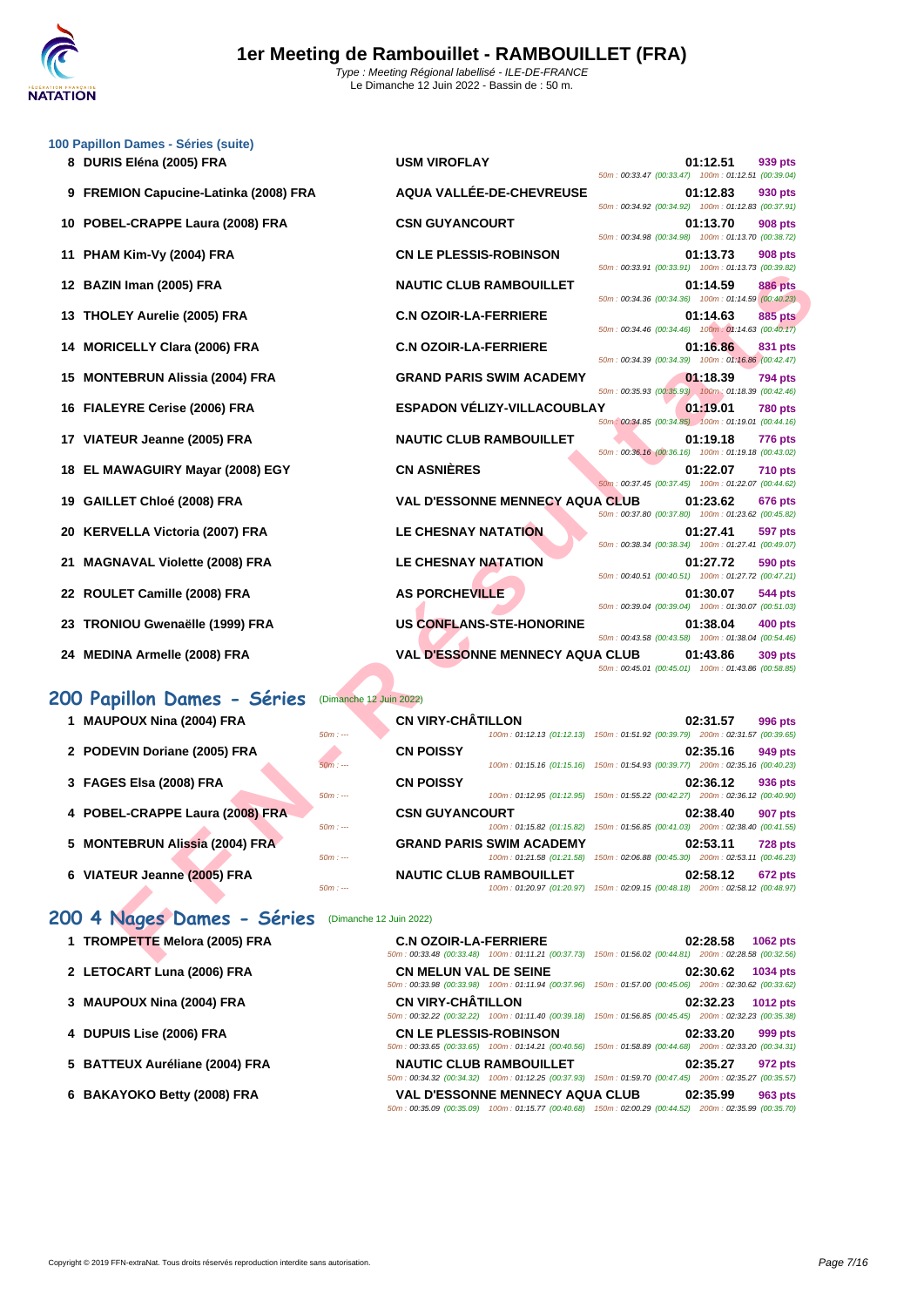**[200 4 Nag](http://www.ffnatation.fr/webffn/index.php)es Dames - Séries (suite)**

| 7 PASTRE Ornella (2006) FRA            | <b>CN VIRY-CHÂTILLON</b><br>50m: 00:34.20 (00:34.20) 100m: 01:14.98 (00:40.78) 150m: 01:59.82 (00:44.84) 200m: 02:36.31 (00:36.49)                   | 02:36.31<br>959 pts        |
|----------------------------------------|------------------------------------------------------------------------------------------------------------------------------------------------------|----------------------------|
| 8 POBEL-CRAPPE Laura (2008) FRA        | <b>CSN GUYANCOURT</b><br>50m: 00:35.83 (00:35.83) 100m: 01:14.80 (00:38.97) 150m: 02:01.96 (00:47.16) 200m: 02:37.19 (00:35.23)                      | 02:37.19<br>947 pts        |
| 9 MARTIN Lison (2008) FRA              | <b>NAUTIC CLUB RAMBOUILLET</b><br>50m : 00:34.60 (00:34.60) 100m : 01:18.28 (00:43.68) 150m : 02:04.76 (00:46.48) 200m : 02:39.26 (00:34.50)         | 02:39.26<br><b>921 pts</b> |
| 10 GAUTIER Charlotte (2007) FRA        | <b>CN LE PLESSIS-ROBINSON</b><br>50m: 00:34.51 (00:34.51) 100m: 01:14.43 (00:39.92) 150m: 02:04.24 (00:49.81) 200m: 02:39.37 (00:35.13)              | 02:39.37<br>919 pts        |
| 11 CABIOCLeonie (2008) FRA             | <b>CSN GUYANCOURT</b><br>50m : 00:33.86 (00:33.86) 100m : 01:13.76 (00:39.90) 150m : 02:06.25 (00:52.49) 200m : 02:41.65 (00:35.40)                  | 891 pts<br>02:41.65        |
| 12 FAGES Elsa (2008) FRA               | <b>CN POISSY</b><br>50m: 00:33.14 (00:33.14) 100m: 01:13.78 (00:40.64) 150m: 02:03.89 (00:50.11) 200m: 02:42.20 (00:38.31)                           | 02:42.20<br><b>884 pts</b> |
| 13 FREMION Capucine-Latinka (2008) FRA | <b>AQUA VALLEE-DE-CHEVREUSE</b><br>50m : 00:34.91 (00:34.91) 100m : 01:16.96 (00:42.05) 150m : 02:06.02 (00:49.06) 200m : 02:42.60 (00:36.58)        | 02:42.60<br>879 pts        |
| 14 COLLIGNON Clotilde (2006) FRA       | <b>CHARTRES METROPOLE NAT</b><br>50m: 00:34.85 (00:34.85) 100m: 01:18.86 (00:44.01) 150m: 02:06.47 (00:47.61) 200m: 02:44.01 (00:37.54)              | 02:44.01<br>861 pts        |
| 15 GUILLERM Enola (2008) FRA           | <b>CN VIRY-CHATILLON</b><br>50m : 00:36.08 (00:36.08) 100m : 01:19.89 (00:43.81) 150m : 02:06.32 (00:46.43) 200m : 02:44.86 (00:38.54)               | 02:44.86<br>851 pts        |
| 16 DURIS Eléna (2005) FRA              | <b>USM VIROFLAY</b><br>50m : 00:34.94 (00:34.94) 100m : 01:19.39 (00:44.45) 150m : 02:07.13 (00:47.74) 200m : 02:45.40 (00:38.27)                    | 02:45.40<br>844 pts        |
| 17 BRIGUI Ines (2008) FRA              | <b>VAL D'ESSONNE MENNECY AQUA CLUB</b><br>50m : 00:34.05 (00:34.05) 100m : 01:17.49 (00:43.44) 150m : 02:10.43 (00:52.94) 200m : 02:46.35 (00:35.92) | 02:46.35<br>833 pts        |
| 18 SOUPIZON Maeva (2004) FRA           | <b>NAUTIC CLUB RAMBOUILLET</b><br>50m : 00:35.75 (00:35.75) 100m : 01:19.78 (00:44.03) 150m : 02:07.79 (00:48.01) 200m : 02:46.52 (00:38.73)         | 02:46.52<br>831 pts        |
| 19 MICHAUD Angélique (2006) FRA        | <b>CN FONTAINEBLEAU-AVON</b><br>50m : 00:35.25 (00:35.25) 100m : 01:20.00 (00:44.75) 150m : 02:08.44 (00:48.44) 200m : 02:46.85 (00:38.41)           | 02:46.85<br><b>827 pts</b> |
| 20 BALSSA Ambre (2006) FRA             | <b>CHARTRES METROPOLE NAT</b><br>50m : 00:36.94 (00:36.94) 100m : 01:22.04 (00:45.10) 150m : 02:07.87 (00:45.83) 200m : 02:47.05 (00:39.18)          | 02:47.05<br>824 pts        |
| 21 FIALEYRE Cerise (2006) FRA          | <b>ESPADON VELIZY-VILLACOUBLAY</b><br>50m : 00:36.42 (00:36.42) 100m : 01:20.04 (00:43.62) 150m : 02:09.44 (00:49.40) 200m : 02:47.51 (00:38.07)     | 02:47.51<br>819 pts        |
| 22 LOUBEYRE Gabrielle (2008) FRA       | <b>VAL D'ESSONNE MENNECY AQUA CLUB</b><br>50m: 00:37.37 (00:37.37) 100m: 01:20.27 (00:42.90) 150m: 02:10.68 (00:50.41) 200m: 02:48.96 (00:38.28)     | <b>802 pts</b><br>02:48.96 |
| 23 MONTEBRUN Alissia (2004) FRA        | <b>GRAND PARIS SWIM ACADEMY</b><br>50m : 00:35.97 (00:35.97) 100m : 01:21.61 (00:45.64) 150m : 02:11.64 (00:50.03) 200m : 02:50.18 (00:38.54)        | <b>787 pts</b><br>02:50.18 |
| 24 VATAN Lola (2008) FRA               | <b>ESPADON VELIZY-VILLACOUBLAY</b><br>50m: 00:38.94 (00:38.94) 100m: 01:24.45 (00:45.51) 150m: 02:16.61 (00:52.16) 200m: 02:54.35 (00:37.74)         | 02:54.35<br><b>739 pts</b> |
| 25 DAUGE-DUJARDIN Héléna (2005) FRA    | A.O. TRAPPES NATATION<br>60m: 00:37.30 (00:37.30) 100m: 01:22.10 (00:44.80) 150m: 02:14.66 (00:52.56) 200m: 02:57.94 (00:43.28)                      | 02:57.94<br>698 pts        |
| 26 LE LAY Margot (2008) FRA            | <b>VAL D'ESSONNE MENNECY AQUA CLUB</b><br>50m: 00:42.84 (00:42.84) 100m: 01:31.05 (00:48.21) 150m: 02:19.20 (00:48.15) 200m: 02:58.91 (00:39.71)     | 02:58.91<br><b>688 pts</b> |
| 27 FREBOURG Clara (2008) FRA           | <b>CN LE PLESSIS-ROBINSON</b><br>50m : 00:42.18 (00:42.18) 100m : 01:30.16 (00:47.98) 150m : 02:19.04 (00:48.88) 200m : 02:59.19 (00:40.15)          | 02:59.19<br><b>685 pts</b> |
| 28 CHAUVEAU Eline (2006) FRA           | A.O. TRAPPES NATATION<br>50m: 00:41.43 (00:41.43) 100m: 01:30.74 (00:49.31) 150m: 02:21.30 (00:50.56) 200m: 03:05.19 (00:43.89)                      | 03:05.19<br><b>620 pts</b> |
| 29 FLENDER-EMERY Elena (2008) FRA      | <b>AQUA VALLEE-DE-CHEVREUSE</b><br>50m: 00:40.82 (00:40.82) 100m: 01:31.95 (00:51.13) 150m: 02:25.38 (00:53.43) 200m: 03:06.41 (00:41.03)            | 03:06.41<br><b>608 pts</b> |
| 30 MAGNAVAL Violette (2008) FRA        | <b>LE CHESNAY NATATION</b><br>50m: 00:39.54 (00:39.54) 100m: 01:27.29 (00:47.75) 150m: 02:25.11 (00:57.82) 200m: 03:06.59 (00:41.48)                 | 03:06.59<br><b>606 pts</b> |
| 31 CARTER Ellie (2005) GBR             | <b>US CONFLANS-STE-HONORINE</b><br>50m : 00:37.40 (00:37.40) 100m : 01:27.29 (00:49.89) 150m : 02:24.35 (00:57.06) 200m : 03:10.76 (00:46.41)        | 03:10.76<br>564 pts        |
| 32 JUILLET Manon (2007) FRA            | <b>USM VIROFLAY</b><br>50m : 00:42.39 (00:42.39) 100m : 01:30.92 (00:48.53) 150m : 02:30.47 (00:59.55) 200m : 03:15.85 (00:45.38)                    | 03:15.85<br>514 pts        |
| <b>IFMUDIMEMADA (0004) FBA</b>         | CON OUVANCOUDT                                                                                                                                       | <b>DAIO</b> des            |

**--- JENVRIN Malia (2004) FRA CSN GUYANCOURT DNS dec**

## **100 Nage Libre Messieurs - Séries** (Dimanche 12 Juin 2022)

| 1 LETOCART Enzo (2004) FRA  | <b>CN MELUN VAL DE SEINE</b>       |                                                    | 00:53.61 | 1135 pts |
|-----------------------------|------------------------------------|----------------------------------------------------|----------|----------|
|                             |                                    | 50m: 00:26.30 (00:26.30) 100m: 00:53.61 (00:27.31) |          |          |
| 2 HUGONI Alan (2005) FRA    | <b>ESPADON VÉLIZY-VILLACOUBLAY</b> |                                                    | 00:54.40 | 1108 pts |
|                             |                                    | 50m: 00:26.51 (00:26.51) 100m: 00:54.40 (00:27.89) |          |          |
| 3 DUPONT Maxence (2004) FRA | <b>CN MELUN VAL DE SEINE</b>       |                                                    | 00:54.76 | 1096 pts |
|                             |                                    | 50m: 00:26.73 (00:26.73) 100m: 00:54.76 (00:28.03) |          |          |

| <b>CSN GUYANCOURT</b>          |                                                                                                                                           |                                                     | 02:41.65 | <b>891 pts</b> |
|--------------------------------|-------------------------------------------------------------------------------------------------------------------------------------------|-----------------------------------------------------|----------|----------------|
|                                | 50m: 00:33.86 (00:33.86) 100m: 01:13.76 (00:39.90) 150m: 02:06.25 (00:52.49) 200m: 02:41.65 (00:35.40)                                    |                                                     |          |                |
| <b>CN POISSY</b>               |                                                                                                                                           |                                                     | 02:42.20 | <b>884 pts</b> |
|                                | 50m: 00:33.14 (00:33.14) 100m: 01:13.78 (00:40.64)                                                                                        | 150m: 02:03.89 (00:50.11) 200m: 02:42.20 (00:38.31) |          |                |
|                                | <b>AQUA VALLÉE-DE-CHEVREUSE</b>                                                                                                           |                                                     | 02:42.60 | 879 pts        |
|                                | 50m: 00:34.91 (00:34.91) 100m: 01:16.96 (00:42.05)                                                                                        | 150m: 02:06.02 (00:49.06) 200m: 02:42.60 (00:36.58) |          |                |
| <b>CHARTRES METROPOLE NAT</b>  |                                                                                                                                           |                                                     | 02:44.01 | 861 pts        |
|                                | 50m: 00:34.85 (00:34.85) 100m: 01:18.86 (00:44.01) 150m: 02:06.47 (00:47.61) 200m: 02:44.01 (00:37.54)                                    |                                                     |          |                |
| <b>CN VIRY-CHÂTILLON</b>       |                                                                                                                                           |                                                     | 02:44.86 | <b>851 pts</b> |
|                                | 50m: 00:36.08 (00:36.08) 100m: 01:19.89 (00:43.81) 150m: 02:06.32 (00:46.43) 200m: 02:44.86 (00:38.54)                                    |                                                     |          |                |
| <b>USM VIROFLAY</b>            |                                                                                                                                           |                                                     | 02:45.40 | 844 pts        |
|                                | 50m: 00:34.94 (00:34.94) 100m: 01:19.39 (00:44.45) 150m: 02:07.13 (00:47.74) 200m: 02:45.40 (00:38.27)                                    |                                                     |          |                |
|                                | <b>VAL D'ESSONNE MENNECY AQUA CLUB</b><br>50m: 00:34.05 (00:34.05) 100m: 01:17.49 (00:43.44)                                              |                                                     | 02:46.35 | 833 pts        |
|                                |                                                                                                                                           | 150m: 02:10.43 (00:52.94) 200m: 02:46.35 (00:35.92) |          |                |
| <b>NAUTIC CLUB RAMBOUILLET</b> | 50m: 00:35.75 (00:35.75) 100m: 01:19.78 (00:44.03) 150m: 02:07.79 (00:48.01) 200m: 02:46.52 (00:38.73)                                    |                                                     | 02:46.52 | 831 pts        |
|                                |                                                                                                                                           |                                                     |          |                |
| <b>CN FONTAINEBLEAU-AVON</b>   | 50m: 00:35.25 (00:35.25) 100m: 01:20.00 (00:44.75)                                                                                        | 150m: 02:08.44 (00:48.44) 200m: 02:46.85 (00:38.41) | 02:46.85 | 827 pts        |
| <b>CHARTRES METROPOLE NAT</b>  |                                                                                                                                           |                                                     | 02:47.05 | 824 pts        |
|                                | 50m: 00:36.94 (00:36.94) 100m: 01:22.04 (00:45.10)                                                                                        | 150m: 02:07.87 (00:45.83) 200m: 02:47.05 (00:39.18) |          |                |
|                                | <b>ESPADON VÉLIZY-VILLACOUBLAY</b>                                                                                                        |                                                     | 02:47.51 | 819 pts        |
|                                | 50m: 00:36.42 (00:36.42) 100m: 01:20.04 (00:43.62) 150m: 02:09.44 (00:49.40) 200m: 02:47.51 (00:38.07)                                    |                                                     |          |                |
|                                | <b>VAL D'ESSONNE MENNECY AQUA CLUB</b>                                                                                                    |                                                     | 02:48.96 | 802 pts        |
|                                | 50m: 00:37.37 (00:37.37) 100m: 01:20.27 (00:42.90) 150m: 02:10.68 (00:50.41) 200m: 02:48.96 (00:38.28)                                    |                                                     |          |                |
|                                | <b>GRAND PARIS SWIM ACADEMY</b>                                                                                                           |                                                     | 02:50.18 | 787 pts        |
|                                | 50m: 00:35.97 (00:35.97) 100m: 01:21.61 (00:45.64) 150m: 02:11.64 (00:50.03) 200m: 02:50.18 (00:38.54)                                    |                                                     |          |                |
|                                | <b>ESPADON VÉLIZY-VILLACOUBLAY</b>                                                                                                        |                                                     | 02:54.35 | <b>739 pts</b> |
|                                | 50m: 00:38.94 (00:38.94) 100m: 01:24.45 (00:45.51) 150m: 02:16.61 (00:52.16) 200m: 02:54.35 (00:37.74)                                    |                                                     |          |                |
| <b>A.O. TRAPPES NATATION</b>   |                                                                                                                                           |                                                     | 02:57.94 | 698 pts        |
|                                | 60m: 00:37.30 (00:37.30) 100m: 01:22.10 (00:44.80) 150m: 02:14.66 (00:52.56) 200m: 02:57.94 (00:43.28)                                    |                                                     |          |                |
|                                | <b>VAL D'ESSONNE MENNECY AQUA CLUB</b>                                                                                                    |                                                     | 02:58.91 | <b>688 pts</b> |
|                                | 50m: 00:42.84 (00:42.84) 100m: 01:31.05 (00:48.21) 150m: 02:19.20 (00:48.15) 200m: 02:58.91 (00:39.71)                                    |                                                     |          |                |
| <b>CN LE PLESSIS-ROBINSON</b>  |                                                                                                                                           |                                                     | 02:59.19 | <b>685 pts</b> |
|                                | 50m: 00:42.18 (00:42.18) 100m: 01:30.16 (00:47.98) 150m: 02:19.04 (00:48.88) 200m: 02:59.19 (00:40.15)                                    |                                                     |          |                |
| <b>A.O. TRAPPES NATATION</b>   |                                                                                                                                           |                                                     | 03:05.19 | 620 pts        |
|                                | 50m: 00:41.43 (00:41.43) 100m: 01:30.74 (00:49.31)                                                                                        | 150m: 02:21.30 (00:50.56) 200m: 03:05.19 (00:43.89) |          |                |
|                                | AQUA VALLÉE-DE-CHEVREUSE                                                                                                                  |                                                     | 03:06.41 | <b>608 pts</b> |
|                                | 50m: 00:40.82 (00:40.82) 100m: 01:31.95 (00:51.13)                                                                                        | 150m: 02:25.38 (00:53.43) 200m: 03:06.41 (00:41.03) |          |                |
| <b>LE CHESNAY NATATION</b>     | 50m: 00:39.54 (00:39.54) 100m: 01:27.29 (00:47.75)                                                                                        | 150m: 02:25.11 (00:57.82) 200m: 03:06.59 (00:41.48) | 03:06.59 | <b>606 pts</b> |
|                                |                                                                                                                                           |                                                     |          |                |
|                                | <b>US CONFLANS-STE-HONORINE</b><br>50m: 00:37.40 (00:37.40) 100m: 01:27.29 (00:49.89) 150m: 02:24.35 (00:57.06) 200m: 03:10.76 (00:46.41) |                                                     | 03:10.76 | <b>564 pts</b> |
|                                |                                                                                                                                           |                                                     |          |                |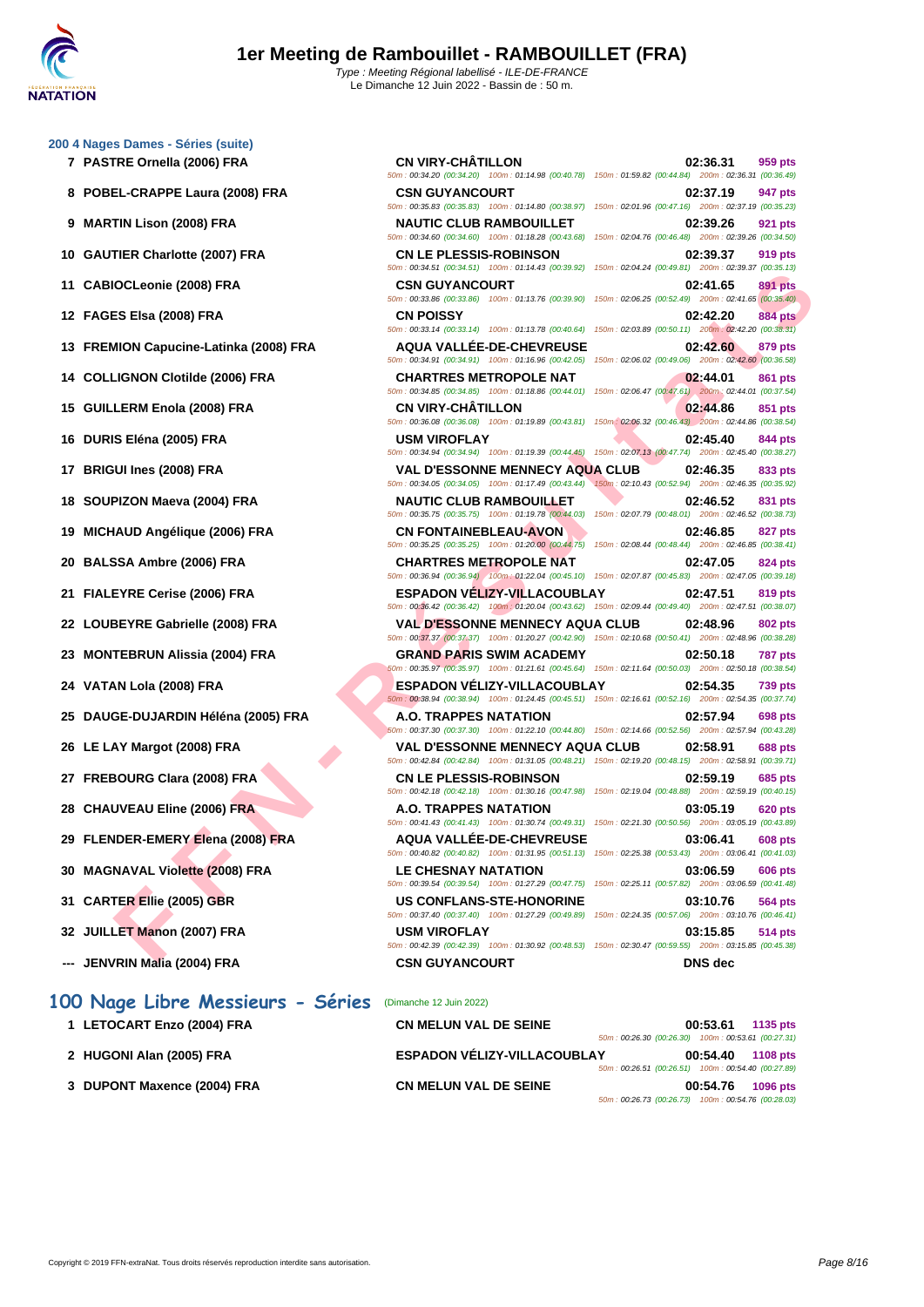**[100 Nage](http://www.ffnatation.fr/webffn/index.php) Libre Messieurs - Séries (suite)**

|    |                                           |                                        | 50m: 00:26.71 (00:26.71) 100m: 00:55.45 (00:28.74)                                 |
|----|-------------------------------------------|----------------------------------------|------------------------------------------------------------------------------------|
|    | 5 SAADE Jad (2003) FRA                    | <b>CN ASNIÈRES</b>                     | 00:55.52<br><b>1071 pts</b><br>50m: 00:27.15 (00:27.15) 100m: 00:55.52 (00:28.37)  |
| 6  | <b>BARBAUD Julien (2004) FRA</b>          | <b>CN MELUN VAL DE SEINE</b>           | 00:55.70<br>1065 pts<br>50m : 00:26.99 (00:26.99) 100m : 00:55.70 (00:28.71)       |
| 7  | CAUSSE Adam (2003) FRA                    | <b>ESPADON VÉLIZY-VILLACOUBLAY</b>     | 00:55.86<br><b>1060 pts</b><br>50m: 00:27.45 (00:27.45) 100m: 00:55.86 (00:28.41)  |
| 8  | <b>SCHMITT Teddy (2002) FRA</b>           | <b>CN MELUN VAL DE SEINE</b>           | 00:55.97<br><b>1057 pts</b><br>50m: 00:26.66 (00:26.66) 100m: 00:55.97 (00:29.31)  |
| 9  | <b>BAUDARD-GUILLOT Malo (2005) FRA</b>    | <b>CN ASNIÈRES</b>                     | 00:56.18<br><b>1050 pts</b><br>50m: 00:27.36 (00:27.36) 100m: 00:56.18 (00:28.82)  |
| 10 | DOISNEAU Alban (2006) FRA                 | <b>VAL D'ESSONNE MENNECY AQUA CLUB</b> | 00:56.23<br><b>1048 pts</b>                                                        |
| 11 | ANOYVEGA LANCON Esteban (2005) FRA        | <b>CN LE PLESSIS-ROBINSON</b>          | 50m: 00:27.17 (00:27.17) 100m: 00:56.23 (00:29.06)<br>00:56.56<br><b>1037 pts</b>  |
| 12 | AKACHKACHI Aymenn (2004) FRA              | <b>CN MELUN VAL DE SEINE</b>           | 50m: 00:27.18 (00:27.18) 100m: 00:56.56 (00:29.38)<br>00:57.06<br><b>1021 pts</b>  |
| 13 | MEAR Jocelyn (2007) FRA                   | <b>CHARTRES METROPOLE NAT</b>          | 50m: 00:27.05 (00:27.05) 100m: 00:57.06 (00:30.01)<br>00:57.28<br><b>1014 pts</b>  |
| 14 | DUMON Thomas (2005) FRA                   | <b>CN VIRY-CHÂTILLON</b>               | 50m: 00:27.75 (00:27.75) 100m: 00:57.28 (00:29.53)<br>00:57.34<br>1013 pts         |
| 15 | <b>ARRANZ Victor (2006) USA</b>           | AC BOULOGNE-BILLANCOURT                | 50m: 00:27.79 (00:27.79) 100m: 00:57.34 (00:29.55)<br>00:58.23<br>984 pts          |
| 16 | <b>TRABELSI Nour (2007) FRA</b>           | <b>CNO ST-GERMAIN-EN-LAYE</b>          | 50m: 00:27.46 (00:27.46) 100m: 00:58.23 (00:30.77)<br>00:58.27<br>983 pts          |
|    | 17 ROUX Julien (2001) FRA                 | <b>CNO ST-GERMAIN-EN-LAYE</b>          | 50m: 00:28.26 (00:28.26) 100m: 00:58.27 (00:30.01)<br>00:58.45<br>978 pts          |
| 18 | <b>MERCADIEL Nathan (2007) FRA</b>        | US JEUNESSE MITRY-MORY                 | 50m: 00:27.87 (00:27.87) 100m: 00:58.45 (00:30.58)<br>00:58.51<br>976 pts          |
| 19 | GIRARD Théo (2004) FRA                    | <b>SN MONTGERON</b>                    | 50m: 00:28.05 (00:28.05) 100m: 00:58.51 (00:30.46)<br>00:58.55<br>974 pts          |
| 20 | RAULT Aris (2006) FRA                     | <b>CNO ST-GERMAIN-EN-LAYE</b>          | 50m : 00:28.59 (00:28.59) 100m : 00:58.55 (00:29.96)<br>00:58.74<br><b>968 pts</b> |
| 21 | <b>BARDINET Quentin (2003) FRA</b>        | <b>CN EPINETTES PARIS</b>              | 50m: 00:28.30 (00:28.30) 100m: 00:58.74 (00:30.44)<br>00:58.76<br><b>968 pts</b>   |
|    | 22 FAUCONNIER Basile (2005) FRA           | AQUA VALLÉE-DE-CHEVREUSE               | 50m: 00:28.12 (00:28.12) 100m: 00:58.76 (00:30.64)<br>00:58.88<br>964 pts          |
| 23 | DIJOUX Mael (2007) FRA                    | <b>CN MELUN VAL DE SEINE</b>           | 50m: 00:28.64 (00:28.64) 100m: 00:58.88 (00:30.24)<br>00:58.94<br><b>962 pts</b>   |
| 24 | <b>CHALAMPUENTE Leo-Romain (2004) FRA</b> | <b>CN EPINETTES PARIS</b>              | 50m: 00:28.88 (00:28.88) 100m: 00:58.94 (00:30.06)<br>00:59.18<br>955 pts          |
|    | 25 RATEL Esteban (2003) FRA               | US CONFLANS-STE-HONORINE               | 50m: 00:28.50 (00:28.50) 100m: 00:59.18 (00:30.68)<br>00:59.25<br>953 pts          |
|    | 26 BARATAUD Jazz (2005) FRA               |                                        | 50m: 00:28.21 (00:28.21) 100m: 00:59.25 (00:31.04)                                 |
|    |                                           | <b>NAUTIC CLUB RAMBOUILLET</b>         | 00:59.32<br>951 pts<br>50m: 00:28.55 (00:28.55) 100m: 00:59.32 (00:30.77)          |
|    | 27 LE BARS Paul (2007) FRA                | ESPADON VELIZY-VILLACOUBLAY            | 00:59.70<br>939 pts<br>50m: 00:29.72 (00:29.72) 100m: 00:59.70 (00:29.98)          |
|    | 28 GROS-HENGSTENBERG Esteban (2003) FRA   | <b>US CONFLANS-STE-HONORINE</b>        | 00:59.80<br>936 pts<br>50m: 00:28.50 (00:28.50) 100m: 00:59.80 (00:31.30)          |
| 29 | <b>DHAENENS Jules (2006) FRA</b>          | <b>CN POISSY</b>                       | 00:59.88<br>933 pts<br>50m: 00:28.99 (00:28.99) 100m: 00:59.88 (00:30.89)          |
| 30 | <b>CAVARO Baptiste (2005) FRA</b>         | <b>NAUTIC CLUB RAMBOUILLET</b>         | 01:00.09<br>927 pts<br>50m: 00:28.92 (00:28.92) 100m: 01:00.09 (00:31.17)          |
| 31 | EVEN-GIRARD Raphael (2006) FRA            | <b>US ALFORTVILLE NATATION</b>         | 01:00.17<br>925 pts<br>50m: 00:27.96 (00:27.96) 100m: 01:00.17 (00:32.21)          |
| 32 | <b>GIRAULT Nils (2004) FRA</b>            | <b>NAUTIC CLUB RAMBOUILLET</b>         | 01:00.19<br>924 pts<br>50m: 00:29.48 (00:29.48) 100m: 01:00.19 (00:30.71)          |
|    | 33 DESCHAMP Jeremy (2004) FRA             | <b>NAUTIC CLUB RAMBOUILLET</b>         | 01:00.48<br>915 pts<br>50m: 00:28.73 (00:28.73) 100m: 01:00.48 (00:31.75)          |
|    | 34 HUET Mathis (2007) FRA                 | <b>CNO ST-GERMAIN-EN-LAYE</b>          | 01:00.49<br>915 pts                                                                |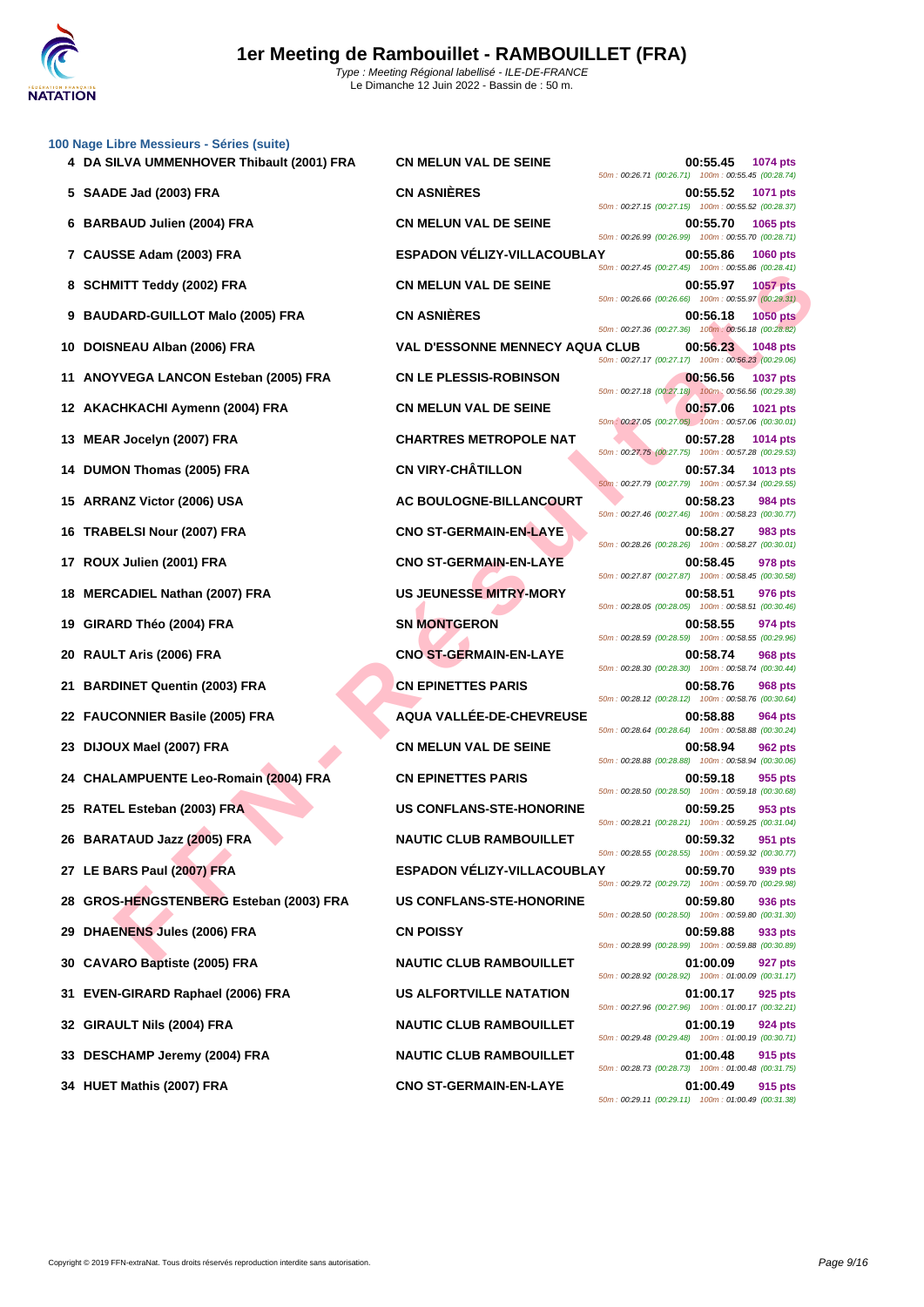|    | 100 Nage Libre Messieurs - Séries (suite) |                                        |                                                                  |                |
|----|-------------------------------------------|----------------------------------------|------------------------------------------------------------------|----------------|
|    | 35 GOHARD Guillaume (2005) FRA            | <b>USM VIROFLAY</b>                    | 01:01.34<br>50m: 00:29.28 (00:29.28) 100m: 01:01.34 (00:32.06)   | 889 pts        |
|    | 36 LEROY Romain (2007) FRA                | <b>NAUTIC CLUB RAMBOUILLET</b>         | 01:01.50<br>50m: 00:29.27 (00:29.27) 100m: 01:01.50 (00:32.23)   | 885 pts        |
|    | 37 LESCOET Leni (2007) FRA                | <b>CHARTRES METROPOLE NAT</b>          | 01:01.77<br>50m: 00:30.41 (00:30.41) 100m: 01:01.77 (00:31.36)   | 877 pts        |
| 38 | CHALU-COYO Lilian (2007) FRA              | <b>CN LE PLESSIS-ROBINSON</b>          | 01:02.20                                                         | 864 pts        |
| 39 | TAN Lisandre (2007) FRA                   | A.O. TRAPPES NATATION                  | 50m: 00:30.03 (00:30.03) 100m: 01:02.20 (00:32.17)<br>01:02.34   | <b>860 pts</b> |
| 40 | DEJOS Matthieu (2004) FRA                 | <b>LE CHESNAY NATATION</b>             | 50m: 00:29.62 (00:29.62) 100m: 01:02.34 (00:32.72)<br>01:02.80   | 846 pts        |
|    | <b>KERDREUX Pierre-Yves (2005) FRA</b>    | <b>USM VIROFLAY</b>                    | 50m: 00:29.93 (00:29.93) 100m: 01:02.80 (00:32.87)<br>01:03.06   | 839 pts        |
| 42 | <b>CHAPON Éric (2001) FRA</b>             | <b>US CONFLANS-STE-HONORINE</b>        | 50m: 00:30.53 (00:30.53) 100m: 01:03.06 (00:32.53)<br>01:03.25   | 833 pts        |
|    |                                           |                                        | 50m: 00:30.06 (00:30.06) 100m: 01:03.25 (00:33.19)               |                |
| 43 | <b>NEVOT Romain (2004) FRA</b>            | A.O. TRAPPES NATATION                  | 01:03.69                                                         | 821 pts        |
| 44 | <b>ZRIDETTE Ilyes (2006) FRA</b>          | <b>VAL D'ESSONNE MENNECY AQUA CLUB</b> | 01:03.87<br>50m : 00:30.63 (00:30.63) 100m : 01:03.87 (00:33.24) | 815 pts        |
| 45 | GONON Benjamin (2007) FRA                 | AC BOULOGNE-BILLANCOURT                | 01:05.27<br>50m: 00:31.51 (00:31.51) 100m: 01:05.27 (00:33.76)   | 776 pts        |
| 46 | <b>NOUVEL Bastien (2004) FRA</b>          | A.O. TRAPPES NATATION                  | 01:05.33                                                         | 774 pts        |
| 47 | SOIRANT Jean (2007) FRA                   | <b>CN LE PLESSIS-ROBINSON</b>          | 50m : 00:29.93 (00:29.93) 100m : 01:05.33 (00:35.40)<br>01:05.61 | <b>767 pts</b> |
| 48 | SALLOUM Liam (2007) FRA                   | <b>CNO ST-GERMAIN-EN-LAYE</b>          | 50m: 00:31.01 (00:31.01) 100m: 01:05.61 (00:34.60)<br>01:05.95   | <b>757 pts</b> |
|    | <b>TANCRAY Victorien (2005) FRA</b>       | <b>CN EPINETTES PARIS</b>              | 50m: 00:31.69 (00:31.69) 100m: 01:05.95 (00:34.26)<br>01:06.19   | 751 pts        |
|    | 50 LE LAMER Killian (2007) FRA            | <b>CN LE PLESSIS-ROBINSON</b>          | 50m: 00:31.86 (00:31.86) 100m: 01:06.19 (00:34.33)<br>01:06.27   |                |
|    |                                           |                                        | 50m: 00:32.18 (00:32.18) 100m: 01:06.27 (00:34.09)               | <b>748 pts</b> |
|    | 51 VAHLAS Lucas (2006) FRA                | AC BOULOGNE-BILLANCOURT                | 01:06.42<br>50m: 00:30.46 (00:30.46) 100m: 01:06.42 (00:35.96)   | 744 pts        |
|    | 52 LAGRANGE Sacha (2006) FRA              | <b>CHARTRES METROPOLE NAT</b>          | 01:06.58<br>50m: 00:32.03 (00:32.03) 100m: 01:06.58 (00:34.55)   | 740 pts        |
| 53 | KOSE Teoman (2007) FRA                    | AQUA VALLÉE-DE-CHEVREUSE               | 01:07.99<br>50m: 00:32.98 (00:32.98) 100m: 01:07.99 (00:35.01)   | <b>702 pts</b> |
| 54 | <b>LANGLET Mathys (2007) FRA</b>          | <b>LE CHESNAY NATATION</b>             | 01:08.13<br>50m: 00:33.15 (00:33.15) 100m: 01:08.13 (00:34.98)   | 698 pts        |
| 55 | <b>CHABANE Ilian (2007) FRA</b>           | <b>CN EPINETTES PARIS</b>              | 01:09.02                                                         | 675 pts        |
|    | 56 FLENDER-EMERY Aaron (2007) FRA         | AQUA VALLÉE-DE-CHEVREUSE               | 50m: 00:32.73 (00:32.73) 100m: 01:09.02 (00:36.29)<br>01:09.16   | 671 pts        |
|    | 57 DECOUDUN Teiva (2007) FRA              | <b>VAL D'ESSONNE MENNECY AQUA CLUB</b> | 50m: 00:32.78 (00:32.78) 100m: 01:09.16 (00:36.38)<br>01:09.79   | 655 pts        |
|    | 58 VONDANDAMO Ismaël (2006) FRA           | <b>AQUA VALLEE-DE-CHEVREUSE</b>        | 50m: 00:33.07 (00:33.07) 100m: 01:09.79 (00:36.72)<br>01:10.34   | 641 pts        |
|    |                                           |                                        | 50m: 00:32.70 (00:32.70) 100m: 01:10.34 (00:37.64)               |                |
|    | 59 LEJOT Adrien (2004) FRA                | <b>NAUTIC CLUB RAMBOUILLET</b>         | 01:11.55<br>50m: 00:33.33 (00:33.33) 100m: 01:11.55 (00:38.22)   | 611 pts        |
|    | 60 OULDCHIKAylan (2006) FRA               | <b>US CONFLANS-STE-HONORINE</b>        | 01:14.76<br>50m: 00:33.82 (00:33.82) 100m: 01:14.76 (00:40.94)   | 534 pts        |
|    | --- BOITARD Arthur (2007) FRA             | LE CHESNAY NATATION                    | <b>DNS</b> dec                                                   |                |
|    |                                           |                                        |                                                                  |                |

**--- BOITARD Arthur (2007) FRA LE CHESNAY NATATION DNS dec --- DELLIERE Victor (2006) FRA NAUTIC CLUB RAMBOUILLET DSQ**

|                                    |                                        | 50m: 00:29.28 (00:29.28) 100m: 01:01.34 (00:32.06)   |          |                |
|------------------------------------|----------------------------------------|------------------------------------------------------|----------|----------------|
| 36 LEROY Romain (2007) FRA         | <b>NAUTIC CLUB RAMBOUILLET</b>         | 50m: 00:29.27 (00:29.27) 100m: 01:01.50 (00:32.23)   | 01:01.50 | 885 pts        |
| 37 LESCOET Leni (2007) FRA         | <b>CHARTRES METROPOLE NAT</b>          | 50m: 00:30.41 (00:30.41) 100m: 01:01.77 (00:31.36)   | 01:01.77 | 877 pts        |
| 38 CHALU-COYO Lilian (2007) FRA    | <b>CN LE PLESSIS-ROBINSON</b>          |                                                      | 01:02.20 | <b>864 pts</b> |
| 39 TAN Lisandre (2007) FRA         | A.O. TRAPPES NATATION                  | 50m: 00:30.03 (00:30.03) 100m: 01:02.20 (00:32.17)   | 01:02.34 | <b>860 pts</b> |
| 40 DEJOS Matthieu (2004) FRA       | <b>LE CHESNAY NATATION</b>             | 50m: 00:29.62 (00:29.62) 100m: 01:02.34 (00:32.72)   | 01:02.80 | <b>846 pts</b> |
| 41 KERDREUX Pierre-Yves (2005) FRA | <b>USM VIROFLAY</b>                    | 50m: 00:29.93 (00:29.93) 100m: 01:02.80 (00:32.87)   | 01:03.06 | 839 pts        |
| 42 CHAPON Éric (2001) FRA          | <b>US CONFLANS-STE-HONORINE</b>        | 50m: 00:30.53 (00:30.53) 100m: 01:03.06 (00:32.53)   | 01:03.25 | 833 pts        |
| 43 NEVOT Romain (2004) FRA         | A.O. TRAPPES NATATION                  | 50m: 00:30.06 (00:30.06) 100m: 01:03.25 (00:33.19)   | 01:03.69 | 821 pts        |
| 44 ZRIDETTE Ilyes (2006) FRA       | <b>VAL D'ESSONNE MENNECY AQUA CLUB</b> | 50m : 00:30.63 (00:30.63) 100m : 01:03.87 (00:33.24) | 01:03.87 | 815 pts        |
| 45 GONON Benjamin (2007) FRA       | AC BOULOGNE-BILLANCOURT                | 50m: 00:31.51 (00:31.51) 100m: 01:05.27 (00:33.76)   | 01:05.27 | 776 pts        |
| 46 NOUVEL Bastien (2004) FRA       | A.O. TRAPPES NATATION                  | 50m : 00:29.93 (00:29.93) 100m : 01:05.33 (00:35.40) | 01:05.33 | 774 pts        |
| 47 SOIRANT Jean (2007) FRA         | <b>CN LE PLESSIS-ROBINSON</b>          | 50m: 00:31.01 (00:31.01) 100m: 01:05.61 (00:34.60)   | 01:05.61 | <b>767 pts</b> |
| 48 SALLOUM Liam (2007) FRA         | <b>CNO ST-GERMAIN-EN-LAYE</b>          | 50m: 00:31.69 (00:31.69) 100m: 01:05.95 (00:34.26)   | 01:05.95 | 757 pts        |
| 49 TANCRAY Victorien (2005) FRA    | <b>CN EPINETTES PARIS</b>              | 50m: 00:31.86 (00:31.86) 100m: 01:06.19 (00:34.33)   | 01:06.19 | <b>751 pts</b> |
| 50 LE LAMER Killian (2007) FRA     | <b>CN LE PLESSIS-ROBINSON</b>          | 50m: 00:32.18 (00:32.18) 100m: 01:06.27 (00:34.09)   | 01:06.27 | <b>748 pts</b> |
| 51 VAHLAS Lucas (2006) FRA         | <b>AC BOULOGNE-BILLANCOURT</b>         | 50m: 00:30.46 (00:30.46) 100m: 01:06.42 (00:35.96)   | 01:06.42 | <b>744 pts</b> |
| 52 LAGRANGE Sacha (2006) FRA       | <b>CHARTRES METROPOLE NAT</b>          | 50m: 00:32.03 (00:32.03) 100m: 01:06.58 (00:34.55)   | 01:06.58 | 740 pts        |
| 53 KOSE Teoman (2007) FRA          | AQUA VALLÉE-DE-CHEVREUSE               | 50m: 00:32.98 (00:32.98) 100m: 01:07.99 (00:35.01)   | 01:07.99 | <b>702 pts</b> |
| 54 LANGLET Mathys (2007) FRA       | <b>LE CHESNAY NATATION</b>             | 50m: 00:33.15 (00:33.15) 100m: 01:08.13 (00:34.98)   | 01:08.13 | 698 pts        |
| 55 CHABANE Ilian (2007) FRA        | <b>CN EPINETTES PARIS</b>              | 50m: 00:32.73 (00:32.73) 100m: 01:09.02 (00:36.29)   | 01:09.02 | 675 pts        |
| 56 FLENDER-EMERY Aaron (2007) FRA  | <b>AQUA VALLÉE-DE-CHEVREUSE</b>        |                                                      | 01:09.16 | 671 pts        |
| 57 DECOUDUN Teiva (2007) FRA       | <b>VAL D'ESSONNE MENNECY AQUA CLUB</b> | 50m: 00:32.78 (00:32.78) 100m: 01:09.16 (00:36.38)   | 01:09.79 | 655 pts        |
| 58 VONDANDAMO Ismaël (2006) FRA    | AQUA VALLÉE-DE-CHEVREUSE               | 50m: 00:33.07 (00:33.07) 100m: 01:09.79 (00:36.72)   | 01:10.34 | 641 pts        |
| 59 LEJOT Adrien (2004) FRA         | <b>NAUTIC CLUB RAMBOUILLET</b>         | 50m: 00:32.70 (00:32.70) 100m: 01:10.34 (00:37.64)   | 01:11.55 | 611 pts        |
| 60 OULDCHIKAylan (2006) FRA        | <b>US CONFLANS-STE-HONORINE</b>        | 50m: 00:33.33 (00:33.33) 100m: 01:11.55 (00:38.22)   | 01:14.76 | 534 pts        |
|                                    |                                        | 50m: 00:33.82 (00:33.82) 100m: 01:14.76 (00:40.94)   |          |                |

| <b>CN MELUN VAL DE SEINE</b>                       | 02:00.98 1071 pts<br>50m: 00:27.65 (00:27.65) 100m: 00:58.97 (00:31.32) 150m: 01:30.72 (00:31.75) 200m: 02:00.98 (00:30.26) |
|----------------------------------------------------|-----------------------------------------------------------------------------------------------------------------------------|
| <b>CN MELUN VAL DE SEINE</b>                       | 02:02.11 1053 pts                                                                                                           |
| <b>CN MELUN VAL DE SEINE</b>                       | 50m: 00:27.71 (00:27.71) 100m: 00:58.67 (00:30.96) 150m: 01:31.16 (00:32.49) 200m: 02:02.11 (00:30.95)<br>02:02.16 1052 pts |
| 50m: 00:28.10 (00:28.10) 100m: 00:58.61 (00:30.51) | 150m: 01:29.91 (00:31.30) 200m: 02:02.16 (00:32.25)                                                                         |

# **200 Nage Libre Messieurs - Séries** (Dimanche 12 Juin 2022)

- **1 DUPONT Maxence (2004) FRA** 66
- **2 DA SILVA UMMENHOVER Thibault (2001) FRA**
- **3 [AKACHKACHI Aymenn \(2004\) FRA](http://www.ffnatation.fr/webffn/resultats.php?idact=nat&go=epr&idcpt=78297&idepr=53)** 66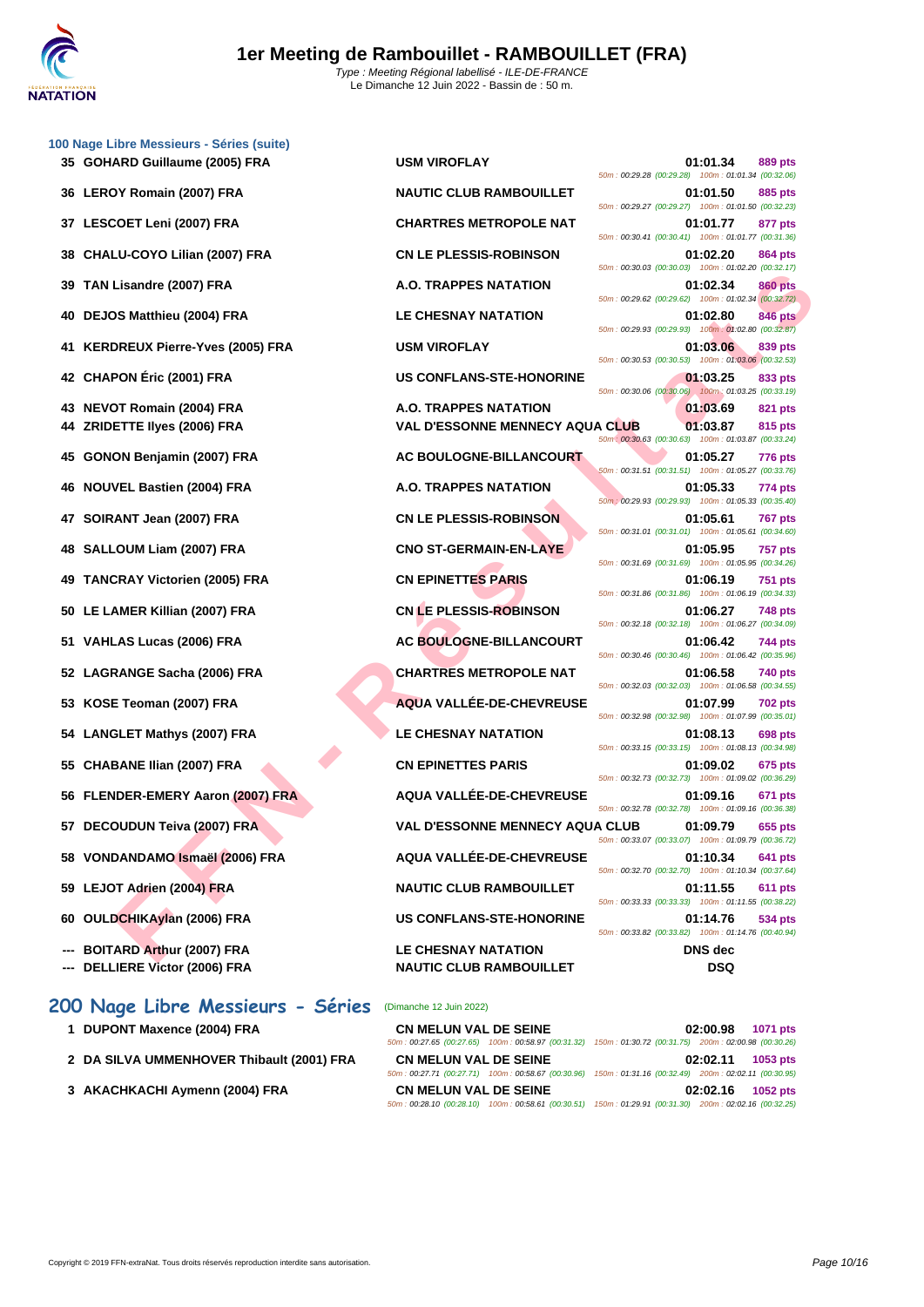#### **[200 Nage](http://www.ffnatation.fr/webffn/index.php) Libre Messieurs - Séries (suite)**

- 
- 
- 
- 
- 
- 
- 
- 
- 
- 
- 
- 
- 
- 
- 
- 
- 
- 
- 
- 
- 
- 
- 
- 
- 
- 
- 
- **31 FLENDER-EMERY Aaron (2007) FRA AQUA VALLÉE-DE-CHEVREUSE 02:33.44 606 pts**
- **32 LEJOT Adrien (2004) FRA NAUTIC CLUB RAMBOUILLET 02:42.33 502 pts**
- **--- DHAENENS Jules (2006) FRA CN POISSY DNS dec**

#### **1 DUPONT Maxence (2004) FRA CN MELUN VAL DE SEINE 01:00.93 1079 pts**

50m : 00:29.97 (00:29.97) 100m : 01:00.93 (00:30.96)

**FRANCE SIGN (2004) FRA**<br> **FRANCE SIGN (2006) FRA**<br> **FRANCE SIGN (2006) FRA**<br> **FRANCE SIGN (2006) FRA**<br> **FRANCE SIGN (2006) FRA**<br> **FRANCE SIGN (2006) FRA**<br> **FRANCE SIGN (2006) FRA**<br> **CAUSE CONSIDERER CONSIDERER CONSIDERER 4 FAUCONNIER Basile (2005) FRA AQUA VALLÉE-DE-CHEVREUSE 02:03.61 1029 pts** 50m : 00:28.56 (00:28.56) 100m : 00:59.79 (00:31.23) 150m : 01:31.81 (00:32.02) 200m : 02:03.61 (00:31.80) **5 SCHMITT Teddy (2002) FRA CN MELUN VAL DE SEINE 02:06.21 987 pts** 50m : 00:27.73 (00:27.73) 100m : 01:00.06 (00:32.33) 150m : 01:33.26 (00:33.20) 200m : 02:06.21 (00:32.95) **6 SAADE Jad (2003) FRA CN ASNIÈRES 02:06.38 985 pts** 50m : 00:28.05 (00:28.05) 100m : 01:00.77 (00:32.72) 150m : 01:34.33 (00:33.56) 200m : 02:06.38 (00:32.05) **7 BAUDARD-GUILLOT Malo (2005) FRA CN ASNIÈRES 02:07.66 965 pts** 50m : 00:28.89 (00:28.89) 100m : 01:00.89 (00:32.00) 150m : 01:34.43 (00:33.54) 200m : 02:07.66 (00:33.23) **8 GIRARD Théo (2004) FRA SN MONTGERON 02:07.87 962 pts** 50m : 00:30.36 (00:30.36) 100m : 01:03.22 (00:32.86) 150m : 01:35.62 (00:32.40) 200m : 02:07.87 (00:32.25) **9 SAHRANE Sidali (2006) FRA VAL D'ESSONNE MENNECY AQUA CLUB 02:08.39 953 pts** 50m : 00:30.85 (00:30.85) 100m : 01:03.14 (00:32.29) 150m : 01:36.87 (00:33.73) 200m : 02:08.39 (00:31.52) **10 ROUX Julien (2001) FRA CNO ST-GERMAIN-EN-LAYE 02:08.74 948 pts** 50m : 00:30.62 (00:30.62) 100m : 01:03.40 (00:32.78) 150m : 01:37.20 (00:33.80) 200m : 02:08.74 (00:31.54) **11 LOUNIS Yanis (2006) FRA CN POISSY 02:08.82 947 pts** 50m : 00:29.36 (00:29.36) 100m : 01:02.35 (00:32.99) 150m : 01:36.00 (00:33.65) 200m : 02:08.82 (00:32.82) **12 BARATAUD Jazz (2005) FRA NAUTIC CLUB RAMBOUILLET 02:09.47 937 pts** 50m : 00:31.40 (00:31.40) 100m : 01:04.29 (00:32.89) 150m : 01:37.87 (00:33.58) 200m : 02:09.47 (00:31.60) **13 HUET Mathis (2007) FRA CNO ST-GERMAIN-EN-LAYE 02:09.73 933 pts** 50m : 00:30.81 (00:30.81) 100m : 01:04.92 (00:34.11) 150m : 01:37.88 (00:32.96) 200m : 02:09.73 (00:31.85) **14 TRABELSI Nour (2007) FRA CNO ST-GERMAIN-EN-LAYE 02:10.17 926 pts** 50m : 00:29.73 (00:29.73) 100m : 01:02.56 (00:32.83) 150m : 01:37.01 (00:34.45) 200m : 02:10.17 (00:33.16) **15 CAUSSE Adam (2003) FRA ESPADON VÉLIZY-VILLACOUBLAY 02:10.25 925 pts** 50m : 00:29.51 (00:29.51) 100m : 01:01.90 (00:32.39) 150m : 01:35.83 (00:33.93) 200m : 02:10.25 (00:34.42) **16 GIRAULT Nils (2004) FRA NAUTIC CLUB RAMBOUILLET 02:10.54 921 pts** 50m : 00:30.01 (00:30.01) 100m : 01:03.36 (00:33.35) 150m : 01:37.88 (00:34.52) 200m : 02:10.54 (00:32.66) **17 HUON-MERCEUR Nils (2005) FRA LE CHESNAY NATATION 02:11.00 914 pts** 50m : 00:31.09 (00:31.09) 100m : 01:04.38 (00:33.29) 150m : 01:38.24 (00:33.86) 200m : 02:11.00 (00:32.76) **18 DESCHAMP Jeremy (2004) FRA NAUTIC CLUB RAMBOUILLET 02:11.21 910 pts** 50m : 00:29.50 (00:29.50) 100m : 01:02.64 (00:33.14) 150m : 01:37.48 (00:34.84) 200m : 02:11.21 (00:33.73) **19 CAVARO Baptiste (2005) FRA NAUTIC CLUB RAMBOUILLET 02:12.93 885 pts** 50m : 00:30.15 (00:30.15) 100m : 01:03.95 (00:33.80) 150m : 01:38.25 (00:34.30) 200m : 02:12.93 (00:34.68) **20 MEAR Jocelyn (2007) FRA CHARTRES METROPOLE NAT 02:13.58 875 pts** 50m : 00:30.19 (00:30.19) 100m : 01:03.19 (00:33.00) 150m : 01:37.90 (00:34.71) 200m : 02:13.58 (00:35.68) **21 LEROY Romain (2007) FRA NAUTIC CLUB RAMBOUILLET 02:15.28 850 pts** 50m : 00:31.20 (00:31.20) 100m : 01:05.52 (00:34.32) 150m : 01:40.50 (00:34.98) 200m : 02:15.28 (00:34.78) **22 GUYARD Philomin (2005) FRA LE CHESNAY NATATION 02:15.82 842 pts** 50m : 00:30.04 (00:30.04) 100m : 01:03.69 (00:33.65) 150m : 01:39.42 (00:35.73) 200m : 02:15.82 (00:36.40) **23 LESCOET Leni (2007) FRA CHARTRES METROPOLE NAT 02:17.40 820 pts** 50m : 00:30.56 (00:30.56) 100m : 01:05.67 (00:35.11) 150m : 01:42.08 (00:36.41) 200m : 02:17.40 (00:35.32) **24 KERDREUX Pierre-Yves (2005) FRA USM VIROFLAY 02:19.44 791 pts** 50m : 00:31.69 (00:31.69) 100m : 01:07.27 (00:35.58) 150m : 01:44.41 (00:37.14) 200m : 02:19.44 (00:35.03) **25 ZRIDETTE Ilyes (2006) FRA VAL D'ESSONNE MENNECY AQUA CLUB 02:21.44 763 pts** 50m : 00:32.23 (00:32.23) 100m : 01:08.13 (00:35.90) 150m : 01:44.77 (00:36.64) 200m : 02:21.44 (00:36.67) **26 LE LAMER Killian (2007) FRA CN LE PLESSIS-ROBINSON 02:23.50 735 pts** 50m : 00:33.54 (00:33.54) 100m : 01:10.32 (00:36.78) 150m : 01:47.80 (00:37.48) 200m : 02:23.50 (00:35.70) **27 GONON Benjamin (2007) FRA AC BOULOGNE-BILLANCOURT 02:26.21 698 pts** 50m : 00:33.28 (00:33.28) 100m : 01:10.85 (00:37.57) 150m : 01:49.83 (00:38.98) 200m : 02:26.21 (00:36.38) **28 EVEN-GIRARD Raphael (2006) FRA US ALFORTVILLE NATATION 02:28.12 673 pts** 50m : 00:31.44 (00:31.44) 100m : 01:09.99 (00:38.55) 150m : 01:50.19 (00:40.20) 200m : 02:28.12 (00:37.93) **29 SALLOUM Liam (2007) FRA CNO ST-GERMAIN-EN-LAYE 02:29.28 658 pts** 50m : 00:34.38 (00:34.38) 100m : 01:12.08 (00:37.70) 150m : 01:51.32 (00:39.24) 200m : 02:29.28 (00:37.96) **30 DECOUDUN Teiva (2007) FRA VAL D'ESSONNE MENNECY AQUA CLUB 02:31.11 635 pts** 50m : 00:35.48 (00:35.48) 100m : 01:14.69 (00:39.21) 150m : 01:53.21 (00:38.52) 200m : 02:31.11 (00:37.90)

50m : 00:33.00 (00:33.00) 100m : 01:12.50 (00:39.50) 150m : 01:52.77 (00:40.27) 200m : 02:33.44 (00:40.67)

50m : 00:34.65 (00:34.65) 100m : 01:16.10 (00:41.45) 150m : 02:00.54 (00:44.44) 200m : 02:42.33 (00:41.79)

**100 Dos Messieurs - Séries** (Dimanche 12 Juin 2022)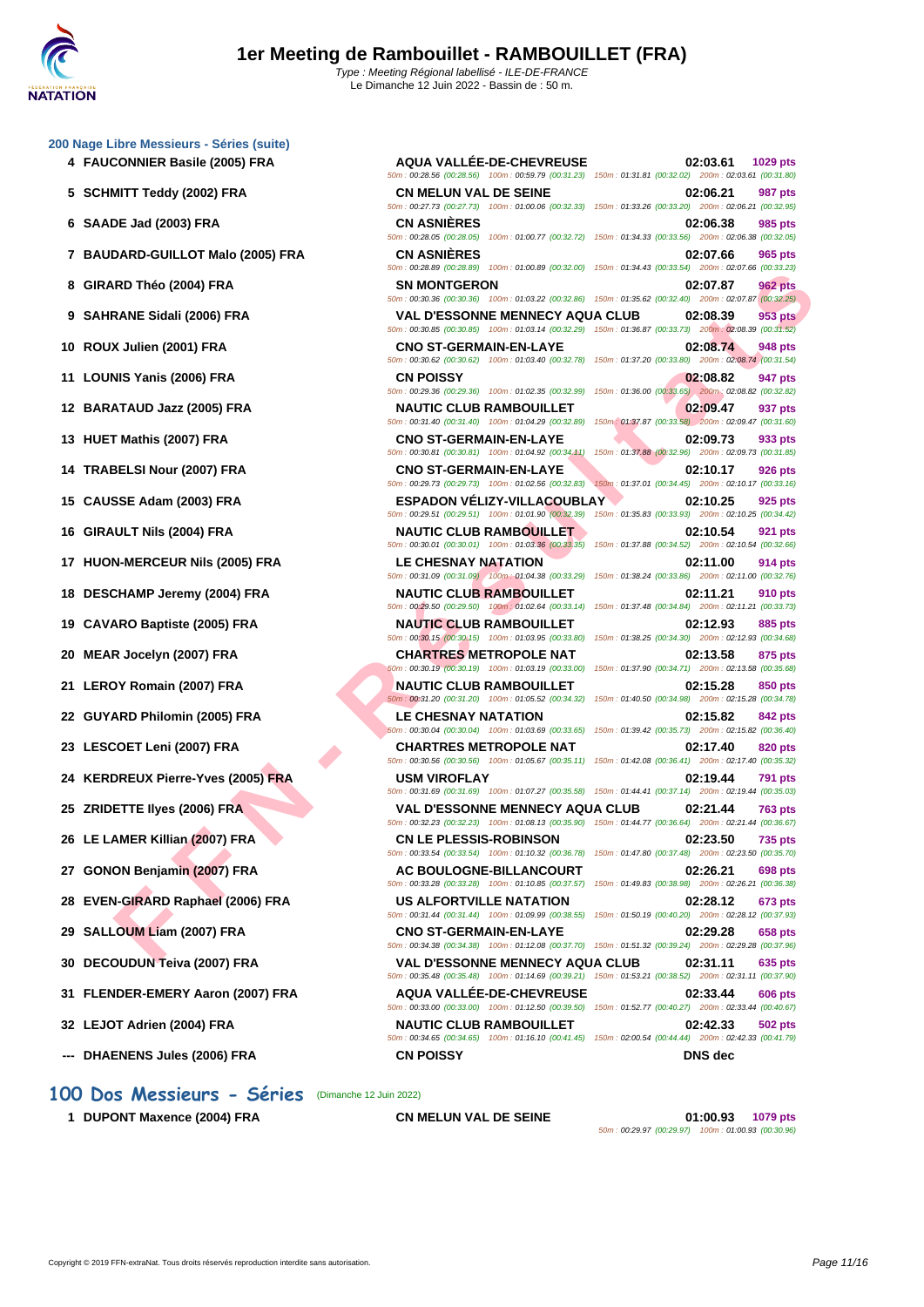

|    | 100 Dos Messieurs - Séries (suite)                    |                                                                                                                                     |                                                    |                |                 |
|----|-------------------------------------------------------|-------------------------------------------------------------------------------------------------------------------------------------|----------------------------------------------------|----------------|-----------------|
|    | 2 BOUCAS Joan (2004) FRA                              | <b>CN VIRY-CHÂTILLON</b>                                                                                                            | 50m: 00:30.12 (00:30.12) 100m: 01:01.23 (00:31.11) | 01:01.23       | <b>1071 pts</b> |
|    | 3 BARBAUD Julien (2004) FRA                           | <b>CN MELUN VAL DE SEINE</b>                                                                                                        | 50m: 00:30.03 (00:30.03) 100m: 01:01.60 (00:31.57) | 01:01.60       | 1061 pts        |
|    | 4 MAILLARD VALENTIN Alexis (2005) FRA                 | <b>CN LE PLESSIS-ROBINSON</b>                                                                                                       |                                                    | 01:03.88       | 999 pts         |
|    | 5 SADYS Lucas (2002) FRA                              | <b>CN EPINETTES PARIS</b>                                                                                                           | 50m: 00:31.12 (00:31.12) 100m: 01:03.88 (00:32.76) | 01:03.90       | 999 pts         |
| 6  | <b>SCHMITT Teddy (2002) FRA</b>                       | <b>CN MELUN VAL DE SEINE</b>                                                                                                        | 50m: 00:30.66 (00:30.66) 100m: 01:03.90 (00:33.24) | 01:04.72       | 977 pts         |
|    | 7 MERCADIEL Nathan (2007) FRA                         | <b>US JEUNESSE MITRY-MORY</b>                                                                                                       | 50m: 00:31.41 (00:31.41) 100m: 01:04.72 (00:33.31) | 01:05.03       | <b>969 pts</b>  |
|    | 7 LETOCART Enzo (2004) FRA                            | <b>CN MELUN VAL DE SEINE</b>                                                                                                        | 50m: 00:31.47 (00:31.47) 100m: 01:05.03 (00:33.56) | 01:05.03       | 969 pts         |
| 9  | <b>GENDRIER Esteban (2007) FRA</b>                    | <b>CSN GUYANCOURT</b>                                                                                                               | 50m: 00:32.66 (00:32.66) 100m: 01:05.03 (00:32.37) | 01:05.55       | 956 pts         |
|    | 10 SAADE Jad (2003) FRA                               | <b>CN ASNIÈRES</b>                                                                                                                  | 50m: 00:32.32 (00:32.32) 100m: 01:05.55 (00:33.23) | 01:05.98       | 944 pts         |
|    |                                                       | A.O. TRAPPES NATATION                                                                                                               | 50m: 00:31.86 (00:31.86) 100m: 01:05.98 (00:34.12) | 01:06.64       | <b>927 pts</b>  |
| 11 | <b>NEVOT Romain (2004) FRA</b>                        |                                                                                                                                     | 50m: 00:33.21 (00:33.21) 100m: 01:06.64 (00:33.43) |                |                 |
|    | 12 LE BARS Paul (2007) FRA                            | <b>ESPADON VÉLIZY-VILLACOUBLAY</b>                                                                                                  | 50m: 00:32.26 (00:32.26) 100m: 01:06.85 (00:34.59) | 01:06.85       | 922 pts         |
|    | 13 DUYCK Mathieu (2007) FRA                           | <b>CSN GUYANCOURT</b>                                                                                                               | 50m: 00:32.59 (00:32.59) 100m: 01:06.87 (00:34.28) | 01:06.87       | 921 pts         |
|    | 14 GIRAULT Nils (2004) FRA                            | <b>NAUTIC CLUB RAMBOUILLET</b>                                                                                                      | 50m: 00:32.65 (00:32.65) 100m: 01:07.65 (00:35.00) | 01:07.65       | <b>902 pts</b>  |
| 15 | SORREL Milo (2005) FRA                                | <b>CN EPINETTES PARIS</b>                                                                                                           | 50m: 00:32.31 (00:32.31) 100m: 01:07.68 (00:35.37) | 01:07.68       | 901 pts         |
| 15 | DIJOUX Mael (2007) FRA                                | <b>CN MELUN VAL DE SEINE</b>                                                                                                        | 50m: 00:33.40 (00:33.40) 100m: 01:07.68 (00:34.28) | 01:07.68       | 901 pts         |
| 17 | RICHARD Kylian (2005) FRA                             | AQUA VALLÉE-DE-CHEVREUSE                                                                                                            | 50m: 00:33.40 (00:33.40) 100m: 01:08.91 (00:35.51) | 01:08.91       | 870 pts         |
| 18 | LESCOET Leni (2007) FRA                               | <b>CHARTRES METROPOLE NAT</b>                                                                                                       |                                                    | 01:09.09       | 866 pts         |
| 19 | LAFORGE Rafael (2007) FRA                             | <b>US JEUNESSE MITRY-MORY</b>                                                                                                       | 50m: 00:33.41 (00:33.41) 100m: 01:09.09 (00:35.68) | 01:11.86       | 798 pts         |
| 20 | <b>LEROY Romain (2007) FRA</b>                        | <b>NAUTIC CLUB RAMBOUILLET</b>                                                                                                      | 50m: 00:34.19 (00:34.19) 100m: 01:11.86 (00:37.67) | 01:12.91       | 774 pts         |
|    | 21 DEJOS Matthieu (2004) FRA                          | <b>LE CHESNAY NATATION</b>                                                                                                          | 50m: 00:34.87 (00:34.87) 100m: 01:12.91 (00:38.04) | 01:16.53       | 691 pts         |
| 22 | <b>CHABANE Ilian (2007) FRA</b>                       | <b>CN EPINETTES PARIS</b>                                                                                                           | 50m: 00:36.81 (00:36.81) 100m: 01:16.53 (00:39.72) | 01:17.36       | <b>673 pts</b>  |
|    | DOISNEAU Alban (2006) FRA                             | <b>VAL D'ESSONNE MENNECY AQUA CLUB</b>                                                                                              | 50m: 00:36.13 (00:36.13) 100m: 01:17.36 (00:41.23) | <b>DNS</b> dec |                 |
|    | <b>COLIN Maxime (2006) FRA</b>                        | <b>AQUA VALLÉE-DE-CHEVREUSE</b>                                                                                                     |                                                    | <b>DNS</b> dec |                 |
|    | 200 Dos Messieurs - Séries<br>(Dimanche 12 Juin 2022) |                                                                                                                                     |                                                    |                |                 |
|    | 1 DUPONT Maxence (2004) FRA                           | <b>CN MELUN VAL DE SEINE</b>                                                                                                        |                                                    | 02:14.36       | <b>1036 pts</b> |
|    | 2 SADYS Lucas (2002) FRA                              | 50m: 00:31.38 (00:31.38) 100m: 01:05.71 (00:34.33) 150m: 01:40.45 (00:34.74) 200m: 02:14.36 (00:33.91)<br><b>CN EPINETTES PARIS</b> |                                                    | 02:18.02       | 987 pts         |
|    | 3 GENDRIER Esteban (2007) FRA                         | 50m : 00:31.36 (00:31.36) 100m : 01:05.74 (00:34.38) 150m : 01:41.80 (00:36.06) 200m : 02:18.02 (00:36.22)<br><b>CSN GUYANCOURT</b> |                                                    | 02:19.77       | 964 pts         |
|    |                                                       |                                                                                                                                     |                                                    |                |                 |

- **--- DOISNEAU Alban (2006) FRA VAL D'ESSONNE MENNECY AQUA CLUB DNS dec**
- **--- COLIN Maxime (2006) FRA AQUA VALLÉE-DE-CHEVREUSE DNS dec**

#### **200 Dos Messieurs - Séries** (Dimanche 12 Juin 2022)

**1 DUPONT Maxence (2004) FRA CN MELUN VAL DE SEINE 02:14.36 1036 pts** 50m : 00:31.38 (00:31.38) 100m : 01:05.71 (00:34.33) 150m : 01:40.45 (00:34.74) 200m : 02:14.36 (00:33.91) **2 SADYS Lucas (2002) FRA CN EPINETTES PARIS 02:18.02 987 pts** 50m : 00:31.36 (00:31.36) 100m : 01:05.74 (00:34.38) 150m : 01:41.80 (00:36.06) 200m : 02:18.02 (00:36.22) **3 GENDRIER Esteban (2007) FRA CSN GUYANCOURT 02:19.77 964 pts** 50m : 00:32.90 (00:32.90) 100m : 01:08.07 (00:35.17) 150m : 01:44.38 (00:36.31) 200m : 02:19.77 (00:35.39) **4 MERCADIEL Nathan (2007) FRA US JEUNESSE MITRY-MORY 02:22.96 923 pts** 50m : 00:33.38 (00:33.38) 100m : 01:09.95 (00:36.57) 150m : 01:47.74 (00:37.79) 200m : 02:22.96 (00:35.22) **5 LE BARS Paul (2007) FRA ESPADON VÉLIZY-VILLACOUBLAY 02:24.11 909 pts** 50m : 00:33.42 (00:33.42) 100m : 01:10.16 (00:36.74) 150m : 01:47.73 (00:37.57) 200m : 02:24.11 (00:36.38) **6 GIRAULT Nils (2004) FRA NAUTIC CLUB RAMBOUILLET 02:24.13 908 pts** 50m : 00:33.27 (00:33.27) 100m : 01:09.85 (00:36.58) 150m : 01:47.55 (00:37.70) 200m : 02:24.13 (00:36.58) **7 DUYCK Mathieu (2007) FRA CSN GUYANCOURT 02:26.75 875 pts** 50m : 00:34.24 (00:34.24) 100m : 01:11.43 (00:37.19) 150m : 01:49.24 (00:37.81) 200m : 02:26.75 (00:37.51) **8 SORREL Milo (2005) FRA CN EPINETTES PARIS 02:26.89 874 pts**

50m : 00:34.21 (00:34.21) 100m : 01:11.96 (00:37.75) 150m : 01:50.05 (00:38.09) 200m : 02:26.89 (00:36.84)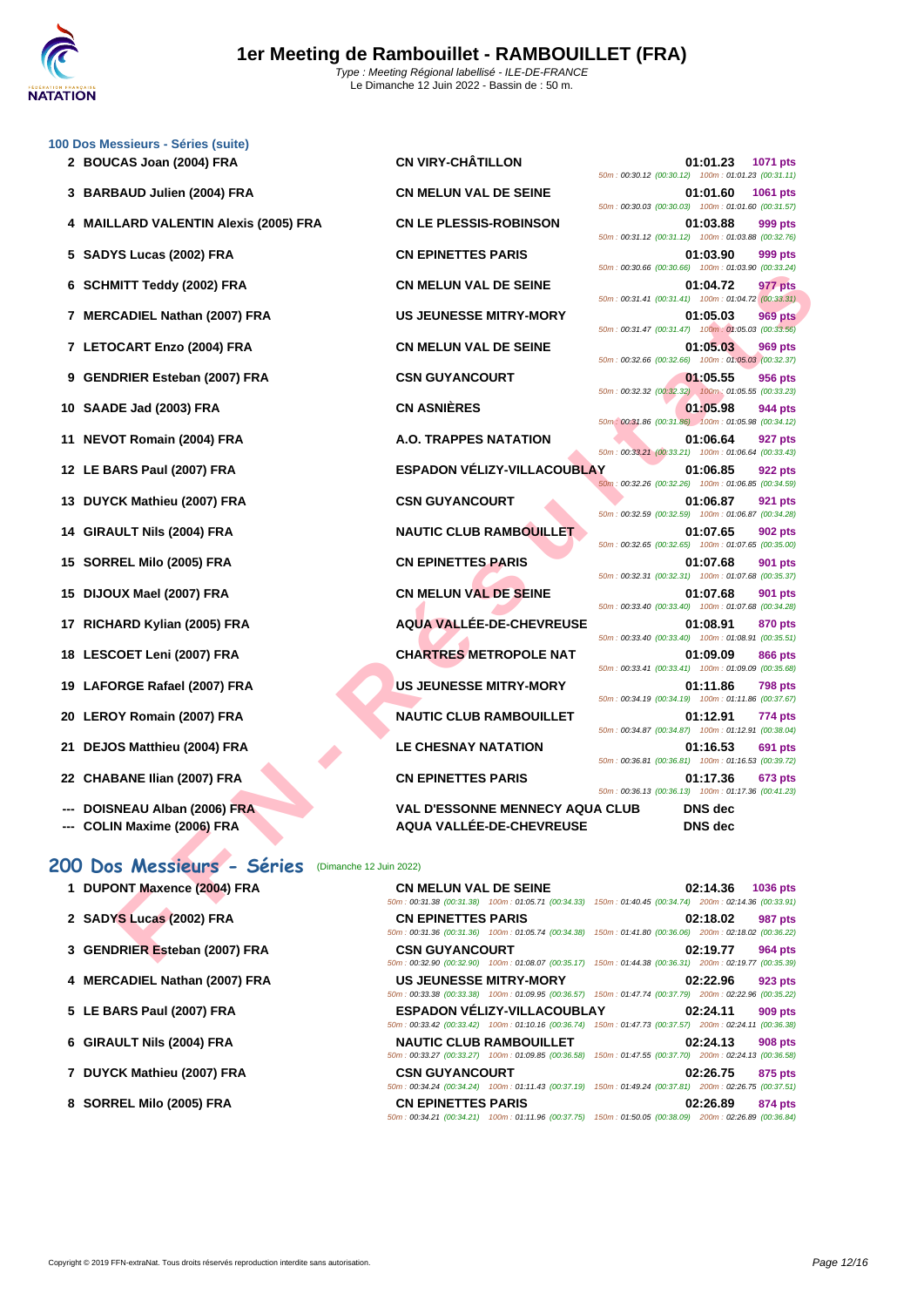

#### **[200 Dos M](http://www.ffnatation.fr/webffn/index.php)essieurs - Séries (suite)**

- 
- 
- 
- 
- 

#### **100 Brasse Messieurs - Séries** (Dimanche 12 Juin 2022)

- 
- 
- **3 GROS-HENGSTENBERG Esteban (2003) FRA US CONFLANS-STE-HONORINE 01:09.19 1077 pts**
- 
- **5 POBEL-CRAPPE Matys (2005) FRA CSN GUYANCOURT 01:10.74 1037 pts**
- 
- 
- 
- 
- **10 HUON-MERCEUR Nils (2005) FRA LE CHESNAY NATATION 01:14.09 955 pts**
- 
- 
- 
- 
- 
- 
- 
- **18 LEGAVRE JEROME Phileas (2003) FRA CN EPINETTES PARIS 01:22.83 755 pts**
- 
- 
- 
- 
- 
- 
- 

**9 LESCOET Leni (2007) FRA CHARTRES METROPOLE NAT 02:30.85 825 pts**

50m : 00:35.49 (00:35.49) 100m : 01:14.70 (00:39.21) 150m : 01:58.74 (00:44.04) 200m : 02:36.24 (00:37.50)

 **CLAIMAND Adrien (2003) FRA CSN GUYANCOURT 01:08.93 1083 pts DA SILVA Noah (2006) FRA CN MELUN VAL DE SEINE 01:10.35 1047 pts BARBAUD Julien (2004) FRA CN MELUN VAL DE SEINE 01:10.83 1035 pts DUCAMP Yanis (2006) FRA US JEUNESSE MITRY-MORY 01:12.38 996 pts SCHMITT Teddy (2002) FRA CN MELUN VAL DE SEINE 01:12.92 983 pts VAHLAS Lucas (2006) FRA AC BOULOGNE-BILLANCOURT 01:12.97 982 pts CHALU-COYO Lilian (2007) FRA CN LE PLESSIS-ROBINSON 01:14.53 944 pts GOHARD Guillaume (2005) FRA USM VIROFLAY 01:14.90 935 pts SNELLMAN Max (2006) FRA CN FONTAINEBLEAU-AVON 01:15.72 915 pts CLAIMAND Evan (2007) FRA CSN GUYANCOURT 01:16.56 896 pts SOIRANT Jean (2007) FRA CN LE PLESSIS-ROBINSON 01:16.91 888 pts TAN Lisandre (2007) FRA A.O. TRAPPES NATATION 01:17.72 869 pts DIJOUX Mael (2007) FRA CN MELUN VAL DE SEINE 01:18.26 856 pts LAGRANGE Sacha (2006) FRA CHARTRES METROPOLE NAT 01:24.30 723 pts RICHARD Kylian (2005) FRA AQUA VALLÉE-DE-CHEVREUSE 01:25.92 690 pts GONON Benjamin (2007) FRA AC BOULOGNE-BILLANCOURT 01:26.68 674 pts TANCRAY Victorien (2005) FRA CN EPINETTES PARIS 01:26.87 670 pts VONDANDAMO Ismaël (2006) FRA AQUA VALLÉE-DE-CHEVREUSE 01:28.15 645 pts JULIENNE Arsène (2007) FRA AQUA VALLÉE-DE-CHEVREUSE 01:29.71 614 pts LEJOT Adrien (2004) FRA NAUTIC CLUB RAMBOUILLET 01:30.36 601 pts**

50m : 00:34.79 (00:34.79) 100m : 01:14.07 (00:39.28) 150m : 01:52.73 (00:38.66) 200m : 02:30.85 (00:38.12) **10 RICHARD Kylian (2005) FRA AQUA VALLÉE-DE-CHEVREUSE 02:31.63 816 pts** 50m : 00:34.46 (00:34.46) 100m : 01:12.82 (00:38.36) 150m : 01:52.01 (00:39.19) 200m : 02:31.63 (00:39.62) **11 LEROY Romain (2007) FRA NAUTIC CLUB RAMBOUILLET 02:35.18 774 pts** 50m : 00:36.09 (00:36.09) 100m : 01:15.33 (00:39.24) 150m : 01:55.50 (00:40.17) 200m : 02:35.18 (00:39.68) **12 LAFORGE Rafael (2007) FRA US JEUNESSE MITRY-MORY 02:35.21 774 pts** 50m : 00:35.53 (00:35.53) 100m : 01:14.92 (00:39.39) 150m : 01:56.03 (00:41.11) 200m : 02:35.21 (00:39.18) **13 NOUVEL Bastien (2004) FRA A.O. TRAPPES NATATION 02:36.24 762 pts**

**EXAMPLE MANU CONTENUAL SERVIT CONTENUAL SERVIT CONTENUAL SERVIT ENTERTS IN THE UNITED AND A THE SERVIT CONTENUE AND CONTENUE SERVIT CONTENUE SERVIT CONTENUE SERVIT CONTENUE SERVIT CONTENUE SERVIT CONTENUE SERVIT CONTENUE 1 LETOCART Enzo (2004) FRA CN MELUN VAL DE SEINE 01:07.17 1129 pts** 50m : 00:31.98 (00:31.98) 100m : 01:07.17 (00:35.19) 50m : 00:32.54 (00:32.54) 100m : 01:08.93 (00:36.39) 50m : 00:31.37 (00:31.37) 100m : 01:09.19 (00:37.82) 50m : 00:33.41 (00:33.41) 100m : 01:10.35 (00:36.94) 50m : 00:33.25 (00:33.25) 100m : 01:10.74 (00:37.49) 50m : 00:33.55 (00:33.55) 100m : 01:10.83 (00:37.28) 50m : 00:33.02 (00:33.02) 100m : 01:12.38 (00:39.36) 50m : 00:34.56 (00:34.56) 100m : 01:12.92 (00:38.36) 50m : 00:33.20 (00:33.20) 100m : 01:12.97 (00:39.77) 50m : 00:34.87 (00:34.87) 100m : 01:14.09 (00:39.22) 50m : 00:34.97 (00:34.97) 100m : 01:14.53 (00:39.56) 50m : 00:35.18 (00:35.18) 100m : 01:14.90 (00:39.72) 50m : 00:34.98 (00:34.98) 100m : 01:15.72 (00:40.74) 50m : 00:36.23 (00:36.23) 100m : 01:16.56 (00:40.33) 50m : 00:36.53 (00:36.53) 100m : 01:16.91 (00:40.38) 50m : 00:35.83 (00:35.83) 100m : 01:17.72 (00:41.89) 50m : 00:37.54 (00:37.54) 100m : 01:18.26 (00:40.72) 50m : 00:38.34 (00:38.34) 100m : 01:22.83 (00:44.49) 50m : 00:38.96 (00:38.96) 100m : 01:24.30 (00:45.34) 50m : 00:40.70 (00:40.70) 100m : 01:25.92 (00:45.22) 50m : 00:40.88 (00:40.88) 100m : 01:26.68 (00:45.80) 50m : 00:40.43 (00:40.43) 100m : 01:26.87 (00:46.44) 50m : 00:39.78 (00:39.78) 100m : 01:28.15 (00:48.37) 50m : 00:42.35 (00:42.35) 100m : 01:29.71 (00:47.36)

50m : 00:41.84 (00:41.84) 100m : 01:30.36 (00:48.52)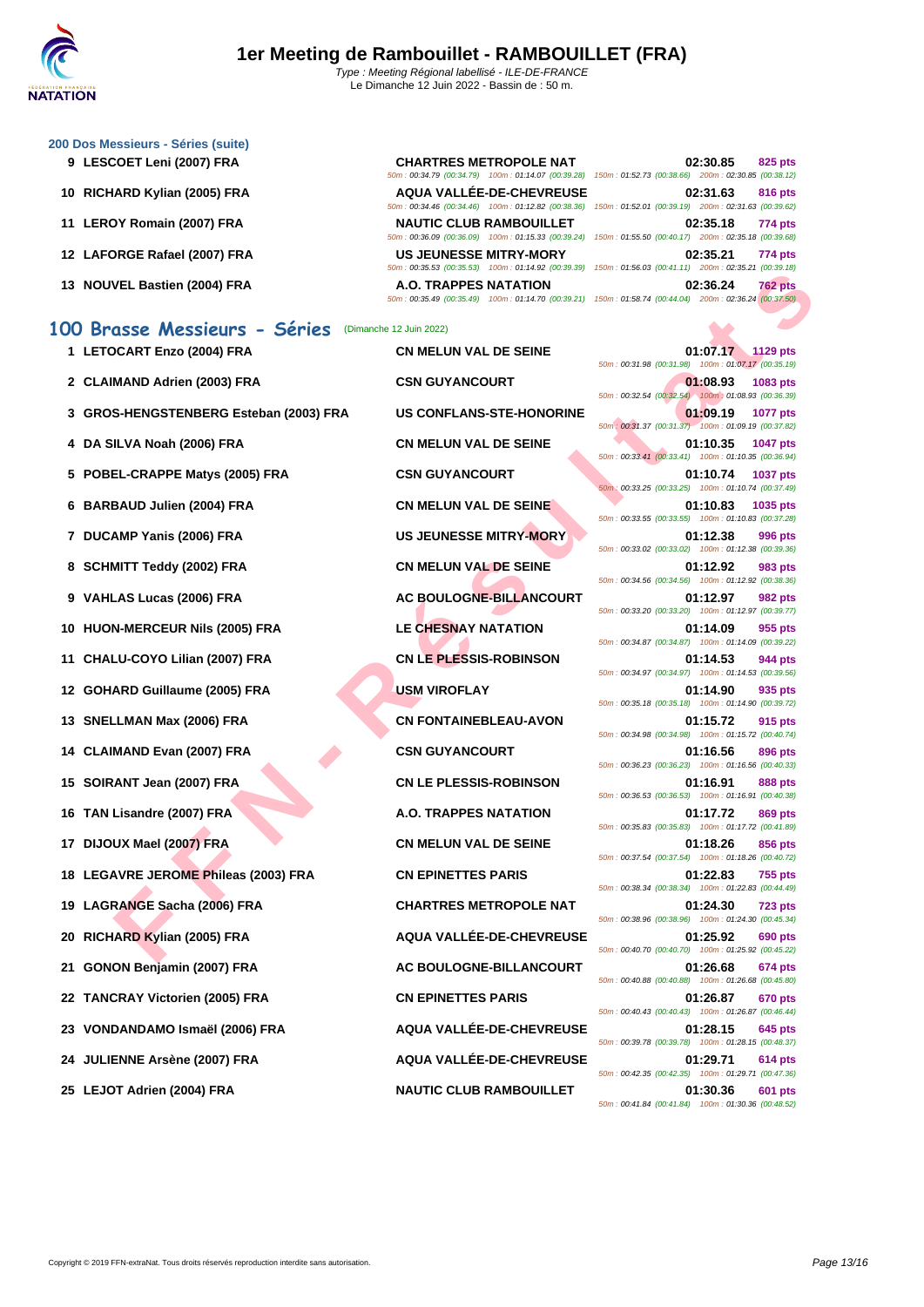| 100 Brasse Messieurs - Séries (suite) |                                                    |                                                                                                                                                                                                                                 |
|---------------------------------------|----------------------------------------------------|---------------------------------------------------------------------------------------------------------------------------------------------------------------------------------------------------------------------------------|
| 26 KOSE Teoman (2007) FRA             | AQUA VALLÉE-DE-CHEVREUSE                           | 01:32.60<br>559 pts                                                                                                                                                                                                             |
|                                       |                                                    | 50m: 00:44.16 (00:44.16) 100m: 01:32.60 (00:48.44)                                                                                                                                                                              |
| 27 FLENDER-EMERY Aaron (2007) FRA     | AQUA VALLÉE-DE-CHEVREUSE                           | 01:32.71<br>557 pts                                                                                                                                                                                                             |
|                                       |                                                    | 50m: 00:42.77 (00:42.77) 100m: 01:32.71 (00:49.94)                                                                                                                                                                              |
| --- COLIN Maxime (2006) FRA           | AQUA VALLÉE-DE-CHEVREUSE                           | DNS dec                                                                                                                                                                                                                         |
| AKACHKACHI Aymenn (2004) FRA          | <b>CN MELUN VAL DE SEINE</b>                       | <b>DSQ</b>                                                                                                                                                                                                                      |
|                                       |                                                    |                                                                                                                                                                                                                                 |
| 200 Brasse Messieurs - Séries         | (Dimanche 12 Juin 2022)                            |                                                                                                                                                                                                                                 |
| 1 POBEL-CRAPPE Matys (2005) FRA       | <b>CSN GUYANCOURT</b>                              | 02:31.64<br>$1023$ pts                                                                                                                                                                                                          |
|                                       | 50m: 00:34.95 (00:34.95) 100m: 01:14.49 (00:39.54) | 150m: 01:54.03 (00:39.54) 200m: 02:31.64 (00:37.61)                                                                                                                                                                             |
| 2 DA SILVA Noah (2006) FRA            | <b>CN MELUN VAL DE SEINE</b>                       | 02:31.67<br>$1023$ pts                                                                                                                                                                                                          |
|                                       | 50m: 00:34.39 (00:34.39) 100m: 01:13.63 (00:39.24) | 150m: 01:53.13 (00:39.50) 200m: 02:31.67 (00:38.54)                                                                                                                                                                             |
| 3 DUCAMP Yanis (2006) FRA             | <b>US JEUNESSE MITRY-MORY</b>                      | 02:35.87<br>971 pts                                                                                                                                                                                                             |
|                                       | 50m: 00:35.70 (00:35.70) 100m: 01:16.16 (00:40.46) | 150m: 01:56.98 (00:40.82) 200m: 02:35.87 (00:38.89)                                                                                                                                                                             |
| 4 DUMON Thomas (2005) FRA             | <b>CN VIRY-CHÂTILLON</b>                           | 02:38.58<br>939 pts                                                                                                                                                                                                             |
|                                       |                                                    | $(0.0 - 0.00, 0.00, 0.0, 0.00, 0.00, 0.00, 0.00, 0.00, 0.00, 0.00, 0.00, 0.00, 0.00, 0.00, 0.00, 0.00, 0.00, 0.00, 0.00, 0.00, 0.00, 0.00, 0.00, 0.00, 0.00, 0.00, 0.00, 0.00, 0.00, 0.00, 0.00, 0.00, 0.00, 0.00, 0.00, 0.00,$ |

- **5 CLAIMAND Evan (2007) FRA CSN GUYANCOURT 02:42.20 896 pts**
- **6 TAN Lisandre (2007) FRA A.O. TRAPPES NATATION 02:50.27 804 pts**
- **7 GUYARD Philomin (2005) FRA LE CHESNAY NATATION 02:51.20 794 pts**
- **--- OULDCHIKAylan (2006) FRA US CONFLANS-STE-HONORINE DNS dec**
- CSE (PASSIE (2013) FRA CHENNEL MATHEM AND THE SE CONFIDENCE CLUB RANDOULLE THAT (2013) FRA RAFE PASSICIAL CONFIDENTIAL CONFIDENTIAL CONFIDENTIAL CONFIDENTIAL CONFIDENTIAL CONFIDENTIAL CONFIDENTIAL CONFIDENTIAL CONFIDEN **100 Papillon Messieurs - Séries** (Dimanche 12 Juin 2022) 1 LETOCART Enzo (2004) FRA **CN MELUN VAL DE SEINE 2 HUGONI Alan (2005) FRA ESPADON VÉLIZY-VILLACOUBLAY 00:59.92 1099 pts 3 DHAENENS** Jules (2006) FRA **CN POISSY 4 DA SILVA UMMENHOVER Thibault (2001) FRA CN MELUN VAL DE SEINE 01:00.74 1076 pts 5 BARBAUD Julien (2004) FRA CN MELUN VAL DE SEINE 01:00.95 1070 pts 6 RENE CORAIL Yann (2003) FRA CA ORSAY 01:01.09 1066 pts 7 BARATAUD Jazz (2005) FRA NAUTIC CLUB RAMBOUILLET 01:01.26 1061 pts 8 BAUDARD-GUILLOT Malo (2005) FRA CN ASNIÈRES 01:01.75 1047 pts 9 HUON-MERCEUR Nils (2005) FRA LE CHESNAY NATATION 01:02.71 1021 pts 10 CICHOCKY Kelyan (2006) FRA CHARTRES METROPOLE NAT 01:02.92 1015 pts 11 ANOYVEGA LANCON Esteban (2005) FRA CN LE PLESSIS-ROBINSON 01:03.13 1009 pts 12 LOUNIS Yanis (2006) FRA CN POISSY 01:03.20 1007 pts 13 SAHRANE Sidali (2006) FRA VAL D'ESSONNE MENNECY AQUA CLUB 01:03.30 1005 pts 14 BARDINET Quentin (2003) FRA CN EPINETTES PARIS 01:03.43 1001 pts 15 TRABELSI Nour (2007) FRA CNO ST-GERMAIN-EN-LAYE 01:03.87 989 pts 16 NOUVEL Bastien (2004) FRA A.O. TRAPPES NATATION 01:03.95 987 pts 17 FAUCONNIER Basile (2005) FRA AQUA VALLÉE-DE-CHEVREUSE 01:04.01 985 pts**
	-

|                                    | 50m : 00:34.39 (00:34.39) = 100m : 01:13.63 (00:39.24) = 150m : 01:53.13 (00:39.50) = 200m : 02:31.67 (00:38.54)           |
|------------------------------------|----------------------------------------------------------------------------------------------------------------------------|
| US JEUNESSE MITRY-MORY             | 02:35.87 971 pts<br>50m: 00:35.70 (00:35.70) 100m: 01:16.16 (00:40.46) 150m: 01:56.98 (00:40.82) 200m: 02:35.87 (00:38.89) |
| <b>CN VIRY-CHÂTILLON</b>           | 02:38.58<br>939 pts                                                                                                        |
|                                    | 50m: 00:35.75 (00:35.75) 100m: 01:16.23 (00:40.48) 150m: 01:57.56 (00:41.33) 200m: 02:38.58 (00:41.02)                     |
| <b>CSN GUYANCOURT</b>              | 02.42.20<br>896 pts                                                                                                        |
|                                    | 50m: 00:37.44 (00:37.44) 100m: 01:18.99 (00:41.55) 150m: 02:00.52 (00:41.53) 200m: 02:42.20 (00:41.68)                     |
| A.O. TRAPPES NATATION              | 02:50.27<br><b>804 pts</b>                                                                                                 |
|                                    | 50m: 00:37.81 (00:37.81) 100m: 01:21.26 (00:43.45) 150m: 02:06.17 (00:44.91) 200m: 02:50.27 (00:44.10)                     |
| <b>LE CHESNAY NATATION</b>         | 02:51.20<br>794 pts                                                                                                        |
|                                    | 50m: 00:37.77 (00:37.77) 100m: 01:21.04 (00:43.27) 150m: 02:05.16 (00:44.12) 200m: 02:51.20 (00:46.04)                     |
| <b>US CONFLANS-STE-HONORINE</b>    | DNS dec                                                                                                                    |
|                                    |                                                                                                                            |
| che 12 Juin 2022)                  |                                                                                                                            |
|                                    |                                                                                                                            |
| <b>CN MELUN VAL DE SEINE</b>       | 00:57.82 1159 pts                                                                                                          |
|                                    | 50m: 00:27.44 (00:27.44) 100m: 00:57.82 (00:30.38)                                                                         |
| <b>ESPADON VÉLIZY-VILLACOUBLAY</b> | 00:59.92 1099 pts                                                                                                          |
|                                    | 50m: 00:27.29 (00:27.29) 100m: 00:59.92 (00:32.63)                                                                         |
| <b>CN POISSY</b>                   | 01:00.08 1094 pts                                                                                                          |
|                                    | 50m: 00:27.79 (00:27.79) 100m: 01:00.08 (00:32.29)                                                                         |
| <b>CN MELUN VAL DE SEINE</b>       | 01:00.74 1076 pts                                                                                                          |
|                                    | $E(m + 00.29 E7 / 00.29 E7) = 100m + 01.00 F1 / 00.22 F1$                                                                  |

m: 00:28.57 (00:28.57) 100m: 01:00.74 (00: 50m : 00:28.35 (00:28.35) 100m : 01:00.95 (00:32.60) 50m : 00:28.14 (00:28.14) 100m : 01:01.09 (00:32.95) 50m : 00:28.68 (00:28.68) 100m : 01:01.26 (00:32.58) 50m : 00:28.25 (00:28.25) 100m : 01:01.75 (00:33.50) 50m : 00:29.54 (00:29.54) 100m : 01:02.71 (00:33.17) 50m : 00:28.72 (00:28.72) 100m : 01:02.92 (00:34.20) 50m : 00:29.43 (00:29.43) 100m : 01:03.13 (00:33.70) 50m : 00:29.39 (00:29.39) 100m : 01:03.20 (00:33.81) 50m : 00:29.85 (00:29.85) 100m : 01:03.30 (00:33.45) 50m : 00:28.56 (00:28.56) 100m : 01:03.43 (00:34.87) 50m : 00:29.19 (00:29.19) 100m : 01:03.87 (00:34.68) 50m : 00:29.60 (00:29.60) 100m : 01:03.95 (00:34.35)

50m : 00:29.78 (00:29.78) 100m : 01:04.01 (00:34.23) **18 CAUSSE Adam (2003) FRA ESPADON VÉLIZY-VILLACOUBLAY 01:04.60 969 pts** 50m : 00:30.06 (00:30.06) 100m : 01:04.60 (00:34.54)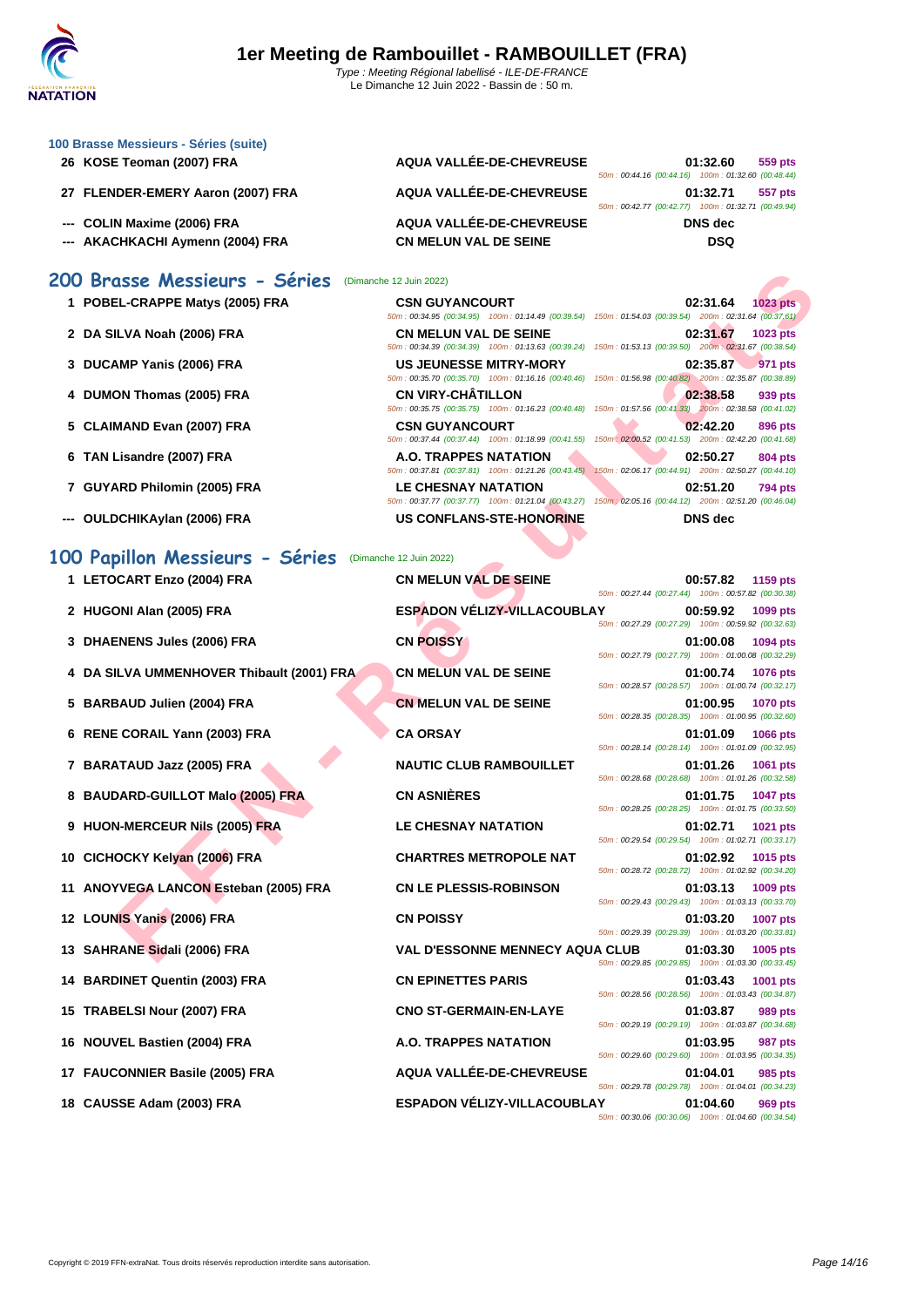

|    | 100 Papillon Messieurs - Séries (suite)   |                                                                                                                                               |                                                                           |
|----|-------------------------------------------|-----------------------------------------------------------------------------------------------------------------------------------------------|---------------------------------------------------------------------------|
|    | 19 ARRANZ Victor (2006) USA               | AC BOULOGNE-BILLANCOURT                                                                                                                       | 01:04.74<br>966 pts<br>50m: 00:29.51 (00:29.51) 100m: 01:04.74 (00:35.23) |
|    | 20 AKACHKACHI Aymenn (2004) FRA           | <b>CN MELUN VAL DE SEINE</b>                                                                                                                  | 01:05.12<br>956 pts<br>50m: 00:29.46 (00:29.46) 100m: 01:05.12 (00:35.66) |
| 21 | MEAR Jocelyn (2007) FRA                   | <b>CHARTRES METROPOLE NAT</b>                                                                                                                 | 01:05.31<br>951 pts                                                       |
| 22 | GIRARD Théo (2004) FRA                    | <b>SN MONTGERON</b>                                                                                                                           | 50m: 00:30.24 (00:30.24) 100m: 01:05.31 (00:35.07)<br>01:05.32<br>950 pts |
| 23 | <b>CAVARO Baptiste (2005) FRA</b>         | <b>NAUTIC CLUB RAMBOUILLET</b>                                                                                                                | 50m: 00:30.71 (00:30.71) 100m: 01:05.32 (00:34.61)<br>01:05.34<br>950 pts |
| 24 | DIJOUX Mael (2007) FRA                    | <b>CN MELUN VAL DE SEINE</b>                                                                                                                  | 50m: 00:31.49 (00:31.49) 100m: 01:05.34 (00:33.85)<br>01:05.40<br>948 pts |
| 25 | <b>CHALAMPUENTE Leo-Romain (2004) FRA</b> | <b>CN EPINETTES PARIS</b>                                                                                                                     | 50m: 00:31.33 (00:31.33) 100m: 01:05.40 (00:34.07)<br>01:05.56<br>944 pts |
| 26 | RAULT Aris (2006) FRA                     | <b>CNO ST-GERMAIN-EN-LAYE</b>                                                                                                                 | 50m: 00:29.89 (00:29.89) 100m: 01:05.56 (00:35.67)<br>01:06.43<br>921 pts |
| 27 | RATEL Esteban (2003) FRA                  | US CONFLANS-STE-HONORINE                                                                                                                      | 50m: 00:30.56 (00:30.56) 100m: 01:06.43 (00:35.87)<br>01:06.55<br>918 pts |
| 28 | HUET Mathis (2007) FRA                    | <b>CNO ST-GERMAIN-EN-LAYE</b>                                                                                                                 | 50m: 00:28.85 (00:28.85) 100m: 01:06.55 (00:37.70)<br>01:09.45<br>844 pts |
|    |                                           |                                                                                                                                               | 50m: 00:32.02 (00:32.02) 100m: 01:09.45 (00:37.43)                        |
| 29 | DESCHAMP Jeremy (2004) FRA                | <b>NAUTIC CLUB RAMBOUILLET</b>                                                                                                                | 01:09.60<br>840 pts<br>50m: 00:30.14 (00:30.14) 100m: 01:09.60 (00:39.46) |
| 30 | <b>KERDREUX Pierre-Yves (2005) FRA</b>    | <b>USM VIROFLAY</b>                                                                                                                           | 01:10.02<br>830 pts<br>50m: 00:32.46 (00:32.46) 100m: 01:10.02 (00:37.56) |
| 31 | <b>CHAPON Éric (2001) FRA</b>             | US CONFLANS-STE-HONORINE                                                                                                                      | 01:12.03<br>781 pts<br>50m: 00:31.81 (00:31.81) 100m: 01:12.03 (00:40.22) |
| 32 | GONON Benjamin (2007) FRA                 | AC BOULOGNE-BILLANCOURT                                                                                                                       | 01:18.22<br>639 pts<br>50m: 00:35.42 (00:35.42) 100m: 01:18.22 (00:42.80) |
|    | 33 LE LAMER Killian (2007) FRA            | CN LE PLESSIS-ROBINSON                                                                                                                        | 01:19.52<br>611 pts<br>50m: 00:35.53 (00:35.53) 100m: 01:19.52 (00:43.99) |
|    | 34 DECOUDUN Teiva (2007) FRA              | <b>VAL D'ESSONNE MENNECY AQUA CLUB</b>                                                                                                        | 01:22.12<br>557 pts<br>50m: 00:38.36 (00:38.36) 100m: 01:22.12 (00:43.76) |
|    | 35 JULIENNE Arsène (2007) FRA             | <b>AQUA VALLEE-DE-CHEVREUSE</b>                                                                                                               | 01:23.16<br>536 pts                                                       |
|    | 36 LANGLET Mathys (2007) FRA              | <b>LE CHESNAY NATATION</b>                                                                                                                    | 50m: 00:36.40 (00:36.40) 100m: 01:23.16 (00:46.76)<br>01:26.38<br>474 pts |
|    | <b>BOITARD Arthur (2007) FRA</b>          | <b>LE CHESNAY NATATION</b>                                                                                                                    | 50m: 00:35.04 (00:35.04) 100m: 01:26.38 (00:51.34)<br><b>DNS</b> dec      |
|    |                                           |                                                                                                                                               |                                                                           |
|    | 200 Papillon Messieurs - Séries           | (Dimanche 12 Juin 2022)                                                                                                                       |                                                                           |
|    | 1 CLAIMAND Adrien (2003) FRA              | <b>CSN GUYANCOURT</b><br>50m: 00:29.43 (00:29.43) 100m: 01:04.15 (00:34.72) 150m: 01:39.76 (00:35.61) 200m: 02:13.55 (00:33.79)               | 02:13.55<br>1062 pts                                                      |
|    | 2 DA SILVA UMMENHOVER Thibault (2001) FRA | <b>CN MELUN VAL DE SEINE</b><br>50m: 00:29.89 (00:29.89) 100m: 01:04.58 (00:34.69) 150m: 01:39.51 (00:34.93) 200m: 02:14.00 (00:34.49)        | 02:14.00<br>1055 pts                                                      |
|    | 3 BARATAUD Jazz (2005) FRA                | <b>NAUTIC CLUB RAMBOUILLET</b>                                                                                                                | 997 pts<br>02:18.19                                                       |
|    | 4 DHAENENS Jules (2006) FRA               | 50m : 00:32.49 (00:32.49) 100m : 01:08.73 (00:36.24) 150m : 01:45.19 (00:36.46) 200m : 02:18.19 (00:33.00)<br><b>CN POISSY</b>                | 02:18.56<br>992 pts                                                       |
|    |                                           | 50m : 00:30.35 (00:30.35) 100m : 01:05.65 (00:35.30) 150m : 01:41.94 (00:36.29) 200m : 02:18.56 (00:36.62)                                    |                                                                           |
|    | 5 FAUCONNIER Basile (2005) FRA            | <b>AQUA VALLEE-DE-CHEVREUSE</b><br>50m : 00:30.02 (00:30.02) 100m : 01:06.17 (00:36.15) 150m : 01:43.75 (00:37.58) 200m : 02:19.34 (00:35.59) | 02:19.34<br>981 pts                                                       |
|    | 6 CICHOCKY Kelyan (2006) FRA              | <b>CHARTRES METROPOLE NAT</b><br>50m: 00:31.24 (00:31.24) 100m: 01:08.33 (00:37.09) 150m: 01:45.94 (00:37.61) 200m: 02:22.27 (00:36.33)       | 02:22.27<br>942 pts                                                       |
|    | <b>7. CALIDANIE CLIAI: (2006) EDA</b>     | VAL DIECCONNIE MENNECY AQUA CLUB                                                                                                              | 0.0000                                                                    |

## **200 Papillon Messieurs - Séries** (Dimanche 12 Juin 2022)

- **1 CLAIMAND Adrien (2003) FRA**
- **2 DA SILVA UMMENHOVER Thibault (2001) FRA**
- **3 BARATAUD Jazz (2005) FRA**
- **4 DHAENENS Jules (2006) FRA**
- **5 FAUCONNIER Basile (2005) FRA**
- **6** CICHOCKY Kelyan (2006) FRA
- **7 SAHRANE Sidali (2006) FRA**
- **8 DECOUDUN Teiva (2007) FRA**

## **200 4 Nages Messieurs - Séries** (Dimanche 12 Juin 2022)

- **1 CLAIMAND Adrien (2003) FRA**
- 2 **BARBAUD Julien (2004) FRA**

| LUIN VAL DE JEINE                | 50m:00:29.  |
|----------------------------------|-------------|
| <b>TRES METROPOLE NAT</b>        | 50m: 00:30. |
| <b>NTGERON</b>                   |             |
| C CLUB RAMBOUILLET               | 50m:00:30.  |
| <b>LUN VAL DE SEINE</b>          | 50m:00:31.  |
| <b>NETTES PARIS</b>              | 50m:00:31.  |
|                                  | 50m: 00:29. |
| <b>T-GERMAIN-EN-LAYE</b>         | 50m:00:30.  |
| <b>NFLANS-STE-HONORINE</b>       | 50m: 00:28. |
| <b>T-GERMAIN-EN-LAYE</b>         | 50m:00:32.  |
| C CLUB RAMBOUILLET               |             |
| IROFLAY                          | 50m: 00:30. |
| <b>NFLANS-STE-HONORINE</b>       | 50m:00:32.  |
| <b>ULOGNE-BILLANCOURT</b>        | 50m:00:31.  |
| <b>PLESSIS-ROBINSON</b>          | 50m:00:35.  |
|                                  | 50m: 00:35. |
| <b>ESSONNE MENNECY AQUA CLUB</b> | 50m: 00:38. |
| <b>VALLÉE-DE-CHEVREUSE</b>       | 50m:00:36.  |
| ESNAY NATATION                   |             |
| ESNAY NATATION                   | 50m: 00:35. |

| <b>OGNE-BILLANCOURT</b>                         | 50m: 00:29.51 (00:29.51) 100m: 01:04.74 (00:35.23)   | 01:04.74             | <b>966 pts</b>            |
|-------------------------------------------------|------------------------------------------------------|----------------------|---------------------------|
| <b>N VAL DE SEINE</b>                           | 50m: 00:29.46 (00:29.46) 100m: 01:05.12 (00:35.66)   | 01:05.12             | 956 pts                   |
| <b>S METROPOLE NAT</b>                          | 50m: 00:30.24 (00:30.24) 100m: 01:05.31 (00:35.07)   | 01:05.31             | 951 pts                   |
| <b>GERON</b>                                    |                                                      | 01:05.32             | 950 pts                   |
| <b>LUB RAMBOUILLET</b>                          | 50m: 00:30.71 (00:30.71) 100m: 01:05.32 (00:34.61)   | 01:05.34             | <b>950 pts</b>            |
| <b>N VAL DE SEINE</b>                           | 50m: 00:31.49 (00:31.49) 100m: 01:05.34 (00:33.85)   | 01:05.40 948 pts     |                           |
| TTES PARIS                                      | 50m: 00:31.33 (00:31.33) 100m: 01:05.40 (00:34.07)   | 01:05.56             | 944 pts                   |
| <b>ERMAIN-EN-LAYE</b>                           | 50m: 00:29.89 (00:29.89) 100m: 01:05.56 (00:35.67)   | 01:06.43 921 pts     |                           |
| <b>ANS-STE-HONORINE</b>                         | 50m : 00:30.56 (00:30.56) 100m : 01:06.43 (00:35.87) | 01:06.55             | <b>918 pts</b>            |
|                                                 | 50m: 00:28.85 (00:28.85) 100m: 01:06.55 (00:37.70)   |                      |                           |
| <b>ERMAIN-EN-LAYE</b>                           |                                                      | 01:09.45             | <b>844 pts</b>            |
| <b>LUB RAMBOUILLET</b>                          | 50m: 00:32.02 (00:32.02) 100m: 01:09.45 (00:37.43)   | 01:09.60             | 840 pts                   |
| <b>FLAY</b>                                     | 50m: 00:30.14 (00:30.14) 100m: 01:09.60 (00:39.46)   | 01:10.02             | <b>830 pts</b>            |
| <b>ANS-STE-HONORINE</b>                         | 50m: 00:32.46 (00:32.46) 100m: 01:10.02 (00:37.56)   | 01:12.03             | <b>781 pts</b>            |
| <b>OGNE-BILLANCOURT</b>                         | 50m: 00:31.81 (00:31.81) 100m: 01:12.03 (00:40.22)   | 01:18.22             | <b>639 pts</b>            |
| <b>ESSIS-ROBINSON</b>                           | 50m: 00:35.42 (00:35.42) 100m: 01:18.22 (00:42.80)   | 01:19.52             | <b>611 pts</b>            |
|                                                 | 50m: 00:35.53 (00:35.53) 100m: 01:19.52 (00:43.99)   |                      |                           |
| <b>SONNE MENNECY AQUA CLUB</b>                  | 50m: 00:38.36 (00:38.36) 100m: 01:22.12 (00:43.76)   | 01:22.12             | <b>557 pts</b>            |
| <b>LLÉE-DE-CHEVREUSE</b><br><b>JAY NATATION</b> | 50m: 00:36.40 (00:36.40) 100m: 01:23.16 (00:46.76)   | 01:23.16<br>01:26.38 | <b>536 pts</b><br>474 pts |

| <b>CSN GUYANCOURT</b>          |                                                                                                        |                                                     | 02:13.55 | 1062 $pts$     |
|--------------------------------|--------------------------------------------------------------------------------------------------------|-----------------------------------------------------|----------|----------------|
|                                | 50m: 00:29.43 (00:29.43) 100m: 01:04.15 (00:34.72) 150m: 01:39.76 (00:35.61) 200m: 02:13.55 (00:33.79) |                                                     |          |                |
| <b>CN MELUN VAL DE SEINE</b>   |                                                                                                        |                                                     | 02:14.00 | 1055 pts       |
|                                | 50m: 00:29.89 (00:29.89) 100m: 01:04.58 (00:34.69) 150m: 01:39.51 (00:34.93) 200m: 02:14.00 (00:34.49) |                                                     |          |                |
| <b>NAUTIC CLUB RAMBOUILLET</b> |                                                                                                        |                                                     | 02:18.19 | 997 pts        |
|                                | 50m: 00:32.49 (00:32.49) 100m: 01:08.73 (00:36.24)                                                     | 150m: 01:45.19 (00:36.46) 200m: 02:18.19 (00:33.00) |          |                |
| <b>CN POISSY</b>               |                                                                                                        |                                                     | 02:18.56 | 992 pts        |
|                                | 50m: 00:30.35 (00:30.35) 100m: 01:05.65 (00:35.30)                                                     | 150m: 01:41.94 (00:36.29) 200m: 02:18.56 (00:36.62) |          |                |
|                                | AQUA VALLÉE-DE-CHEVREUSE                                                                               |                                                     | 02:19.34 | <b>981 pts</b> |
|                                | 50m: 00:30.02 (00:30.02) 100m: 01:06.17 (00:36.15)                                                     | 150m: 01:43.75 (00:37.58) 200m: 02:19.34 (00:35.59) |          |                |
|                                | <b>CHARTRES METROPOLE NAT</b>                                                                          |                                                     | 02:22.27 | 942 pts        |
|                                | 50m: 00:31.24 (00:31.24) 100m: 01:08.33 (00:37.09)                                                     | 150m: 01:45.94 (00:37.61) 200m: 02:22.27 (00:36.33) |          |                |
|                                | <b>VAL D'ESSONNE MENNECY AQUA CLUB</b>                                                                 |                                                     | 02:22.95 | 933 pts        |
|                                | 50m: 00:31.82 (00:31.82) 100m: 01:09.26 (00:37.44) 150m: 01:46.58 (00:37.32) 200m: 02:22.95 (00:36.37) |                                                     |          |                |
|                                | <b>VAL D'ESSONNE MENNECY AQUA CLUB</b>                                                                 |                                                     | 03:00.18 | <b>506 pts</b> |
|                                | 50m: 00:39.54 (00:39.54) 100m: 01:24.79 (00:45.25) 150m: 02:12.55 (00:47.76) 200m: 03:00.18 (00:47.63) |                                                     |          |                |

| <b>CSN GUYANCOURT</b>                                                                                  | 02:11.56 1112 pts                                   |
|--------------------------------------------------------------------------------------------------------|-----------------------------------------------------|
| 50m; 00:28.39 (00:28.39) 100m; 01:02.32 (00:33.93) 150m; 01:41.30 (00:38.98) 200m; 02:11.56 (00:30.26) |                                                     |
| <b>CN MELUN VAL DE SEINE</b>                                                                           | 02:12.26 1101 pts                                   |
| 50m: 00:29.07 (00:29.07) 100m: 01:02.70 (00:33.63)                                                     | 150m: 01:41.67 (00:38.97) 200m: 02:12.26 (00:30.59) |